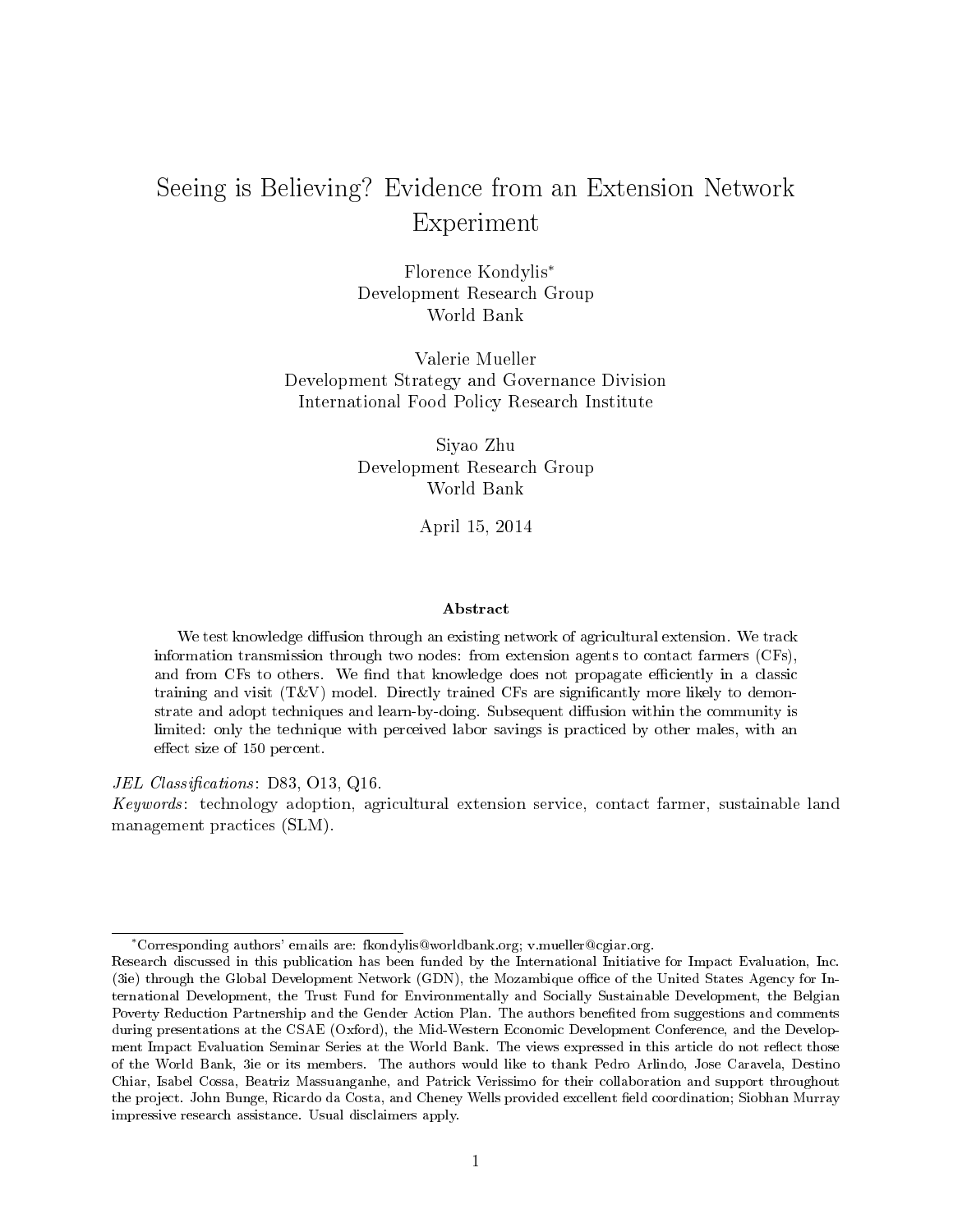## 1 Introduction

Understanding low levels of agricultural technology diffusion among subsistence farmers is an ongoing empirical debate. In Africa, increasing adoption of proven agricultural innovations will be crucial to accelerate the productivity necessary to achieve food security (Hazell, 2013). Supply-side constraints, such as information failures, high acquisition costs and underdeveloped input delivery systems, hinder the use of improved agricultural practices (Shiferaw, Kebede, and You, 2008; Suri, 2009). Demand-driven factors, such as behavioral biases, time inconsistency (Duflo, Kremer, and Robinson, 2011), and risk aversion also preclude agricultural investments (Rosenzweig and Binswanger, 1993; Rosenzweig and Wolpin, 1993; Ghadim, Pannell, Burton, 2005; Dercon and Christaensen, 2011).

While extension networks have shown some potential in delivering information to motivate agricultural development (Feder, Just, and Zilberman, 1985), the evidence is mixed at best (Purcell and Anderson 1997; Gautam, 2000; Anderson and Feder, 2007; Benin et al., 2007; Davis et al., 2010; Waddington et al., 2010; Agyei-Holmes et al., 2011). Compounding the limited impact of extension services is the severe budget constraint agricultural ministries typically face (Bindlish and Evenson, 1997). Yet, agricultural extension systems are rapidly expanding (Davis, 2008; Taye, 2013), and researchers in the field increasingly recognize the need to formally document what modalities can best deliver information to farmers and lead to adoption (Munshi, 2004; Bandiera and Rasul, 2006; Conley and Udry, 2010; Magnan et al., 2012, McNiven and Gilligan, 2012; BenYishay and Mobarak, 2013). Understanding the role of supply-side and demand-side information constraints in technological adoption could result in pragmatic solutions to improve existing extension networks.

This study contributes to the literature on learning and adoption of improved technologies by tracking technology diffusion through a large, existing extension network in 200 villages of Mozambique's Zambezi valley. Recent field trials in Africa concentrate on participatory approach models. such as field trials, farmer field schools, and innovation platforms (Howard et al., 1999; Agyei-Holmes et al., 2011; Duffo et al., 2011; Pamuk et al., 2013; Duffo et al., 2014). While these methods have shown some potential in improving learning and adoption, they do not address the key problem of the sustainability of agricultural extension networks.

A popular, low-cost option for diffusing knowledge to the village level is the Training and Visit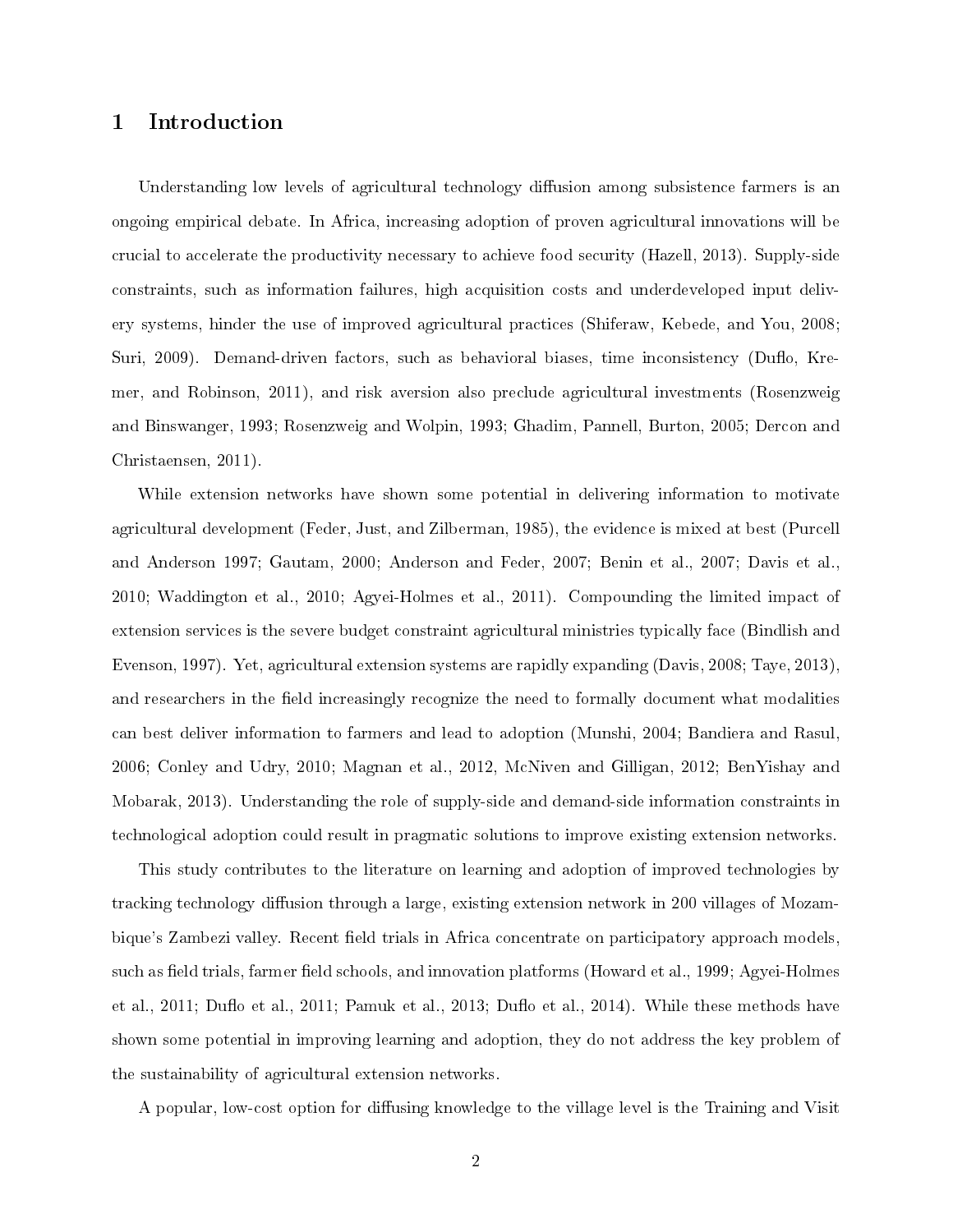$(T&V)$  system. Garden variety  $T&V$  models expand the geographic coverage of extension by engaging extension agents with a village point-of-contact (contact farmer). Use of representative communal farmers serves the purpose of increasing access to information at a low cost. Our study builds on previous work (Gautam, 2000; Anderson and Feder, 2007; BenYishay and Mobarak, 2013) to assess the sustainability of the T&V model. Working to disseminate a new technology through an existing network makes our results immune to "novelty bias", where farmers respond to the intervention initially but lose interest over time (Gravetter and Forzano, 2011).

A possible disadvantage of the T&V model is that it may not actually address the constraints faced by extension services. Typically, contact farmers (Facilitadores Communitarios, CFs) are not formally trained and do not derive any (explicit) income from their role. The model requires that CFs not only learn from extension agents (EAs), but teach others in their community. By directly testing the extent of knowledge diffusion at these two nodes, we provide new insights on the capacity of an existing T&V extension network to propagate information.

In practice, we work with an existing T&V extension system in the Zambezi valley of Mozambique, and track the diffusion of a somewhat novel technology: sustainable land management practices (SLM). EAs and CFs were established at baseline, and the adoption of SLM practices was low. Given the small number of extension workers in the area, reasonable levels of statistical power cannot be reached by assigning the intervention at the level of the EA. Instead, all EAs are trained on SLM and we randomly assign CFs to two modalities: (i) the garden variety  $T&V$  model, where EAs are responsible for training their CFs; and (ii) a revised version of the T&V approach, where direct and structured training was administered to CFs, following the same SLM curriculum as the EAs' training. All else is held equal across CFs. All CFs (with or without central training) were asked to demonstrate techniques they knew for the benefit of the community. We track learning and adoption through two nodes of the network, EA-to-CF and CF-to-others interactions, over the course of three years (2010-2012). Comparing CFs' SLM demonstration activities, knowledge and adoption across treatment arms sheds light on the extent of knowledge diffusion in the  $T\&V$  model. It provides a direct test of the assumption that a T&V model is conducive to EA-to-CF knowledge transfers, as measured against a direct, central CF training.

We next exploit the wedge in CFs' knowledge created by these exogenous variations in training quality to explore whether modifying the demonstration, knowledge and adoption of a single farmer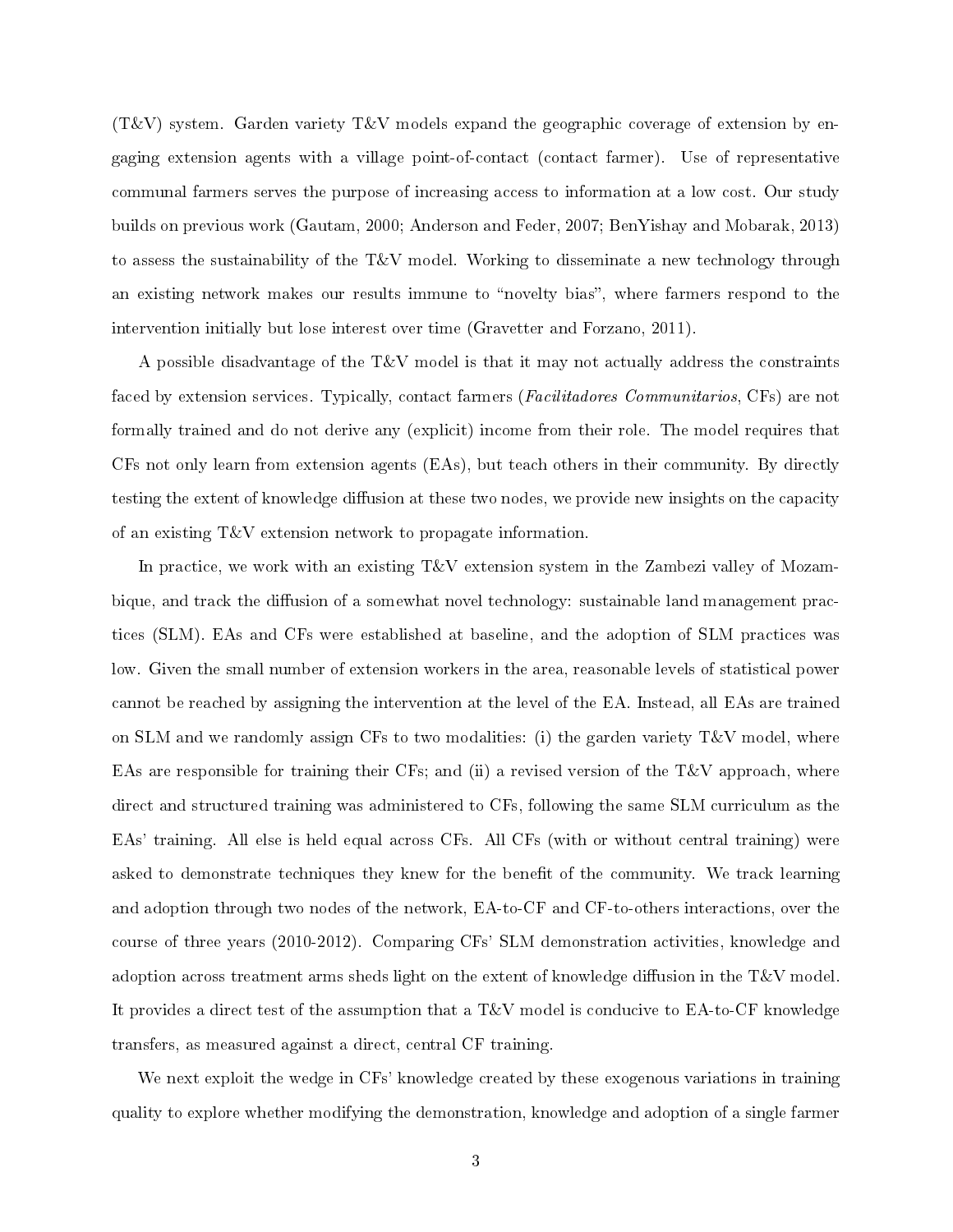in a community (the CF) can lead others to learn. Communication on agricultural technology is typically limited among subsistence farmers (Duflo, Kremer and Robinson, 2006). Targeting influential members of a community can be an attractive way to remedy both supply-side (knowledge and exposure) and demand-side (risk aversion and perception biases) constraints to adoption. We directly test this second hypothesis of the T&V model by measuring differences in information diffusion among farmers exposed to a directly trained CF in their community.

The impact of exposing farmers to a training and demonstration experiment on their adoption behavior is a *priori* ambiguous. Should uncertainty of the technological benefits hinder adoption. then providing access to enhanced knowledge, through a more enlightened CF, would, in principle, have a positive effect on adoption. The presence of elite capture may alternatively reinforce barriers (Bardhan and Mookherjee, 2000; 2005). For example, CFs could intentionally disseminate a subset of known techniques. Recent work shows that elites only nominally increase their access to resources (Alatas et al., 2013). Fear of popular disapproval and electoral mechanisms minimize the capture.

Common demand-side constraints may inhibit the intervention's success. First, farmers may be inclined to free ride on the learning of others and delay the adoption until proven profitable (Foster and Rosenzweig, 1995). Second, within a community, farmers may be heterogeneous along dimensions of crop choice, soil conditions, and management style, which can affect the diffusion process (Munshi, 2004; Conley and Udry, 2010). Third, the characteristics of the primary adopter  $(CF)$  are likely to affect how other farmers internalize the information. For instance, farmers may be more inclined to learn from others' with similar characteristics (Feder and Savastano, 2006; Bandiera and Rasul, 2006; BenYishay and Mobarak, 2013), while CFs may be quite dissimilar than their communal peers. Social influence may be more relevant to a community of passive learners. requiring interventions that improve the ties and visibility of previous adopters (Hogset and Barrett, 2010).

The conservation agriculture technology examined in this study is not akin to the input and crop adoption trials most commonly depicted in the literature (Munshi, 2004; Bandeira and Rasul, 2006; Conley and Udry, 2010; McNiven and Gilligan, 2012). SLM practices are widely encouraged in sub-Saharan Africa, as studies have demonstrated these technologies incur less upfront monetary costs, mitigate the prevalence of soil erosion, improve the efficiency of water use, and increase yields (Liniger et al., 2011). However, the high variable costs in terms of time and labor allocation can be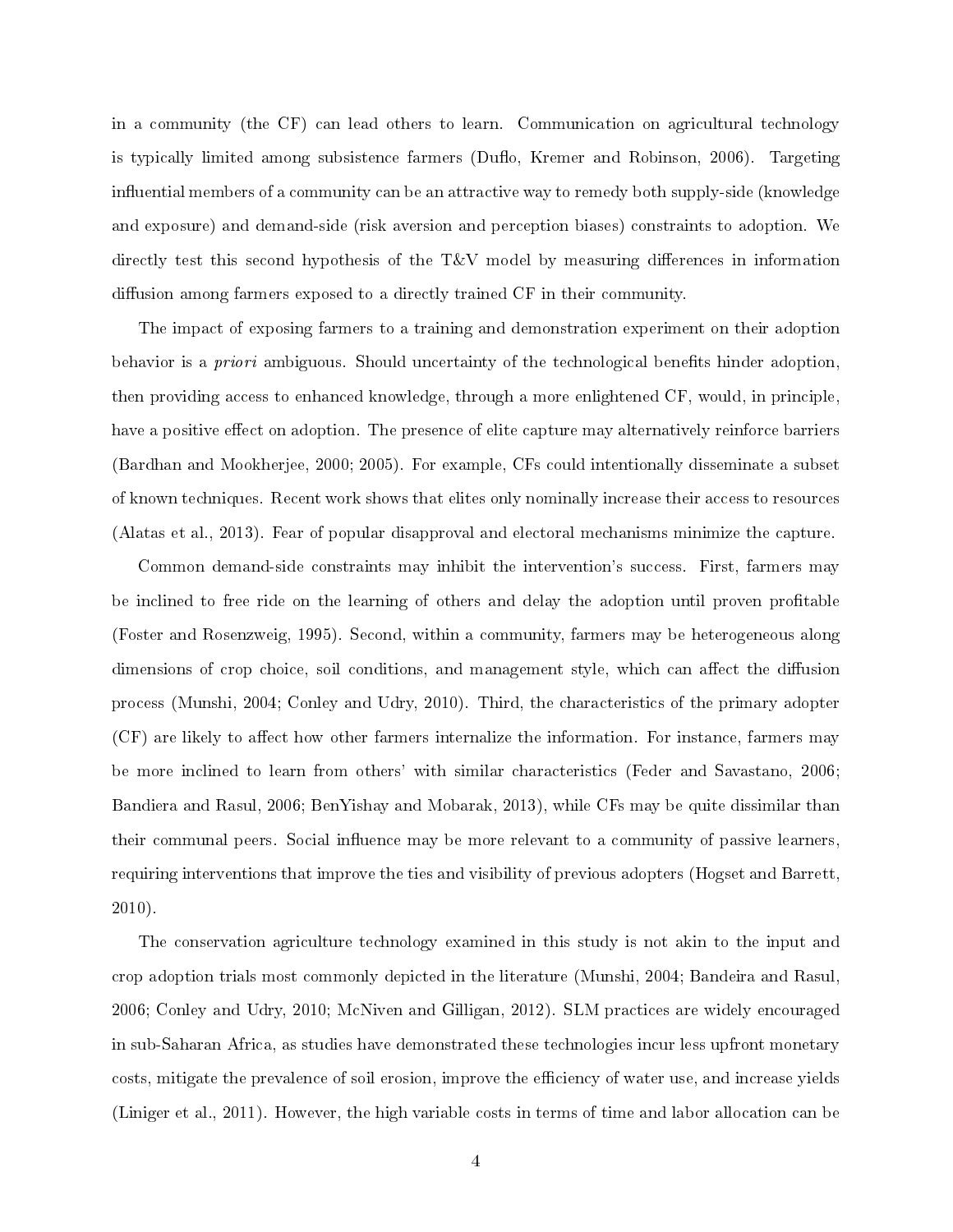prohibitive. Many of the benets (such as improvements in soil quality) are realized over a longer time horizon. Reducing the uncertainty of the technology's benets may serve as one stepping stone to inducing subsistence farmers to adopt, given high levels of risk aversion with regard to their cultivation decision (Eswaran and Kotwal, 1990).

Fifteen months after the initial training, we find that the  $T\&V$  model instilled similar levels of familiarity with the new technique among CFs as a direct, central training. Yet, demonstration activities as well as CFs' private adoption were much higher in communities where the CFs had been centrally trained. This increase in adoption augmented 30 months after the initial training. Taken together, our results suggest that this wedge in CF knowledge likely corresponds to learning-bydoing in this treatment arm, as the actual benefits of the techniques are exposed through increased practice.

Exploiting this exogenous information shock at the village-level to measure the impact of boosting CFs' demonstration, knowledge, and adoption activities on practices within the community provides mixed results. While CFs' activities and knowledge in the revised T&V model successfully increased others' awareness and adoption of one of the techniques adopted by the CFs, this is not the case for all demonstrated techniques. Male and female farmer knowledge of micro-basins increased 6 and 8 percentage points, respectively, (two years after the initial CF training). Men increased their micro-basins' adoption by 6 percentage points (an effect size of  $150\%$ ) in 2012.

The adoption of techniques post-training fostered learning-by-doing for the CFs, but had little bearing on others' adoption decisions. Indeed, the use of micro-basins among other farmers followed increases in CF adoption of the technique in the communities exposed to the revised T&V model. Of the additional techniques adopted by the trained CFs (strip tillage, micro-basins, and contour farming), the adoption of micro-basins is more likely to achieve positive net short-term benefits as it does not require major investments in tools and labor in its implementation (Liniger et al., 2011). In our study, other farmers exposed to the intervention only perceived micro-basins as laborsaving technique and CFs spent less time on agricultural tasks. The indirect evidence suggests that farmers are likely to act on the information they received, when the technology requires little up-front investment and short-term cost savings are expected.

In what follows, we summarize the limitations of the agricultural extension network in Mozambique and improvements provided by the intervention (Section 2). We then describe the evaluation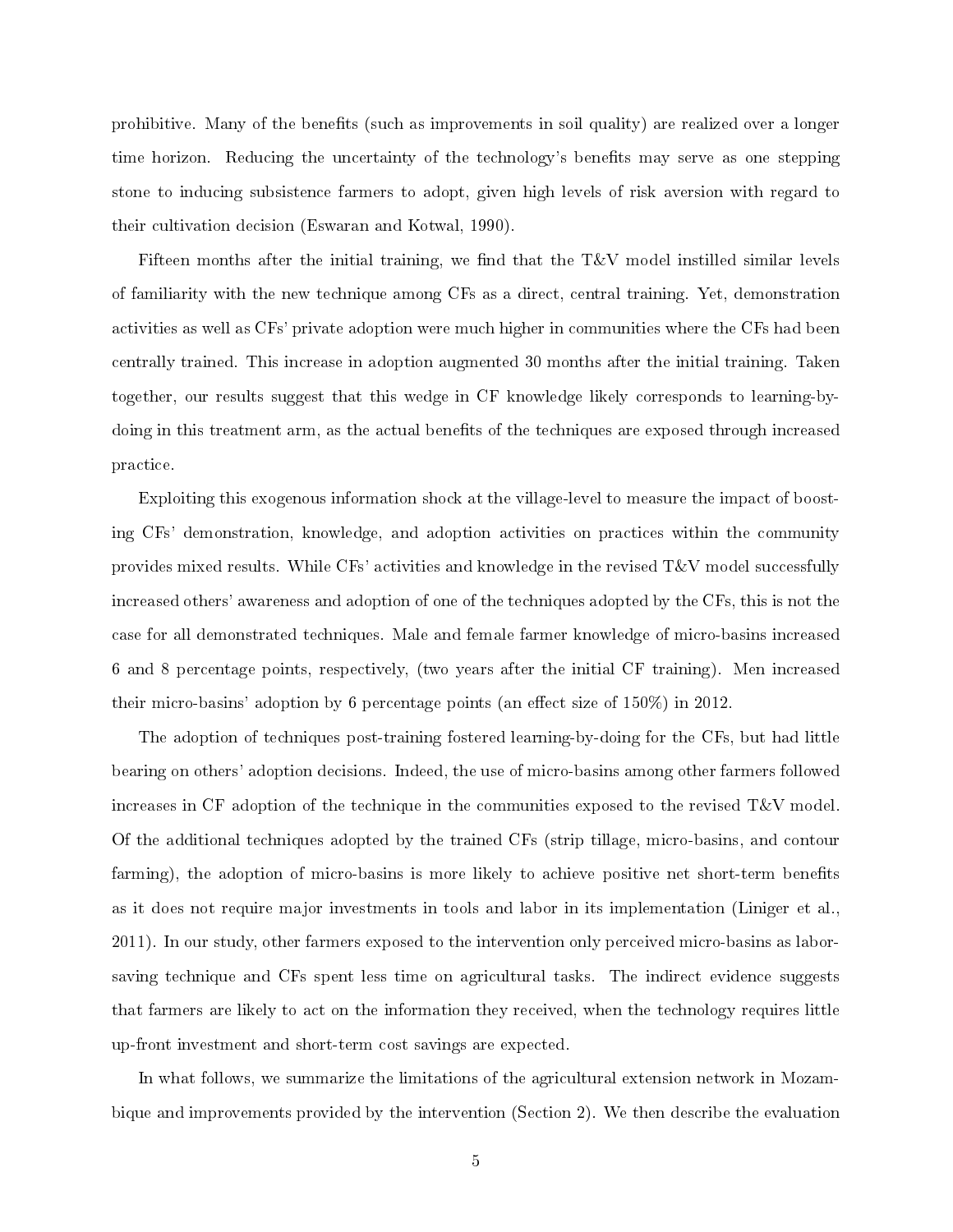design and empirical strategies used to identify the impact of the modalities used to deliver information to the contact and other farmers (Section 3). Section 4 presents estimates of the impact of the intervention on the contact and other farmer's knowledge and adoption of SLM practices. Section 5 discusses the implications of this study for future adoption studies.

# 2 Agricultural Extension Constraints in Mozambique and Intervention

Mozambique's agricultural extension network was created in 1987 and began to operate in 1992 after the peace agreement. During the past two decades, the Ministry of Agriculture (MINAG) promoted the development of extension networks (Eicher, 2002). This expansion is set to continue moving forward (Gêmo, Eicher, and Teclemariam, 2005 ). Extension agents (EAs) are employed by the District Services for Economic Activities (Serviços Distritais de Actividades Económicas) and operated at the sub-district level to disseminate information and new techniques. The system assumes that information flows in a linear process: agricultural innovations are created by researchers, then distributed by extension workers, and lastly adopted by producers (Pamuk et al., 2013).

Country-wide, coverage is as low as 1.3 EAs per 10,000 rural people (Coughlin, 2006). Given this shortage, EAs are inclined to visit the same villages every year based on their achievements and potentials (Coughlin, 2006). Only 15 percent of farmers report receiving extension services (Cunguara and Moder, 2011). To address these supply-side bottlenecks, the World Bank promoted the T&V model of extension. In practice, a communal representative, the CF, is designated to receive information on improved techniques from the EA and disseminate it to his community through village-level demonstration activities. Under this model, increased frequencies in training and visits would be made by the EAs to a select group of CFs (Feder and Anderson, 2004).

The present National Plan for Agricultural Extension (PRONEA 2007-2014) and Extension Master Plan (2007-2016) aim to develop the decentralization of services at the district level and expand the T&V model, increase participation of targeted groups (women and marginal farmers), and enhance partnerships with other actors, such as private sector and NGOs (Callina and Childiamassamba, 2010). Despite the importance placed on extension services and, particularly, the T&V model by the national government, there are no rigorous studies that validate this policy action.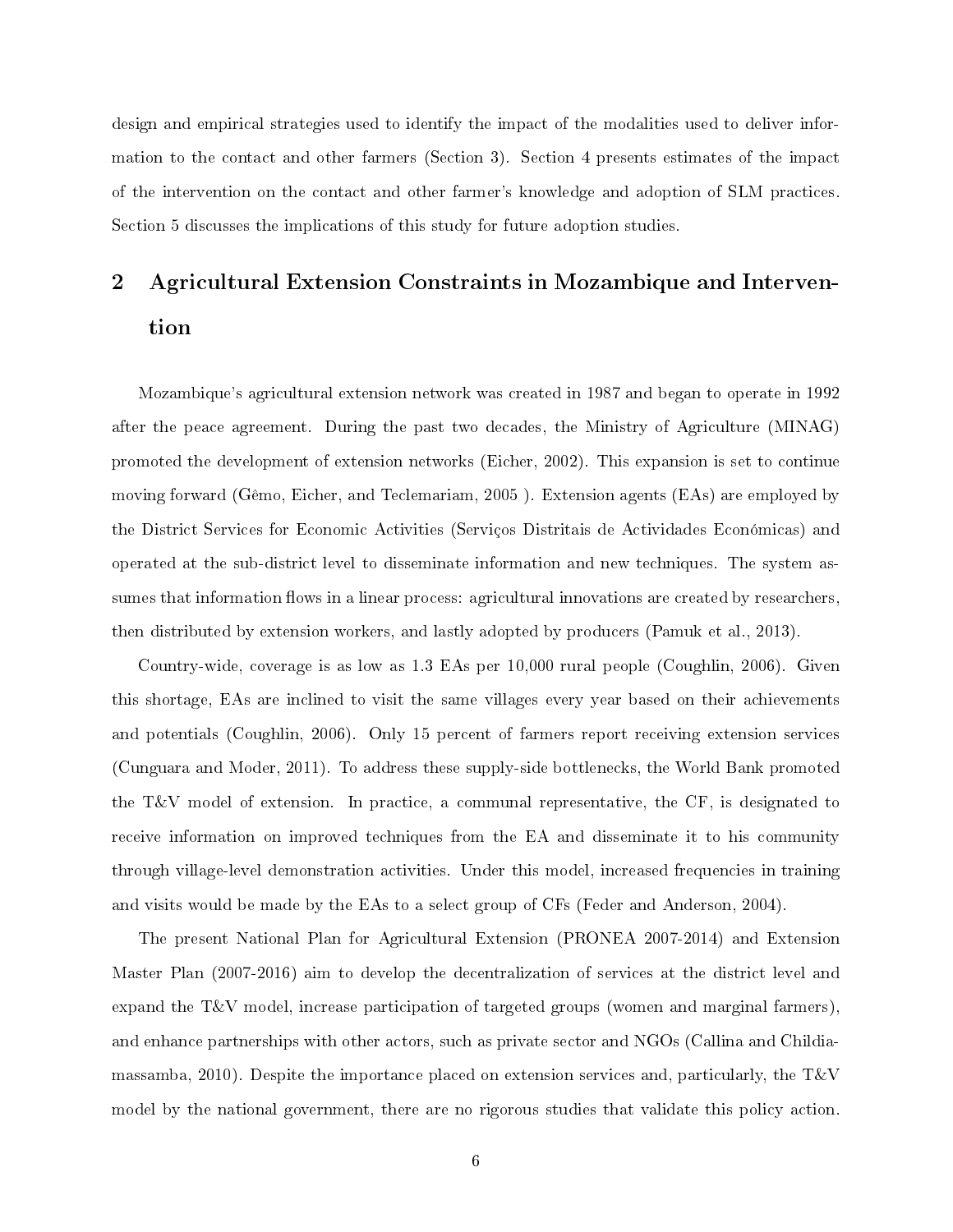Most of the literature evaluates the T&V system through non-experimental methods and provides mixed results (Purcell and Anderson 1997; Gautam, 2000; Anderson and Feder, 2007; Benin et al., 2007; Davis et al., 2010; Waddington et al., 2010; Agyei-Holmes et al., 2011). Recent work attempts to correct for the non-random assignment of extension services (Cunguara and Moder, 2011) and finds a positive impact of extension on farm income in Mozambique. In what follows, we describe the details of the extension network and the T&V model present at baseline.

#### 2.1 Extension Network in Mozambique's Zambezi Valley

Our experiment is set in five districts of central Mozambique, Mutarara (Tete province), Maríngue and Chemba (Sofala province), Mopeia and Morrumbala (Zambézia province). This area receives support from a large, World Bank-GoM investment that aims to support the development of the extension network. The project provides three levels of agricultural technical assistance: each district has a facilitator, an environmental specialist, and eight EAs. A district is sub-divided into four administrative posts (*posto administrativo*) that include about 8-10 communities (*aldeia*). Each community has a designated CF who receives direct assistance from the two EAs placed in his administrative post,<sup>1</sup> who in turn receive direct assistance from the district-level technical staff. CFs are expected to provide advice to their peers within the community through demonstration activities, as well as being responsive to farmers' demands for technical assistance.

We examine whether the T&V model is as effective in getting CFs to demonstrate and learn new technologies as a direct training program. The conditions underlying most extension networks raise concerns about the efficacy of the standard  $T\&V$  model. If EAs are challenged to reach communities in the first place, designating CFs in these communities may not adequately address the supply issue of extension services. Moreover, information may get diluted from the central level to the CFs. EAs may not sufficiently train the CFs to ensure know-how is transmitted. Similarly, there is no guarantee that EAs transmit a clear to-do list to CFs to conduct dissemination activities in the communities. By comparing the  $T&V$  model to a central training of the CFs, we provide a direct test of the first modality of the  $T&V$  model, which assumes EAs will successfully train CFs and emulate demonstration activities in their respective villages.

 ${}^{1}$ EAs can choose which CFs to work with, and do not necessarily split responsibilities. Hence, a given CF may interact with both EAs in his administrative post.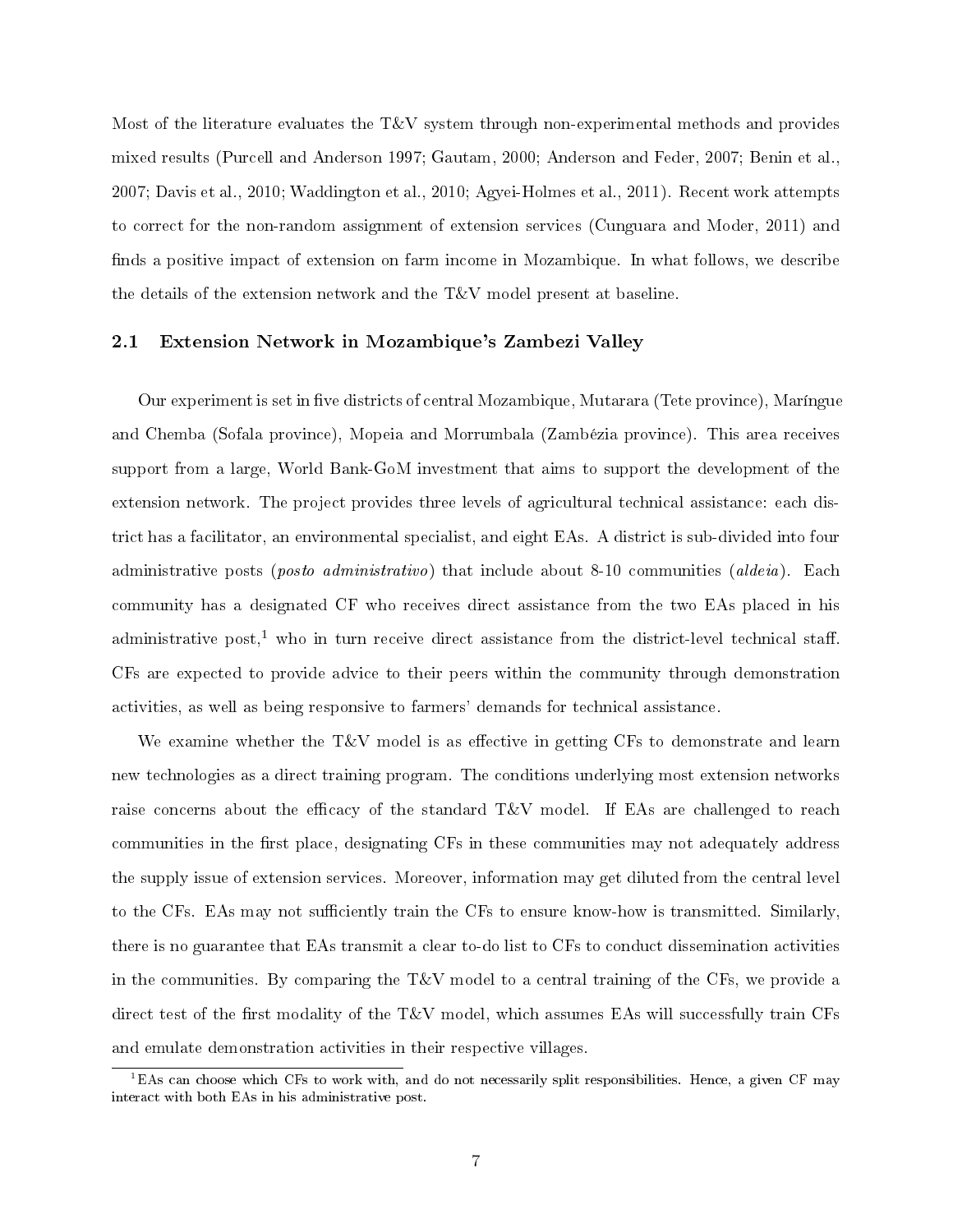#### 2.2 External Validity

As mentioned above, our study area is limited to five districts of Mozambique's Zambezi valley. While this is a large-scale program, it is not immediately clear that our results would hold in other contexts. Our study likely provides an upper-bound estimate of the T&V model relative to the impact of central training, since our study districts are receiving enhanced support from the local Services for Economic Activities office. Yet, the ratio of EAs per administrative post is on par with the national average of 1.89 (Gêmo and Chilonda, 2013)<sup>2</sup> Hence, it is unclear that EAs in our sample face a smaller set of competing demands on their time, leading them to be more available to train CFs. A competing assumption is that as EAs receive more attention from the district services in our study area, they may be exposed to more trainings and, therefore, too busy to provide assistance to their communities. We provisionally rule this out, as we did not hear of additional trainings to EAs over our study period.

#### 3 Experimental Design, Data and Identification

At baseline, CFs and EAs were operating in all communities of our five study districts. From these districts, we randomly selected 200 communities (with 200 CFs) in 16 administrative posts, to which 30 EAs are assigned. All EAs received SLM training. We randomly assigned CFs in 150 ("Treatment") communities to a similar, centrally-administered training on SLM, which we describe in more detail in the next sub-section. CFs in the remaining  $50$  ("Control") communities were supposed to receive SLM training from their EAs, which corresponds to the "status quo"  $T\&V$ modality.<sup>3</sup> The randomization was stratified at the district level.

To test for effective knowledge diffusion in the  $T\&V$  model and isolate the additional effect of a central training of CFs, we hold constant all other typical T&V interventions across treatment and control communities. Specifically, and in line with the status quo modality, all CFs in the

 $^2$ This ratio is calculated using the 2010 figures from the Direçåo Nacional de Extenså Agraria (DNEA), available at the following URL: http://www.worldwide-extension.org/africa/mozambique/s-mozambique.

<sup>&</sup>lt;sup>3</sup>The full design consists of multiple treatment arms. A second treatment arm was overlaid to our central training that randomly assigned 75 of the 150 treated communities to have an additional trained female. This second treatment is the subject of a separate study. In the present study, we pool the two treatments together, to examine the impact of having at least 1 CF trained on SLM in the community on farmer outcomes. A third treatment arm was overlaid to the first two that attempted to provide different performance-based incentives for the CFs to reach farmers. Although we do not measure this effect explicitly, the third treatment arm is controlled for in the regression analysis.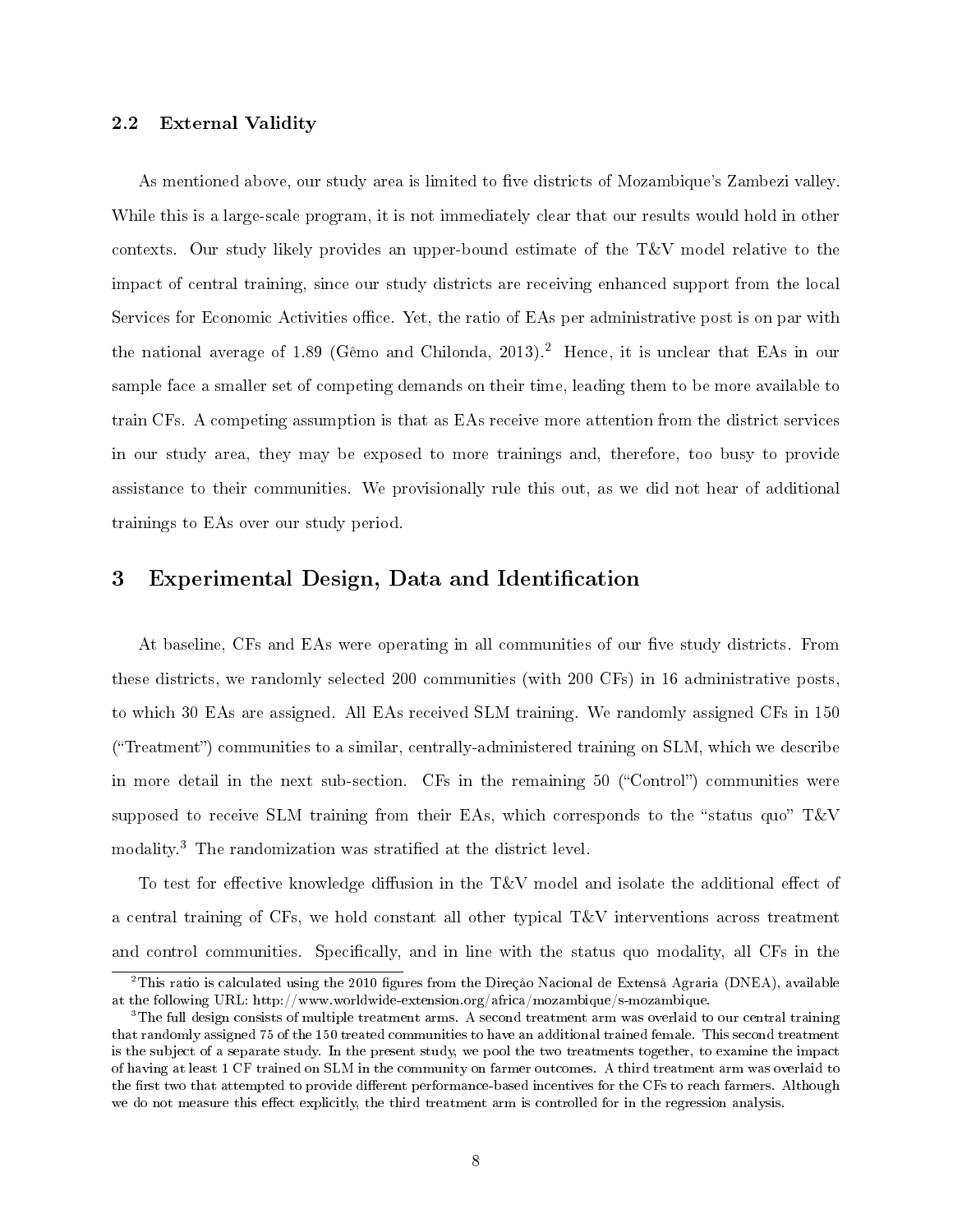experimental sample are supposed to receive additional assistance from their EAs as well as a toolkit to create a demonstration plot within the community *(aldeia)*. These demonstration plots are then used by (1) EAs to teach and assist each CF in implementing at least one of the agricultural practices of the CF's choice, and (2) the CF to demonstrate the elected new techniques to farmers in their community.

It is important to note that all CFs in treatment and control communities are encouraged to maintain demonstration plots within the project areas.<sup>4</sup> Usage is quite high and not statistically different across treatment and control communities:  $82$  ( $83$ ) percent of the CFs in treated (control) communities maintained a demonstration plot in 2012. By 2013, the use of demonstration plots increased to 90 (93) percent. Our experiment allows us to compare information diffusion across two modalities: direct, centrally administered training, vs. second-hand, EA-led training. The extent of information diffusion across the two modalities can then be measured through observed variations in the technique-mix learned and adopted across treatment status, not at the extensive margin of CFs' demonstration activities.

Our design implies that each EA will work with both "Treatment" and "Control" CFs in his administrative post.<sup>5</sup> A threat to our identification stems from the fact that CFs may request different levels of attention from their EAs across treatment assignments, displacing EA's time away from the other treatment status. For instance, "Treatment" CFs may be more engaged with the techniques they have learned and request more follow-up visits from their EAs. Reassuringly, we find that "Control" and "Treatment" CFs received equal amounts of attention from their EAs in the year after the training, both at the extensive and intensive margins.<sup>6</sup>

 $4$ There is no instruction, however, as to what type of plot should be used for demonstration. CFs can elect to use their own, private plot or use a communal land. Hence, we agnostically present the adoption results on any plot (own or demonstration).

<sup>&</sup>lt;sup>5</sup>A limitation of working with an existing extension network is that we could not withhold information from a random group of CFs by shutting down their interactions with their assigned EAs. Given the small number of extension workers (30), reasonable levels of statistical power cannot be reached by assigning the intervention at the EA level. We do verify that extension agent characteristics are balanced across treatment and control communities at midline (Table A.1).

 $6$ While access to the EA was also surveyed at endline, the statistics are contaminated by the fact that EAs visited "Treatment" CFs to advertise the second SLM training. Hence, reported access to EA mechanically goes up in the treatment at endline.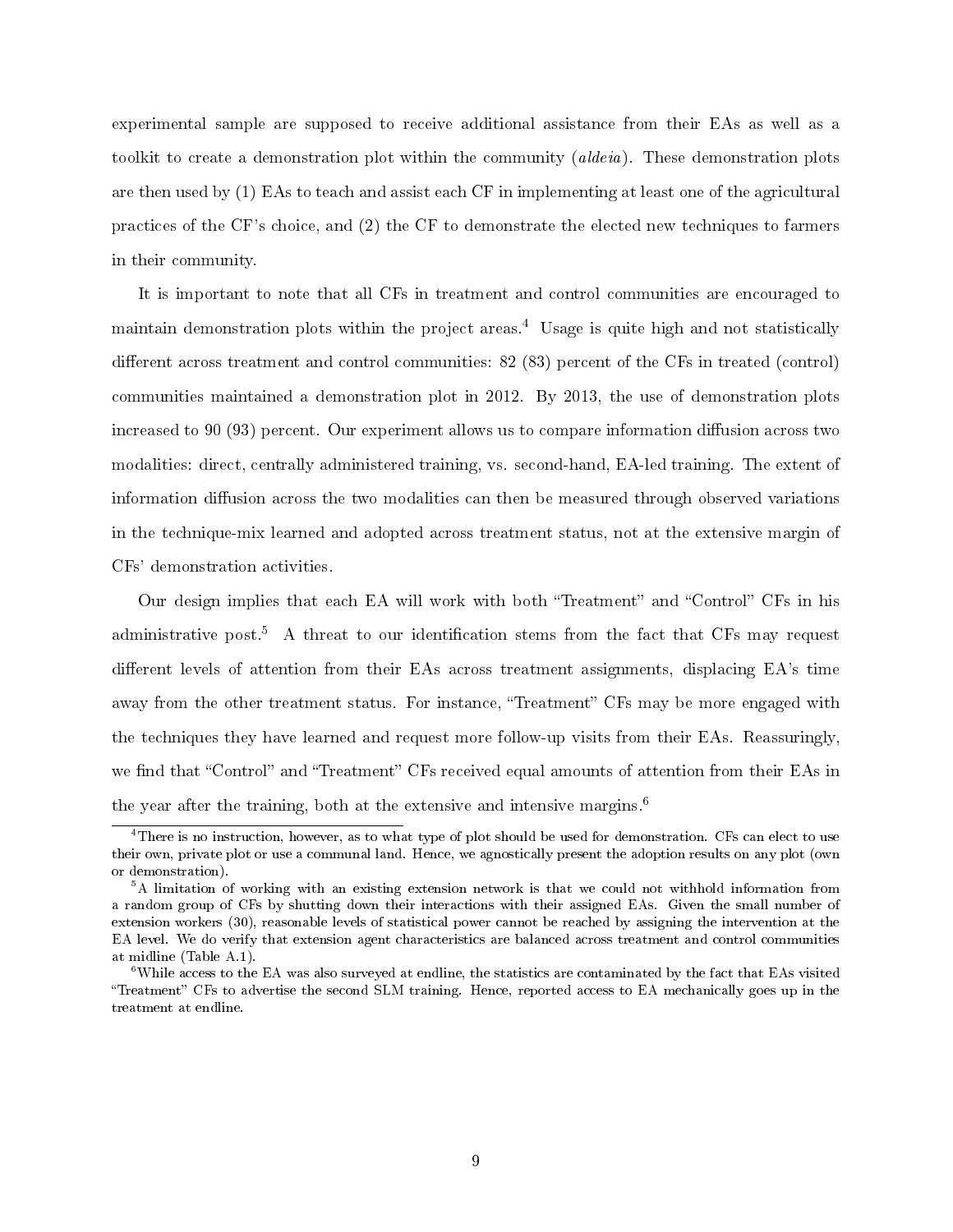#### 3.1 SLM Trainings

Our training intervention encompasses seven<sup>7</sup> SLM techniques: Mulching, Crop Rotation, Strip Tillage, Micro-basins, Contour Farming, Row Planting, and Improved Fallowing.<sup>8</sup> Table 1 summarizes the functionality of each of these techniques (Liniger et al., 2011). Mulching and crop rotation offer the greatest improvements to production. They were also the most common techniques applied by farmers at baseline, though adoption rates were far from universal (Tables A.4-A.5) . Use of strip tillage, micro-basins, and contour farming is deemed effective at improving water efficiency and soil fertility. As row planting is often used to reinforce some of the above practices (e.g., mulching and strip tillage), the independent benefits of row planting are undocumented. Given their advantages, SLM technologies present reasonable instruments to test knowledge diffusion under the  $T&V$  model in the Zambezi valley.

We worked with technical staff from the Ministry of Agriculture (MINAG) to develop an educational agenda for the EAs and CFs on these SLM practices. The EAs were given two three-day training courses in SLM techniques in October 2010 and November 2012 (prior to the main planting season), delivered by their district technical staff with support from the central MINAG project team. Half of the training sessions were devoted to in-class lectures, and the other half consisted of hands-on plot demonstrations. The syllabus included a thorough review of the advantages of each technique over less-environmentally desirable ones. The weeks that followed those two trainings, "Treatment" CFs were invited to attend the same course, delivered by the same district-level technical staff<sup>9</sup> with support from MINAG staff<sup>10</sup>.

<sup>9</sup>In some districts, district staff relied on their EAs to help during the hands-on sessions. This could contaminate our results by lowering the amount of on-farm attention "Treatment" CFs subsequently received from their EAs. If anything, this implies that we will underestimate information flow in the centrally-ran training arm, and overestimate it in the T&V model.

 $10$ Given the low literacy of farmers, a film covering all techniques substituted the initial lecture format in the second

 $^7$ Intercropping was included in the curriculum, which allows for the cultivation of several crops at once. We exclude this technique from the analysis as it was already widely adopted at the time of the intervention by CFs (98 percent) and other farmers (76 and 81 percent of women and men, respectively). Including the technique bears little consequence on our point estimates (Tables A.2-A.3).

<sup>8</sup>Mulching covers the soil with organic residues to maintain soil humidity, suppress weeds, reduce erosion, and enriches the quality of the soil cover. Crop rotation rotates crops on a given plot to improve soil fertility and reduce the proliferation of plagues. Strip tillage prevents opening the soil, such as through plowing, harrowing, or digging on land surrounding the seed row. Micro-basins (approximately 15-cm deep permanent holes) are constructed around the base of a plant, such as maize, to aid water and nutrient accumulation. Contour farming is the use of crop rows along contour lines fortified by stones (or vegetation) to reduce water loss and erosion on sloped land. Row planting can improve productivity by improving access to sunlight and facilitates weeding and other cultivation practices (e.g., mulching and intercropping) by providing space between rows. Improved fallowing reduces the productivity losses from fallowing land by targeted planting of species that enrich soil in a shorter time frame than traditional fallowing.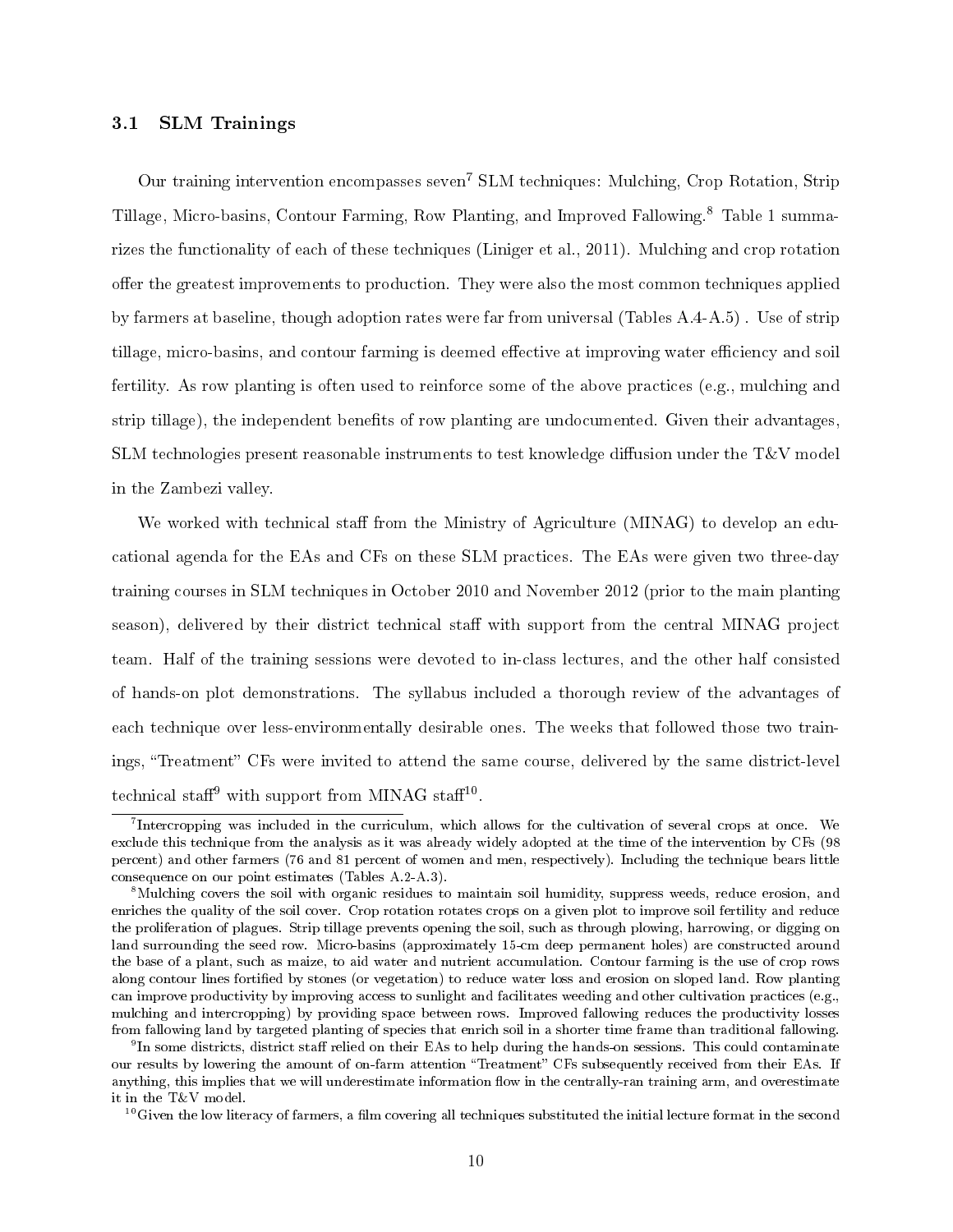After the first training, all CFs ("Control" and "Treatment") received a new toolkit<sup>11</sup> (bicycle, tools to plow the land, and smaller articles) and the mandate to disseminate the techniques most pertinent to their local area on their demonstration plots.<sup>12</sup> The only difference between our "Treatment" and "Control" CFs is the modality through which they received training on the selected seven SLM techniques. EAs were told to transfer their knowledge to "Control" CFs and assist both "Treatment" and "Control" CFs in setting up demonstration activities.

Inviting "Treatment" CFs to the district-level trainings was left to each EA team, at the administrative post level. EAs were given the list of randomly chosen "Treatment" CFs, and the district staff explained the physical impossibility of training all CFs at once and that a lottery had been used to select the participating CFs. An attendance sheet was taken at training by the district staff. In 2010, only four "Treatment" CFs did not attend the training, and all are in the Mopeia district.<sup>13</sup> Since district staffs may have an incentive to misreport attendance, we performed independent audits. First, we verified that the attendance list reflected the (randomly assigned) eligibility, and found no contamination of the control group. Second, we showed up unannounced at the trainings in all five districts. Finally, attendance lists were back-checked: a random set of listed participants were visited in November and December of 2010 and asked whether they attended the SLM training. Our back-checks indicate that attendance was genuine.

Similar checks were performed on the 2012 training. While the attendance list fully lines up with our back-checks, participation was not universal, and contamination was quite substantial. Sixty-three (sixteen) percent of the treated (control) communities had at least one CF attend the training. As these figures signal significant exposure of "Control" CFs to the treatment in 2012, they foreshadow our weakened ability to statistically differentiate the two training models in the 2013 (second follow-up) survey round.

#### 3.2 Data

We conducted two follow-up surveys, a 2012 (midline) round, and a 2013 (endline), which form

training of the CFs.

 $11$ The toolkit distribution was planned, regardless of our intervention, by the project staff, as the previous distribution had been done in 2007 and the items were deemed too old to function in 2010.

<sup>&</sup>lt;sup>12</sup>The project had started to disseminate mulching, strip tillage, row planting, and crop rotation as early as 2008. However, the formal practice was sparse at the time of the intervention and most EAs and CFs had not received a formal training on SLM techniques or been instructed to transfer their knowledge to their peers.

 $^{13}$ These CFs were trained by the EA on an individual basis, and the follow-up training was verified.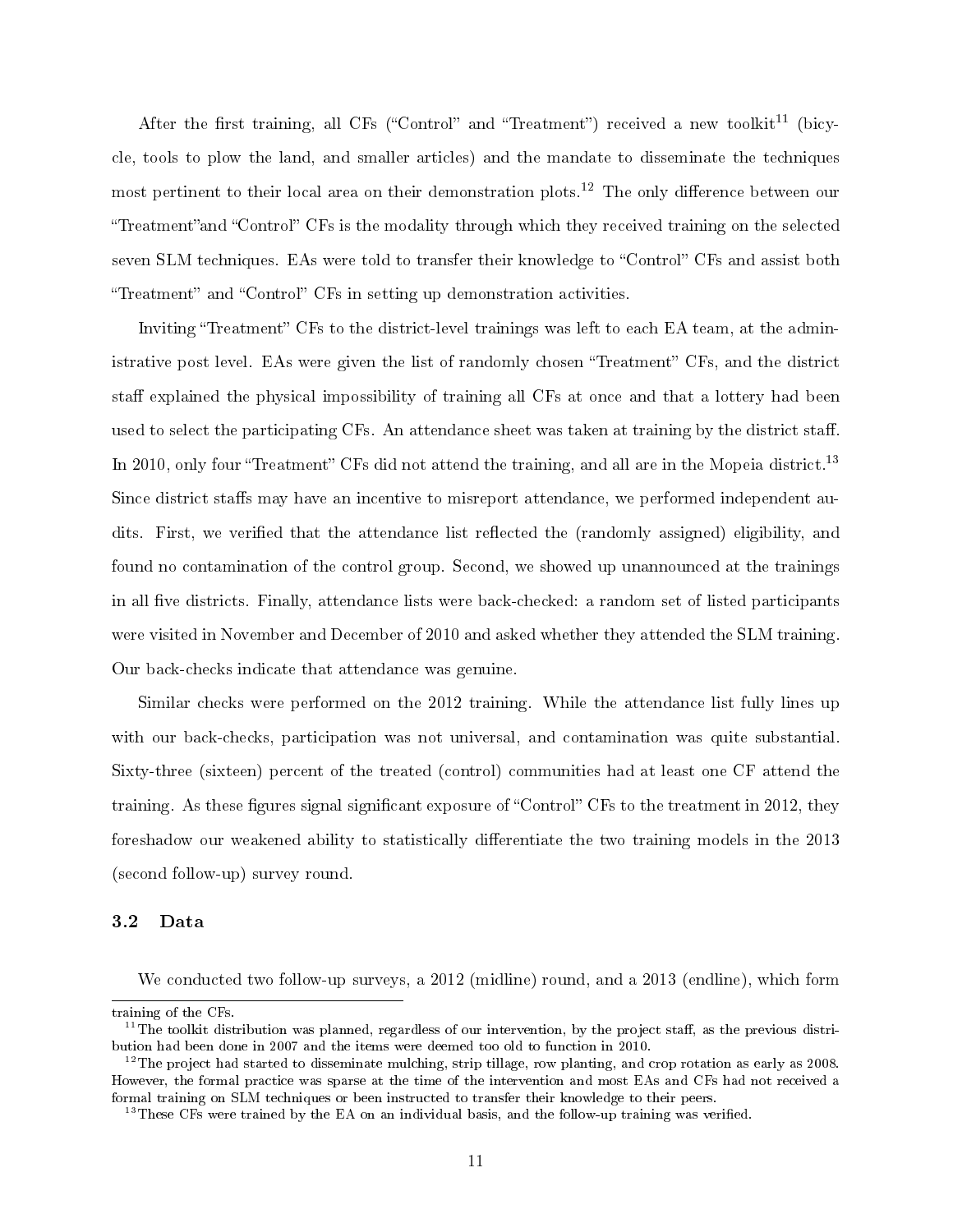a panel of households and CFs in the study area.<sup>14</sup> A baseline census survey was administered to all CFs in August 2010, before the district-level randomization. Figure 1 illustrates the timing of the surveys and CF trainings over the course of four years.

Midline and endline surveys collected household demographics, individual and plot-level SLM adoption, and household production information for approximately 4,000 non-CF households in 200 communities (aldeias, that mostly overlap with Mozambique's enumeration areas) (Figure 2). A listing of households residing in each community was performed, from which we drew a random sample of 18 non CF-households per community. Our field work included five survey instruments: a household questionnaire; a household agricultural production questionnaire; a CF questionnaire; an extension agent questionnaire; and a community questionnaire. The household survey was also administered to CF households, in addition to the specific CF survey. The present analysis exploits the information from the household and CF surveys.

Both midline and endline surveys were conducted during the primary planting season in this region. In each survey round, households were visited twice: pre- and post-harvest. This is because SLM practices are most visible just after planting (pre-harvest, from February to April), while production data can only be obtained after harvest (May-June). Hence, all household surveys were administered during February-April, with the exception of the agricultural production module. The agricultural production (and CF, community, and extension agent) surveys were administered post-harvest during May and June in 2012 and June through August in 2013.

#### 3.3 Balance

We use data from the baseline CF survey and retrospective information collected in the 2012 household survey to check for balance across treatments. Table 2 indicates minor differences between CFs in the treatment and control communities. "Treatment" CFs spent almost four more hours a week working as a CF (pre-intervention) with slightly more recent training when we condition on being formally trained. "Control" CFs were exposed to a greater number of techniques prior to the intervention. In spite of these differences, (recalled) pre-intervention adoption rates among CFs in control and treated communities are similar.<sup>15</sup> Farmers' (recalled) baseline SLM learning and

 $14$ Following McKenzie (2012), we optimize our probability of detecting a significant impact under a budget constraint by conducting two follow-up data collections rather than a baseline and a follow-up.

<sup>&</sup>lt;sup>15</sup>Balance tests for the CF and other farmers' knowledge and adoption of individual SLM techniques at baseline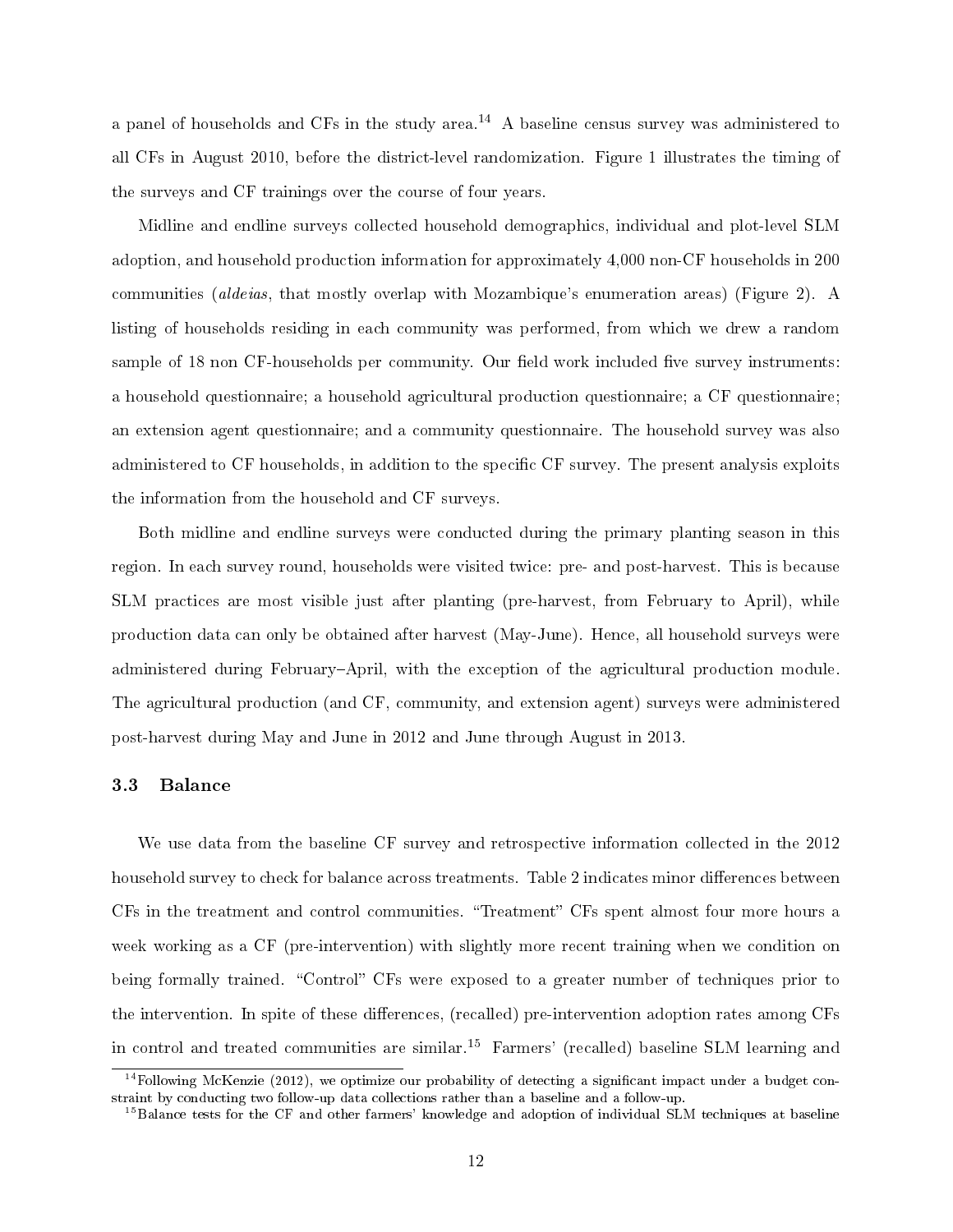adoption rates are also similar across treatments (Table 3).<sup>16</sup>

Taken together, these results suggest that we will provide a conservative measure of the relative impact of directly training CFs. Our estimates might understate the impact of direct training, and overestimate the impact of  $T\&V$  model. In addition, the fact that CFs are more knowledgeable in SLM than the average farmer at baseline further suggests that the impact estimates of the training program are likely not generalizable to the average farmer.

#### 3.4 Measuring Information Diffusion and Behavioral Change

Central to identifying variations in information diffusion is measuring changes in agricultural practices. Our study rests on the reliability of our markers of individual SLM knowledge and adoption outcomes. We focus on three outcomes: a knowledge score (see Kondylis, Mueller, and Zhu (2013) for details of the exam), the number of techniques the respondent identified by name, and the number of techniques the respondent claims to adopt on any plot. Objective adoption measures were also collected for two plots per household and largely corroborate the self-reported outcomes (see Kondylis, Mueller, and Zhu (2013) for a detailed comparison).<sup>17</sup>

Restricting the analysis to aggregate measures of knowledge and adoption may lead us to overlook patterns of substitution across techniques attributable to the intervention. For example, we may underestimate the impact of the intervention if CFs substitute away from already-disseminated technologies to the benefit of some "newer" techniques within the proposed package. We therefore also present how knowledge and adoption of specific techniques indicators are affected by the intervention. Technique-specific knowledge is captured by whether the respondent answers correctly at least 1 of 3 knowledge questions pertaining to the practice.

Knowledge, adoption and perception of the SLM techniques were collected at the individual level from the household questionnaire. Two respondents were interviewed: the household head

are reported in Tables A.4-A.5.

 $16$ Even though mean comparisons indicate there are no statistically significant differences, recall bias may be present. We therefore do not exploit the recalled information beyond balance checks.

 $17$ Our decision to focus on the knowledge score and self-reported adoption outcomes is motivated by the conclusions of Kondylis, Mueller, and Zhu (2013). Using the Smallholders' midline survey data, we find that learning outcomes based on knowledge exams provide more precision when compared to know-by-name questions, as they reveal the true knowledge of those individuals less familiar with the name of the technique yet more familiar with its purpose and usage. In our triangulation of the self-reported vs. observed adoption, we find that false reporting is negligible. Since objective measures of adoption are only collected for a subset of plots in the sample (one per respondent), we instead focus on a more inclusive measure of adoption provided by self-reports of men and women surveyed in the sample.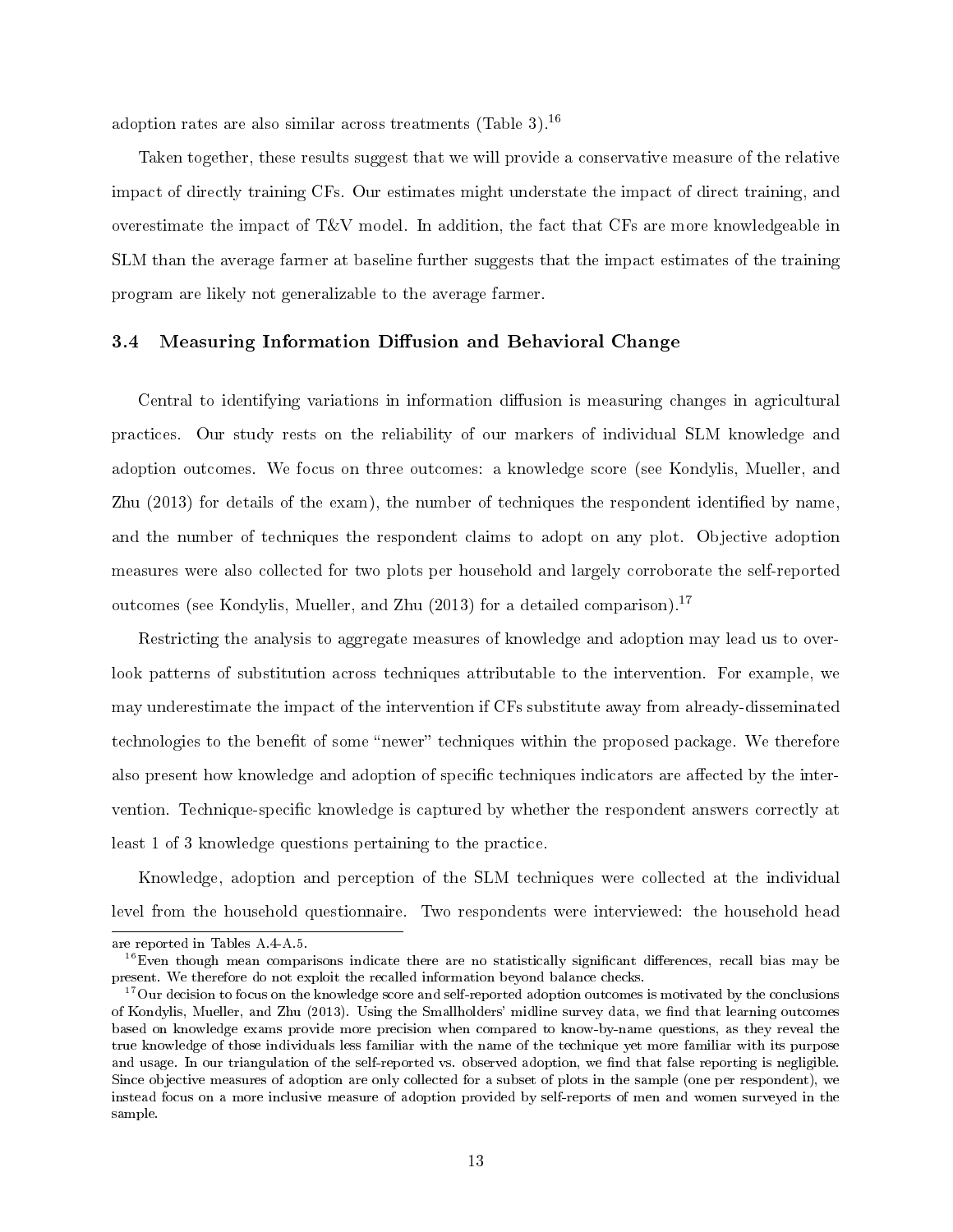and his/her partner or spouse. If a polygamous household was encountered, the main spouse was interviewed. Thus, our sample of CFs and other farmers consists of those who reported their personal information, participated in an agricultural knowledge exam with questions related to each specific SLM practice, and self-reported their SLM adoption rates. Specifically, 179 and 172 villages were interviewed for the contact farmer survey in 2012 and 2013, respectively; 2,536 male and 3,716 female non-CFs were surveyed in 2012, and 3,115 female and 2,175 male non-CFs in 2013.<sup>18</sup> Selective sample attrition is of definite concern, and we check for selective attrition in all specifications.

#### 3.5 Empirical Strategy

We measure information diffusion through a direct training model relative to the traditional, T&V extension network. A particularly attractive feature of our design is that we track information diffusion through an existing network: from  $E\text{A-to-CF}$ , and  $CF\text{-to-others}$ . We first measure to what extent directly training CFs affects CFs' and others' knowledge and adoption.<sup>19</sup> We causally estimate the *intent-to-treat effects* (ITT) of a community being assigned to a central CF training (relative to a status quo  $T&V$  information diffusion modality) on the SLM knowledge and adoption of  $CFs^{20}$  and others in the community, Y, using a simple reduced-form specification:

$$
Y_{i,h,j} = \beta_0 + \beta_1 T_j + \beta_2 X_{i,h,j} + \epsilon_{i,h,j} \tag{1}
$$

T takes the value 1 for each community j with a centrally trained CF. Individual i, household  $h$ , and district indicator variables are included in the vector  $X$  to improve the precision of the estimated coefficients.<sup>21</sup> For the other farmer regressions, we cluster the standard errors at the community level to allow for arbitrary correlation of treatment effects within the community. Gender-differentiated

 $18$ For analysis, we restrict the sample to farmers with complete information on household and individual characteristics. We have 179 and 168 CFs in 2012 and 2013, respectively; 2,475 male and 3,592 female non-CFs in 2012, and 3,098 female and 2,141 male non-CFs in 2013.

 $19^9$ CFs have the flexibility to decide which SLM techniques to adopt on the demonstration plot. As the marginal value of adopting a technique will vary with the predominant crops grown, soil quality, topography, and other local conditions, demonstrated technique-mix is unlikely to be uniform across communities.

 $^{20}$ CF-level regressions are run using community-level CF outcomes and characteristics. In those communities where we (randomly) assigned a second woman CF, we measure increased village-level exposure by regressing the maximum (mean) value of binary (continuous) outcomes of CFs within the village on the maximum (mean) value of binary (continuous) covariates.

 $^{21}$ We address omitted variable bias by including variables that reflect CF (or other farmers') demographic characteristics, district indicators, and indicators for treatment arms not analyzed in the present study.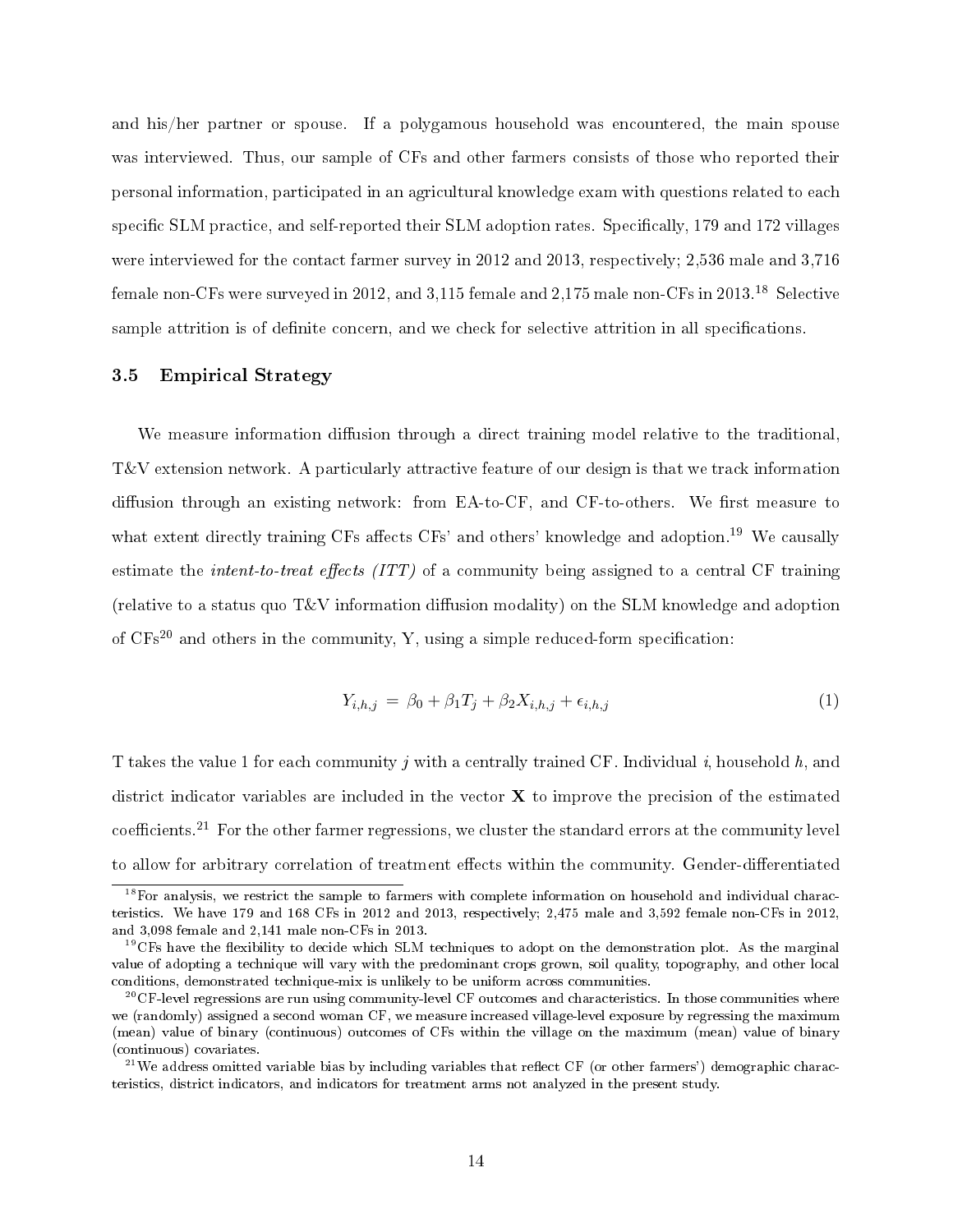effects are presented throughout to allow for different functional form, as women cultivate their own plots separate from their husbands' and may face varying constraints on their time, input use, crop choice, and plot characteristics (Table A.6).

At times, we report the ITT estimates of the knowledge and adoption of specific techniques to document the learning channels from the training (particularly for the CFs) and methods of transmission from CF to others. Since there are several techniques, the probability of detecting statistical signicance due to the intervention because of Type I error increases. We therefore also present the Sidàk and Bonferonni-corrected p-values in which account for a family of t tests (Abdi, 2007) .

We separate specifications by round for a few reasons. First, we find evidence of selective attrition across household survey rounds, as individuals present in both midline and endline rounds appear statistically different than individuals only present during the midline and endline surveys (Table A.7). Second, in spite of individual attrition being uncorrelated with the treatment (Table A.8), evolution in the realities of the program on the ground compels us to split the sample by survey year. For instance, as mentioned above, contamination was quite large in 2012, while absent in 2010. Hence, results from the 2013 survey will likely underestimate the impact of the intervention, and our inferences draw heavily on the estimates provided by the 2012 survey.

We perform two robustness checks to examine the sensitivity of our results to attrition. The first diagnostic estimates (1) using the balanced panel. We show that the inclusion of individuals only present in one round affects the precision of our point estimates rather than their magnitude and sign. The second check bounds the treatment effect for selective attrition using a method proposed by Lee (2009). Upper (lower) bounds of the treatment effect are produced non-parametrically by trimming the tail of the distribution of the outcome variable in the treatment group below quantile p (and above quantile 1-p), where p is the difference in the proportions of non-missing observations between the treatment and control groups divided by the total number of observations in the treatment group.

The technologies we disseminate are somewhat novel in the sense that baseline adoption is low. However, awareness of the techniques is quite high (Tables A.4-A.5). While there are large potential gains in knowledge and adoption as a result of the SLM training, farmers' responses are less likely to be driven by the "freshness" of the material. A caveat to the low novelty content of SLM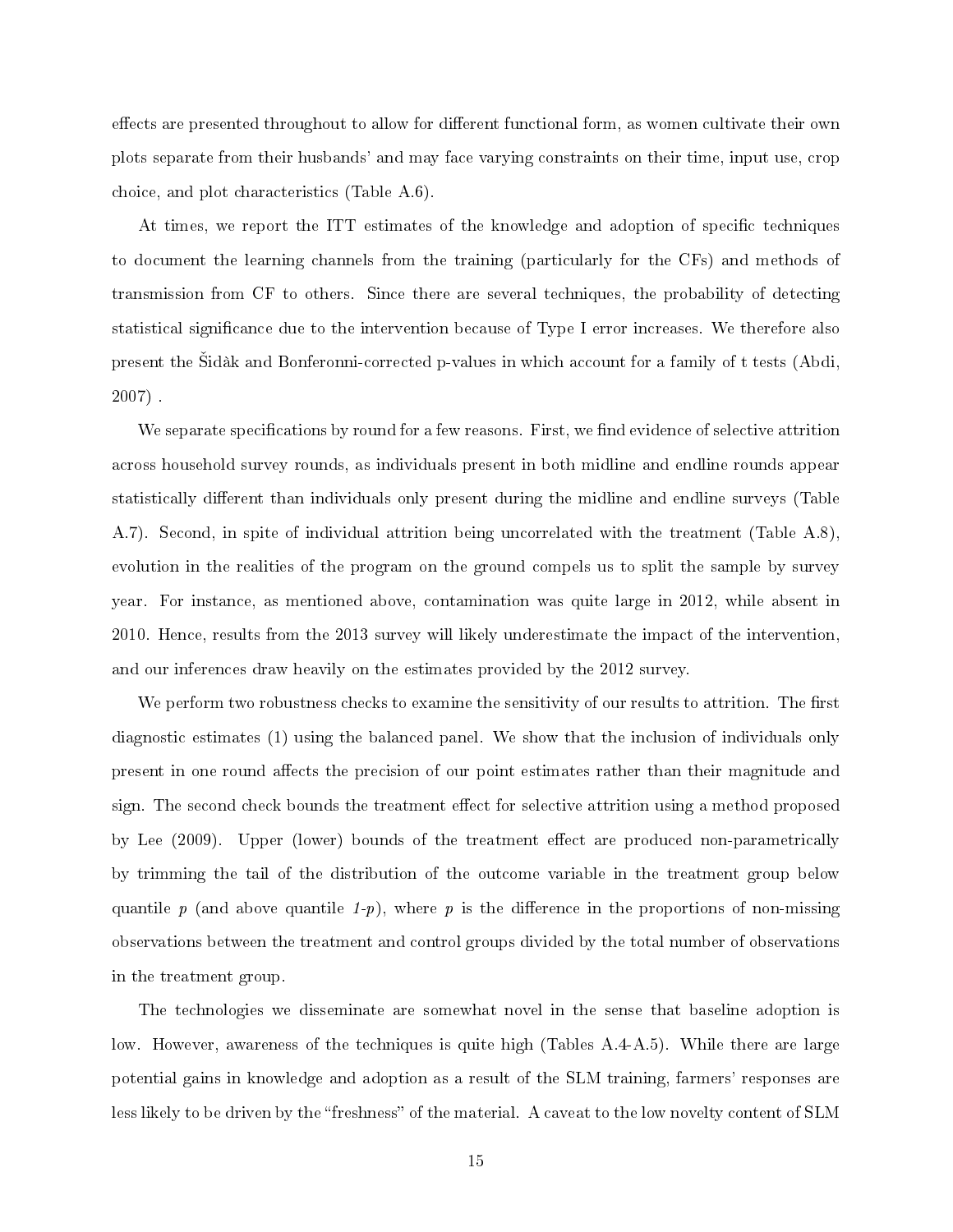training is that, should adoption prove low both at the CF and farmer levels, we will not be able to rule out demand-side from supply-side constraints without further investigation. We first provide information on the potential costs savings associated with others' technological adoption (both in terms of changes in perceptions and realized labor savings). We additionally assess whether CF profile and CF similarity in production habits with others' influenced the impact of the intervention, differentiating ITT estimates by variants in CF and farmer characteristics.

#### 3.6 Summary Statistics

To understand the socioeconomic conditions in the project area, we briefly describe the characteristics of the average farmer in our sample (drawing from statistics in Table A.9). The majority of individuals are women, due to the high prevalence of female headship (approximately 30 percent) in the region (TIA, 2008) . The average plot owner was 38 years old with only 2 years of schooling. Most plot owners were married with 3 children, living in a single-room house made of mud and sticks, with palm or bamboo roofs (not reported). They possess 2 hectares of land on average with a standard deviation of 1.8.

CFs are more knowledgeable (Tables 2 and 3), educated and wealthier (Table 4) than the average farmer. Communicator profile has been shown to affect the diffusion process in ambiguous ways (Munshi, 2004; Bandiera Rasul, 2006; Feder and Savastano, 2006; Conley and Udry, 2010; BenYishay and Mobarak, 2013). While CFs are positively selected in attributes, they are also well-known in their communities: 81 and 90 percent of male and female farmers in the control group declare knowing them personally. However, only 79 and 67 percent of males and females report knowing that these individuals assume a role as CF in their community. Thus, barriers to knowledge diffusion may stem from a lack of transparency in the roles of CFs rather than their dissimilarities with those they intend to serve. We explore the latter possibility explicitly by estimating heterogeneous effects of the treatment.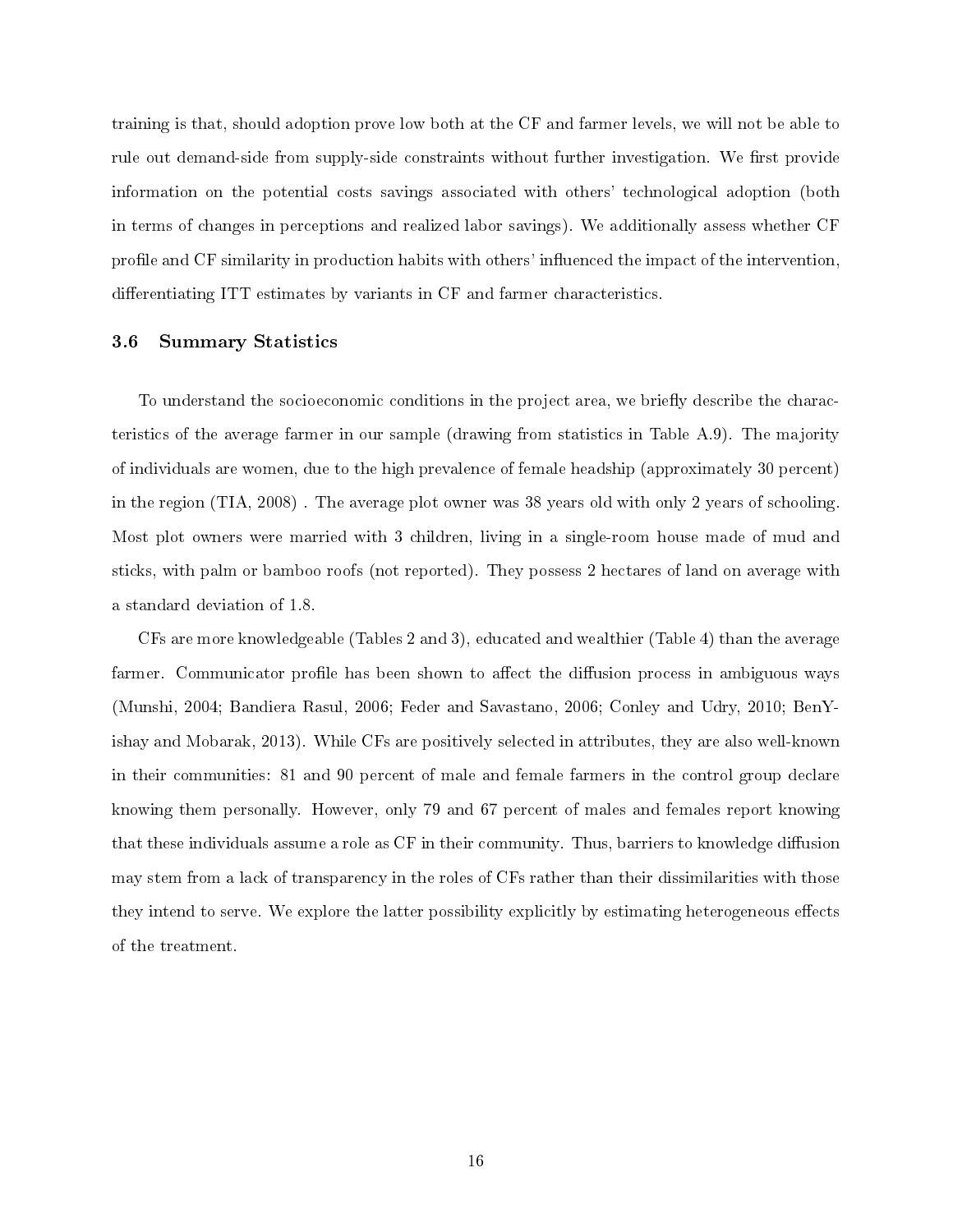## 4 Results

#### 4.1 CF Adoption and Learning-by-doing

Table 5 provides the ITT estimates of aggregate measures of knowledge and adoption. Despite the variety of techniques adopted among control CFs at midline, we detect that CFs adopt an additional technique in response to the training. These effects are not driven by differential access to extension agents (row 1, Table 5), and wane over time.

We further disaggregate ITT estimates by the adoption of specific techniques (Table 6). Directly trained CFs are more likely to adopt techniques that were most uncommon at baseline, and proven to improve water efficiency and soil fertility (strip tillage, micro-basins, and contour farming, as outlined in Table 1). Effect sizes range from 29 to 41 percent. Adoption significantly trended downward in both treatment and control villages. In fact, at endline, the impact of the intervention on adoption is insignicant for all but one technique (contour farming).

We next examine changes in CF knowledge scores to test whether direct training corrected for any loss in EA-to-CF information diffusion associated with a pure  $T&V$  approach. By additionally comparing the adoption and knowledge gains, we can observe whether increased training helped lift a genuine information constraint to adoption, or whether the gains are purely achieved through increased salience of the techniques. Figure 3 graphs the effect sizes of the treatment on the knowledge and adoption of each SLM technique.<sup>22</sup> The left panels of Figure 3 indicate that directly training CFs did little to increase CFs' knowledge scores on the techniques relative to a pure  $T\&V$  regimen at midline. Hence, the gains in adoption observed under the direct training modality at midline are attributable to increased salience of information rather than an actual learning effect. This is not surprising since CFs were sufficiently aware of the techniques from the outset.

Tracking adoption and knowledge scores across years allows us to document CFs' learning-bydoing. In contrast to the adoption decay in control and treatment communities, CF knowledge of SLM significantly expands in treatment areas (see Table A.10 for knowledge score point estimates). Treated CFs' knowledge scores associated with the adopted techniques go up one year after we detect a signicant increase in adoption. Moreover, the order of magnitude of these gains is remarkably

 $^{22}$ Figure A.1 provides the point estimates of the knowledge and adoption effects of the intervention with the adjustment of the familywise error rate.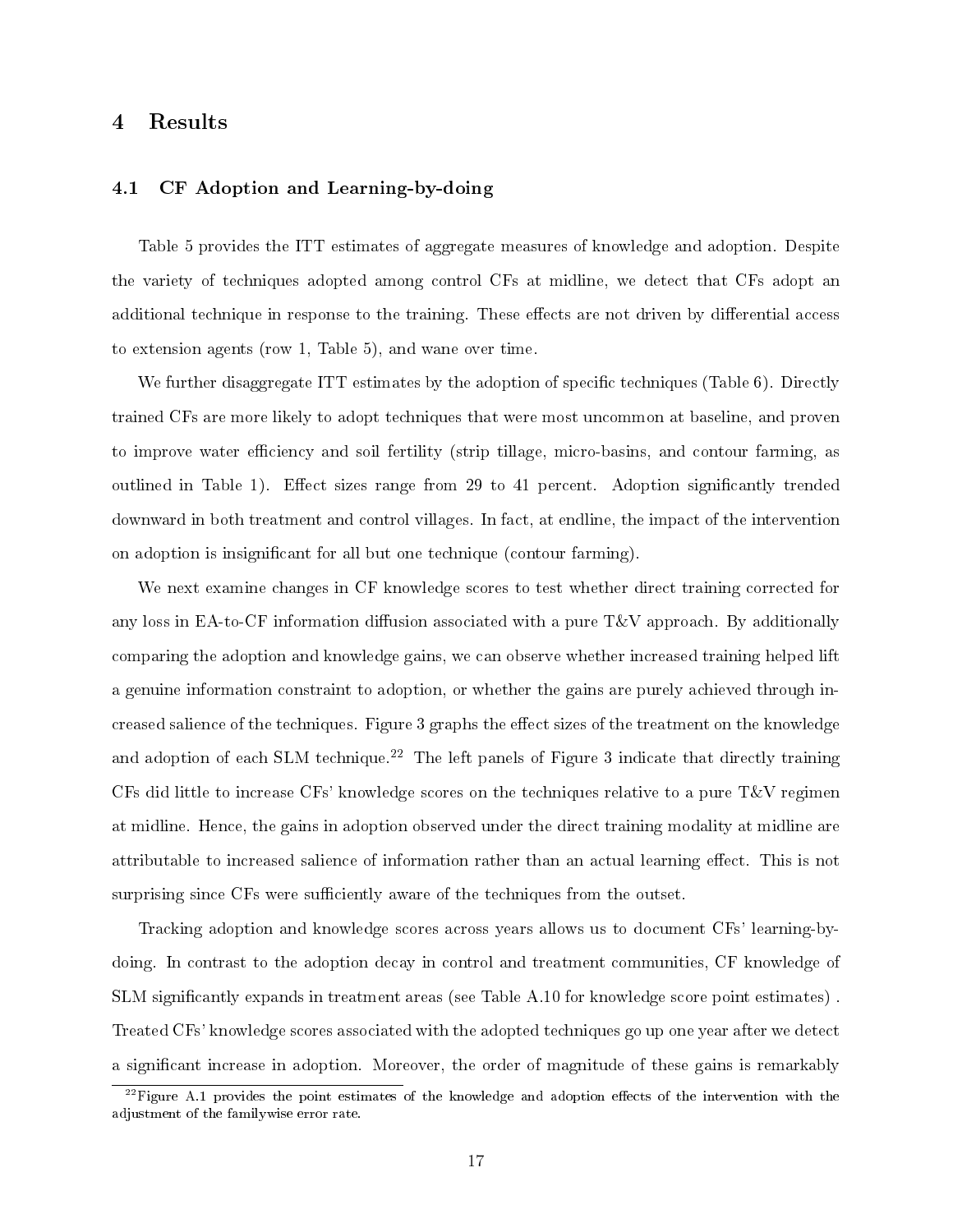similar to those achieved on adoption: the largest gains are experienced for contour farming, with slightly lower gains in strip tillage and micro-basins. Taken together, the profile of this one-year lag from demonstration to learning suggests that CFs acquired knowledge through a learning-by-doing process.

We show direct training has the potential to increase adoption of innovative practices both at the intensive and extensive margins. Although formal training on its own did not appear to lift any knowledge constraint among relatively skilled CFs, it increased adoption through added salience. This intimates a weakness of the  $T&V$  model, where EAs are not as effective in getting farmers to devote time to adopting new activities as a direct training.

#### 4.2 CF Substitution of Techniques

We next try to formalize whether the training caused CFs to modify their practices towards newer techniques brought to their attention by the direct training. To gauge the potential substitution effects, we exploit the (recall) baseline adoption measures to estimate the following regression, suppressing all subscripts in  $(1)$  but those that reflect time:

$$
Y_t = \beta_0 + \beta_1 T + \beta_2 Y_{t-1} + \beta_3 Y_{t-1} + \beta_4 X + \epsilon \tag{2}
$$

where t signifies the midline and  $t-1$  baseline. The results in Table 7 are suggestive that the training might have reinforced the application of some techniques (strip tillage) and encouraged others (improved fallowing). There appears to be no substitution of techniques. Although the sign of the parameter of the variable interacting the treatment and previous adoption  $(\beta_3)$  is negative for mulching, its magnitude is similar to the ITT estimate. We err on the cautious side in the interpretation of these results, as clearly there appears to be a greater, though statistically insignicant, recall bias among treatment farmers for some techniques.

#### 4.3 Others' Knowledge and Adoption

We now turn to CFs' ability to diffuse knowledge to others. We exploit the random, positive shock introduced by the intervention in CF activity to measure the extent of CF-to-others knowledge transmission. Table 8 provides the mean aggregate knowledge and adoption rates of other farmers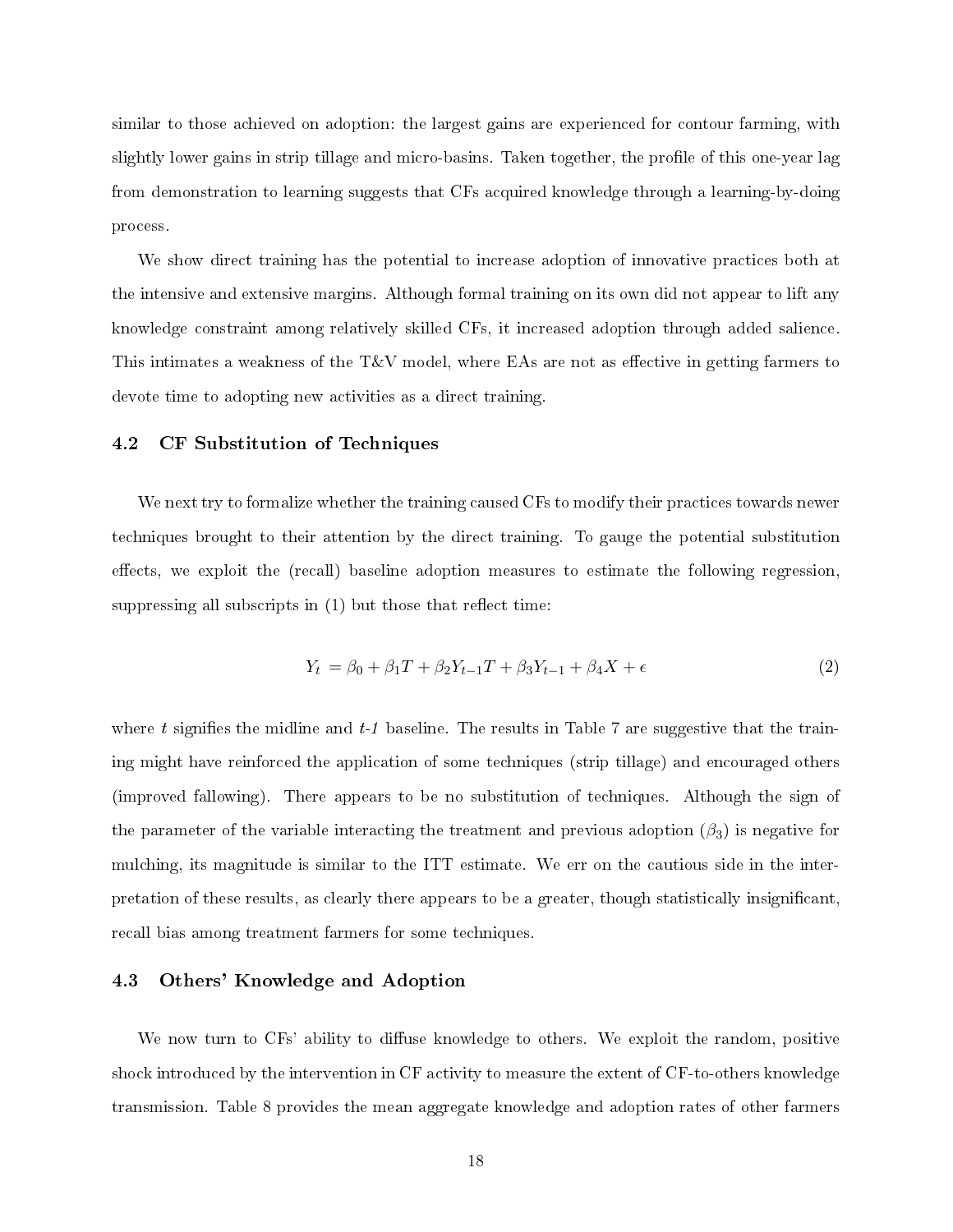in the control communities, as well as the ITT estimates of changes in knowledge and adoption outcomes attributable to our intervention. Even though the margin for gains from receiving the information was larger than that of CFs, other farmers' aggregate SLM knowledge and adoption remained the same. This is in spite of farmers' reporting increased interaction with CFs in the treatment communities (Table 8) and learning techniques explicitly from CFs (Table A.11). The absence of adoption is robust to balancing the panel at midline and accounting for selective attrition at endline (Table 9). These qualitative results indicate that demand-side constraints may continue to hinder farmers' adoption.

#### 4.4 Farmers' Perceptions of Cost Savings

Our midline survey asked farmers whether they perceived each technique to require more labor effort, equivalent labor effort, or less labor effort than the use of traditional cultivation practices. Farmers in the control group perceive all techniques to be labor intensive, with a range of less than 1 percent to 18 percent of farmers declaring the techniques decrease the amount of labor required (Table  $A.12$ ). We find that increasing exposure to SLM information through the trained CF affected farmers' perceptions of the adoption costs for micro-basins only. The intervention signicantly increased the proportion of farmers who perceive micro-basins to be labor-saving by 1-2 percentage points, amounting to a 100-percent increase relative to the control for both male and female farmers.

The changes in farmers' perceptions are complementary to the ITT estimates for others' adoption by technique. From Figure 4, we observe male farmers exposed to the intervention were more likely to adopt micro-basins by 6 percentage points (an effect size of  $150\%$ ). Women do not act on the information they receive. Though complementary, the above inferences are not indicative of a causal relationship between perceptions and adoption. Furthermore, the magnitude of the adoption effect is much larger than the shifts in farmers' perceptions.

We lastly explore whether farmers were motivated by the demonstrated, short-term cost savings of the technology. In particular, we examine whether farmers' adoption rates coincide with CF labor savings. Noting that our measure of labor efforts is inclusive of all techniques adopted by the CF (not exclusive to micro-basins), we provide ITT estimates of the CF labor efforts for various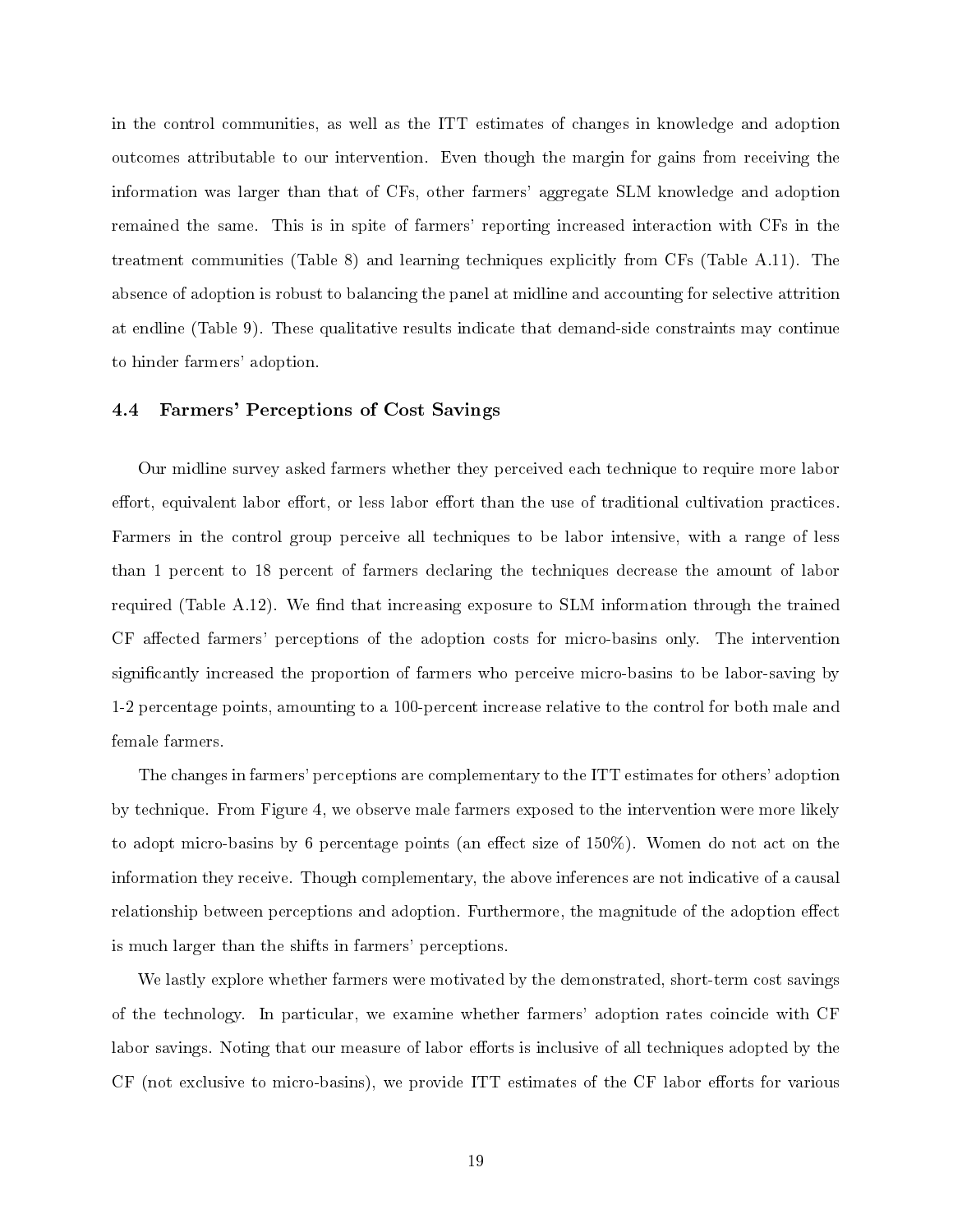agricultural tasks (Table A.13). The results in the Appendix indicate trained, CFs spend a nominal increase in time (1-hour) on land protection in a given week in exchange for a four hour-gain in time spent preparing land (midline).

Thus, male farmers may be particularly motivated to adopt micro-basins by the immediate gains in labor savings. Although we cannot make claims definitively using cost data, benefit-cost assessments of other SLM studies in Africa suggest micro-basins offer an additional cost-advantage. Unlike strip tillage and contour farming, additional tools are not required to create micro-basins (Liniger et al., 2011).

#### 4.5 CF and Others' Heterogeneity

We lastly explore whether CFs' characteristics provoke heterogeneous responses among farmers. Working with an existing network of CFs, we could not exogenously vary their education, age, or wealth. The results that follow cannot be interpreted as causal linkages but as descriptive evidence. Specifically, it must be noted that, as CFs are, on average, of higher status than other farmers. We do not have a counterfactual where average farmers are placed in a communicator role. We simply interact the treatment variable with CF characteristics, while controlling for both CFs and farmers' characteristics, following (1).

Table 10 displays the results from regressions using farmers' adoption of micro-basins as outcomes. Estimates of the treatment effect as well as the combined effect of the treatment and the treatment interacted with whether the CF completed his secondary education, was older than the median age, and had above median landholdings are provided. For male farmers, exposure to increased CF activity yields larger point estimates when CFs are older, more educated and wealthier. For female farmers, interacting treatment with CF characteristics increases the precision of our estimates in 2012. We detect 3 and 4 percentage-point increases in adoption when the messenger is above the median age and has above median landholdings. The 2013 estimate suggests that more affluent communicators are most effective in getting women to adopt, with a 6.5 percentage-point increase.

We lastly interact the treatment variable with whether the primary two crops produced by other farmers were similar to those produced by CFs. Social learning has been postulated to be less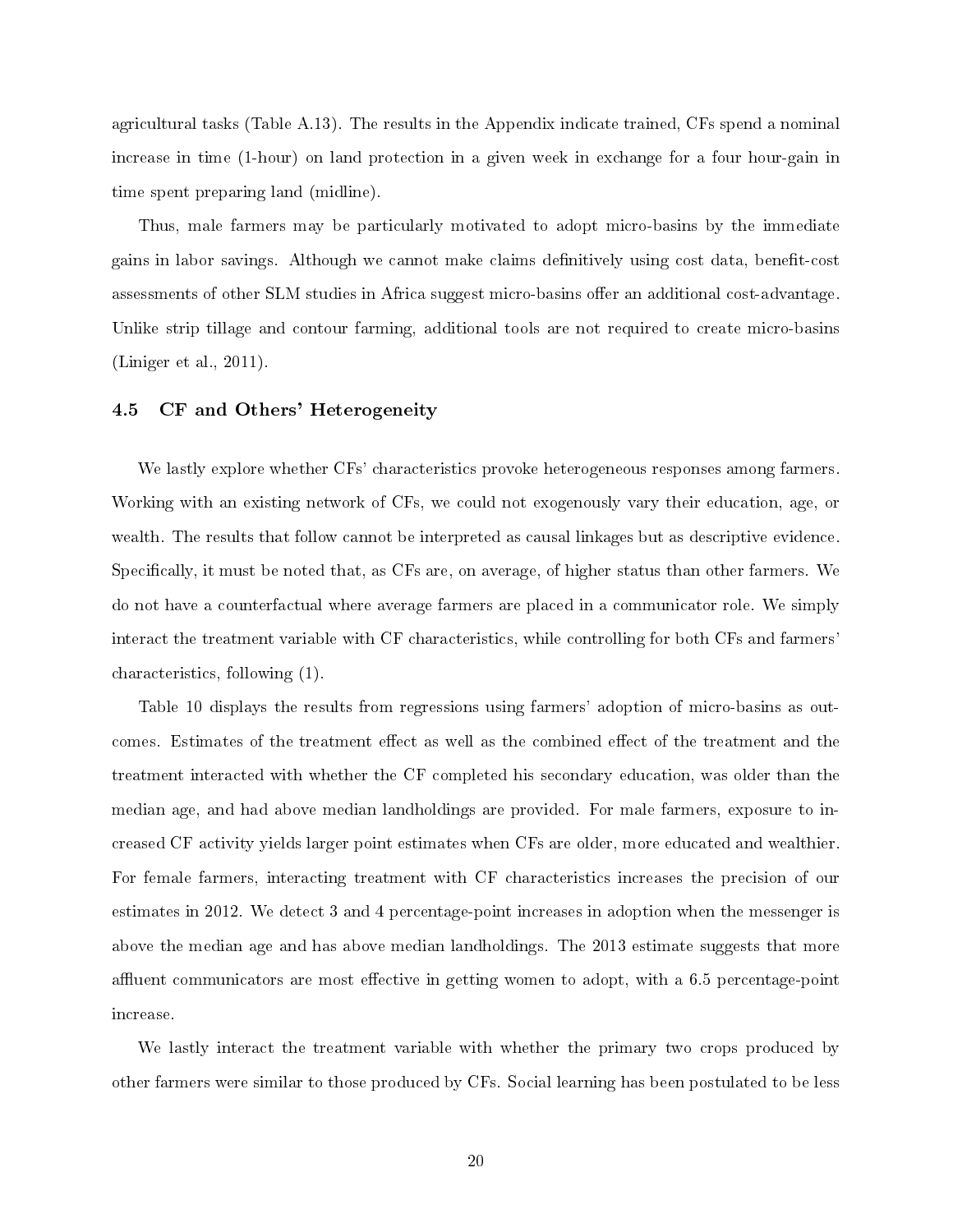prevalent among farmers with heterogeneous farming conditions (Munshi, 2004). We assume having similar primary crops to the CF is an exogenous variable, i.e. cropping decisions are fixed before adoption decisions and cropping decisions are independent of the treatment.<sup>23</sup> Similarity in crop profile has the largest effect on women at midline (6 percentage points) and endline (12 percentage points). Similarity in the production profile of the CF achieves a greater response from women than CF wealth. Delays in women's adoption may stem from gendered differences in production technologies and an inability to extrapolate demonstrated activities to their own plot.

### 5 Discussion

Our study aims to reveal the role of existing extension models to distribute solutions for the limited knowledge and adoption of novel agricultural practices in Mozambican rural communities. We examine innovation diffusion through two nodes of an existing extension network: EA-to-CF and CF-to-others interactions. We find that both modalities come short of effectively propagating innovative SLM techniques. Directly training CFs on SLM dominates a pure  $T\&V$  approach to extension, as it is conducive to more demonstration, private adoption and learning-by-doing among CFs. This demonstrates that SLM techniques were in fact valued by sophisticated farmers, and that in-depth knowledge, not awareness, of the techniques constituted a barrier to adoption among CFs. Although the point estimates on the learning and adoption gains from direct training are small, the effect sizes are large. Running small-scale, low-cost trainings of designated communicators can provide a more efficient solution to enhance agricultural knowledge and practices than relying on extension workers to provide ad hoc training.

Training a few "seed adopters" in a community may not be enough to boost adoption of a new technique. Studying the impact of an exogenous increase in CFs' activities shows that demonstration is not sufficient to create learning within a community and to get others to adopt on a large scale. Farmers choose to adopt one of three SLM techniques that the trained, CFs adopted. For women, we find that awareness improves without actual adoption. Looking at the multiplier effect of CFs' demonstration activities, these results imply that a one percentage point increase in CF

 $^{23}$ Although not shown here, whether the farmer grew the same primary two crops as the CF is not affected by the treatment at midline. Male farmers exposed to the intervention are more likely to grow the same primary two crops as the CF at endline, however. The intervention has no effect on the crop decisions of women, however.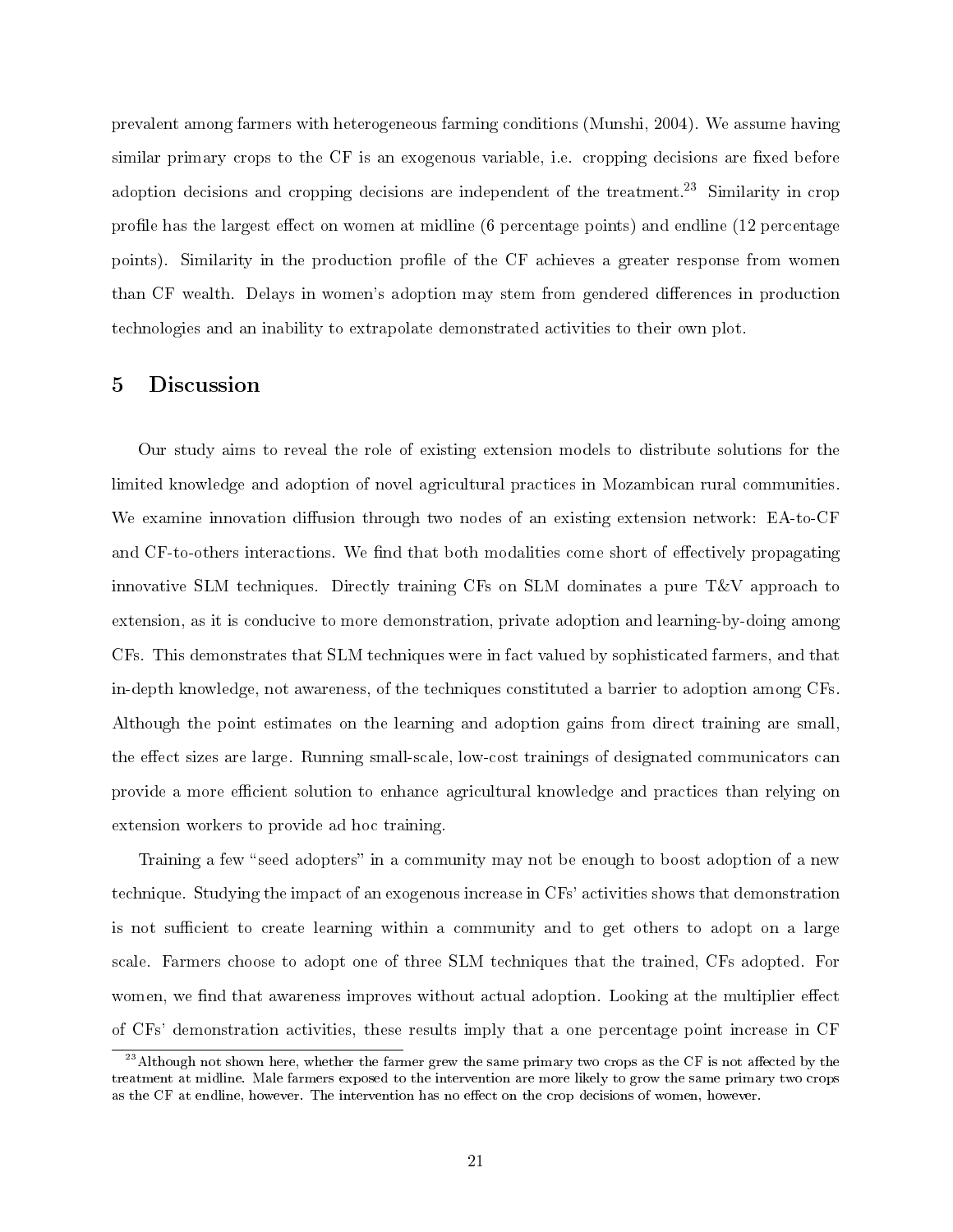demonstration of micro-basins induce other male farmers to increase their adoption by 0.3 percentage points.

Farmers' perceived costs of SLM techniques pose one obvious demand-side constraint to adoption. Adoption of micro-basins increased 6 percentage points among male farmers exposed to the intervention with no changes in adoption for the other two techniques covered by the trained CFs. Earlier work suggests the construction of micro-basins predominantly relies on additional labor effort rather than the acquisition of tools for its implementation. The average male and female farmer exposed to the intervention in our study is more likely to perceive micro-basins as labor saving. Their CFs realized labor savings in the form of a 4-hour reduction in land preparation in a given week (although these are inclusive of all three techniques CFs adopted). The descriptive evidence is consistent with farmers' beliefs updating in response to the intervention following their adoption of micro-basins or after observing the CF's demonstration activities.

The profile of the "seed adopters" influences whether woman act on the information they receive. We observe women are more likely to adopt when the messenger is older and wealthier at midline, with CF wealth having a larger, persistent effect over time. Women are also more likely to act on the information they receive when the CF has similar cropping patterns: their micro-basins' adoption increases by 6 percentage points at midline and 12 percentage points at endline. Providing messengers with amenable farming conditions may improve the targeting of female farmers in the provision of extension services.

### References

- [1] Abdi, H., 2007. The Bonferonni and Sidák Corrections for Multiple Comparisons, in N. Salkind, eds., Encyclopedia of Measurement and Statistics. Sage, CA.
- [2] Agyei-Holmes, A., Ayerakwa, H.M., Osei, R.D., and Osei-Akoto, I., 2011. Training and Farmer Productivity: An Evaluation using RCT for MCA-Ghana Programme. Uiversity of Ghana, Working Paper.
- [3] Aker, J., 2011. Dial "A" for Agriculture: Using ICTs for Agricultural Extension in Developing Countries. Agricultural Economics 42(6), pp. 631-47.
- [4] Alatas, V., Banerjee, A., Hanna, R., Olken, B., Purnamasari, R., Wai-Poi, M., 2013. Does Elite Capture Matter? Local Elites and Targeted Welfare Programs in Indonesia. NBER Working Paper, pp.187-98.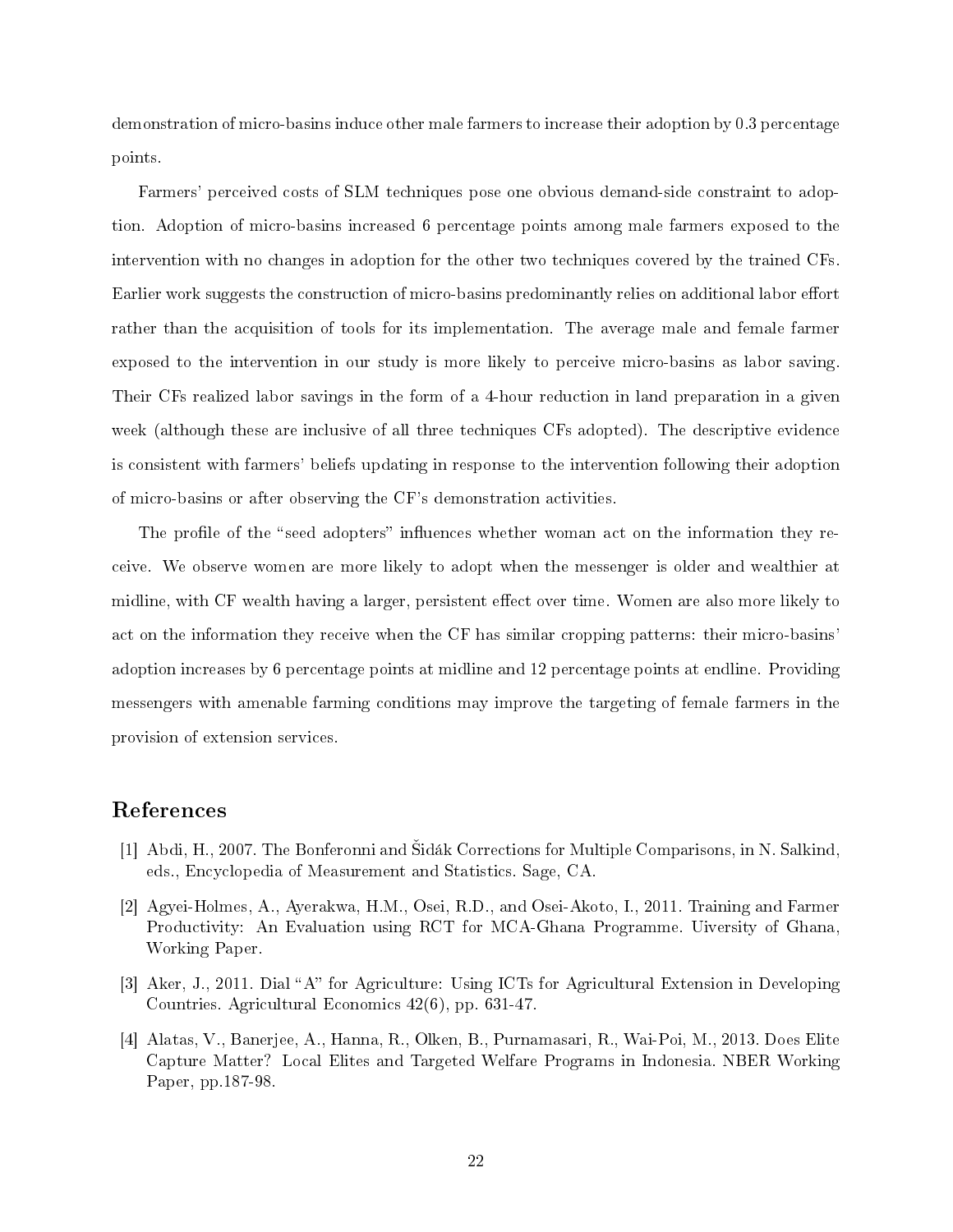- [5] Anderson, J. R., 2007. Agricultural Advisory Services. Background paper for World Development Report 2008. Washington, DC: The World Bank.
- [6] Anderson, J. R., and Feder, G., 2007. Agricultural Extension, in R.E. Evenson and P. Pingali, eds., Handbook of Agricultural Economics, Vol. 3, Agricultural Development: Farmers, Farm production, and Farm Markets. Elsevier, Amsterdam, pp. 2343-2378.
- [7] Anderson, J. R., Feder, G., and Ganguly, S., 2006. The Rise and Fall of Training and Visit Extension: An Asian Mini-drama with an African Epilogue?, in: A.W. Van den Ban and R.K. Samanta eds., Changing Roles of Agricultural Extension in Asian Nations. B.R. Publishing Company, New Delhi, pp. 149–172.
- [8] Ashraf, N., Gine, X., and Karlan, D., 2008. Finding Missing Markets (and a Disturbing Epilogue): Evidence from an Export Crop Adoption and Marketing Intervention in Kenya. American Journal of Agricultural Economics 91(4), pp. 973-990.
- [9] Bandiera, O., and Rasul, I., 2006. Social Networks and Technology Adoption in Northern Mozambique. Economic Journal 116, pp. 869-902.
- [10] Bardhan, P., and Mookherjee, D., 2005. Decentralizing Antipoverty Program Delivery in Developing Countries. Journal of Public Economics 89(4), pp. 675-704.
- [11] Bardhan, P., and Mookherjee, D., 2000. Capture of Government at Local and National Levels. American Economic Review 90(2), pp. 135-139.
- [12] Benin, S., Nkonya, E., Okecho, G., Pender, J., Nahdy, S., Mugarura, S., and Kato, E., 2007. Assessing the Impact of the National Agricultural Advisory Services (NAADS) in the Uganda Rural Livelihoods. IFPRI Discussion Paper 00724. Washington, DC: International Food Policy Research Institute (IFPRI).
- [13] BenYishay A., and Mobarak, A. M., 2013. Communicating with Farmers through Social Networks. Economic Growth Center, Yale University, Working Paper.
- [14] Bindlish, V., and Evenson, R. E., 1997. The Impact of T&V Extension in Africa: The Experience of Kenya and Burkina Faso. The World Bank Research Observer 12(2), pp. 183-201.
- [15] Birner, R., Davis, K., Pender, J., Nkonya, E., Anandajayasekeram, P., Ekboir, J., Mbabu, A., Spielman, D. J., Horna, D., Benin, S., and Kisamba-Mugerwa, W., 2006. From Best Practice to Best Fit: A Framework for Designing and Analyzing Agricultural Advisory Services. IS-NAR Discussion Paper No. 5. Washington, DC: International Food Policy Research Institute (IFPRI).
- [16] Braun, A., Jiggins, J., Roling, N., van den Berg, H., and Snijders, P., 2005. A Global Survey and Review of Farmer Field School Experiences. Report prepared for the International Livestock Research Institute (ILRI).Wageningen: Endelea.
- [17] Conley, T., and Udry, C., 2010. Learning about a New Technology: Pineapple in Ghana. American Economic Review 100 (1), pp. 35-69.
- [18] Coughlin, P., 2006. Agricultural Intensication in Mozambique: Infrastructure, Policy and Institutional Framework—When Do Problems Signal Opportunities?. Report commissioned by the African Food Crisis Study. Department of Sociology, Lund University.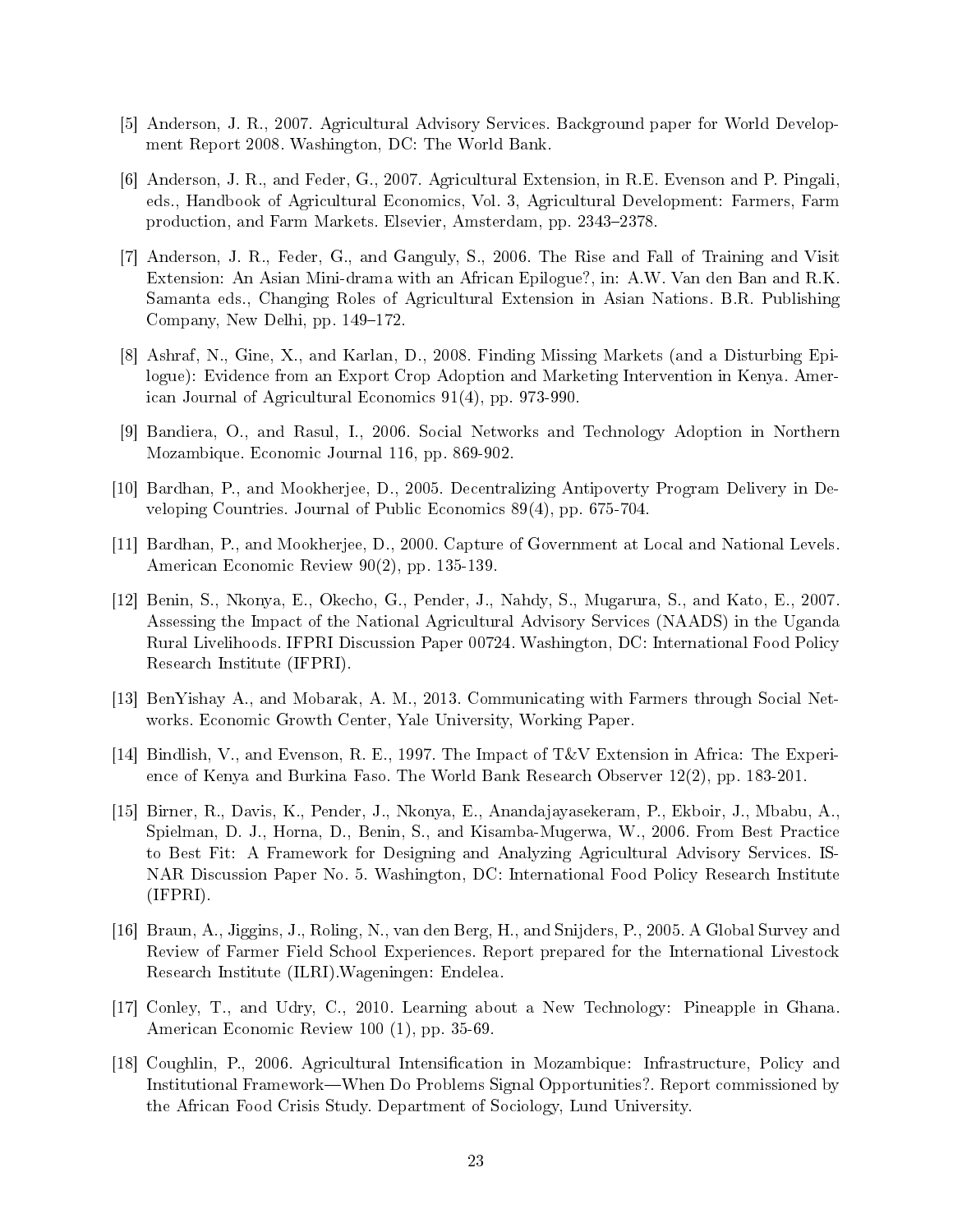- [19] Cunguara, B., and Moder, K., 2011. Is Agricultural Extension Helping the Poor? Evidence from Rural Mozambique. Journal of African Economics 20(4), pp. 562-595.
- [20] Davis, K., Nkonya, E., Kato, E., Mekonnen, D. A., Odendo, M., Miiro, R., and Nkuba, J., 2010. Impact of Farmer Field Schools on Agricultural Productivity and Poverty in East Africa. IFPRI Discussion Paper 00992. Washington, DC: International Food Policy Research Institute (IFPRI).
- [21] Davis, K., 2008. Extension in Sub-Saharan Africa: Overview and Assessment of Past and Current Models, and Future Prospects. Journal of International Agricultural and Extension Education 15 (3), pp. 15-28.
- [22] Dercon, S., and Christiaensen, L., 2011. Consumption Risk, Technology Adoption and Poverty Traps: Evidence from Ethiopia. Journal of Development Economics 96(2), pp.159-173.
- [23] Duflo, E., Keniston, D., and Suri, T., 2014. Diffusion of Technologies within Social Networks: Evidence from a Coffee Training Program in Rwanda. Available online at http://www.povertyaction.org/project/0462.
- [24] Duflo, E., Kremer, M., and Robinson, J., 2011. Nudging Farmers to Use Fertilizer: Theory and Experimental Evidence from Kenya. American Economic Review 101(6), pp. 2350-90.
- [25] Duflo, E., Kremer, M., and Robinson, J., 2006. Understanding Technology Adoption: Fertilizer in Western Kenya Evidence from Field Experiments. Working Paper.
- [26] Eicher, C. K., 2002. Building African Models of Agricultural Extension: A Case Study of Mozambique. Washington, DC: The World Bank.
- [27] Eswaran, M., and Kotwal, A., 1990. Implications of Credit Constraints for Risk Behavior in Less Developed Countries. Oxford Economic Papers 42(2), pp. 473-482.
- [28] Feder, G., and Anderson, J., 2004. Agricultural Extension: Good Intentions and Hard Realities. World Bank Research Observer 19(1), pp. 41-60.
- [29] Feder, G., and Savastano, S., 2006. The Role of Opinion Leaders in the Diffusion of New Knowledge: The Case of Integrated Pest Management. World Development 34(7), pp. 1287- 1300.
- [30] Feder, G., Just, R., and Zilberman, D., 1985. Adoption of Agricultural Innovations in Developing Countries: A Survey. Economic Development and Cultural Change 33, pp. 255-298.
- [31] Foster, A., and Rosenzweig, M., 1995. Learning by Doing and Learning from Others: Human Capital and Technical Change in Agriculture. Journal of Political Economy 103(6), pp. 1176- 1209.
- [32] Gallina A., and Childiamassambal, C., 2010. Gender Aware Approaches in Agricultural Programmes – Mozambique Country Report: A Special Study of the National Agricultural Development Programme ProAgri II). UTV Working Paper.
- [33] Gautam, M., 2000. Agricultural Extension: The Kenya experience, An Impact Evaluation. Washington, DC: The World Bank.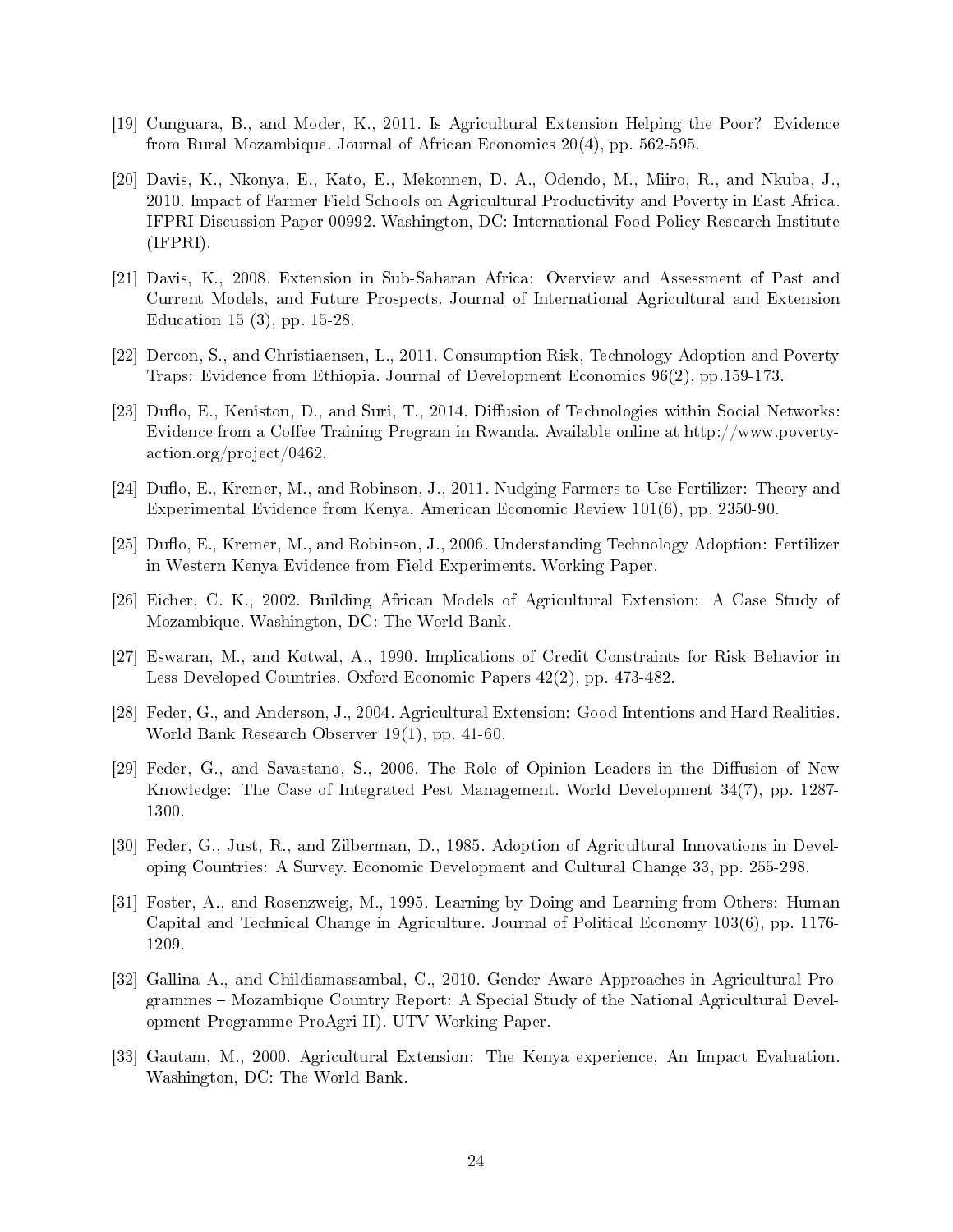- [34] Gêmo, H. R., and Chilonda, P., 2013. Why did Mozambique's public extension halt the implementation of the National Agrarian Extension Program (PRONEA)?. Washington, DC: International Food Policy Research Institute (IFPRI).
- [35] Gêmo, H. R., Eicher, C. K., and Teclemariam, S., 2005. Mozambique's Experience in Building a National Extension System. Michigan State University Press, Michigan.
- [36] Ghadim, A., Pannell, D., Burton, M., 2005. Risk, Uncertainty, and Learning in Adoption of Crop innovation. Agricultural Economics 33, pp. 1-9.
- [37] Gravetter, F., and Forzano, L. A., 2011. Research Methods for the Behavioral Sciences, Fourth Edition. Belmont, CA: Wadsworth-Cengage Learning. Available online at: http://www.cengagebrain.com/content/gravetter42253\_1111342253\_01.01\_toc.pdf.
- [38] Hakiza, J. J., Odogola, W., Mugisha, J., Semana, A. R., Nalukwago, J., Okoth, J., and Ekwamu, A., 2004. Challenges and Prospects of Disseminating Technologies through Farmer Field Schools: Lessons Learnt based on Experience from Uganda. Uganda Journal of Agricultural Sciences 9, pp. 163-175.
- [39] Hazell, P., 2013. What Makes African Agriculture Grow?. 2012 Global Food Policy Report. Washington, DC: International Food Policy Research Institute (IFPRI).
- [40] Hogset, H., and Barrett, C., 2010. Social Learning, Social Influence, and Projection Bias: A Caution on Inferences Based on Proxy Reporting of Peer Behavior. Economic Development and Cultural Change 58(3), pp. 563-589.
- [41] Howard, J., Kelly, V., Stepanek, J., Crawford, E.W., Demeke, M., and Maredia M., 1999. Green Revolution Technology Takes Root in Africa. Michigan State University, Working Paper.
- [42] Kondylis, F., Mueller, V., and Zhu, S., 2013. Agricultural Knowledge and Adoption. Mimeo.
- [43] Kremer, M., and Chen, D. L., 2002. Income Distribution Dynamics with Endogenous Fertility. Journal of Economic Growth 7(3), pp. 227-58.
- [44] Lee, D., 2009. Training, Wages, and Sample Selection: Estimating Sharp Bounds on Treatment Effects. Review of Economic Studies 76, pp. 1071-1102.
- [45] Liniger, H., Studer, R. M., Hauert, C., and Gurtner M., 2011. Sustainable Land Management in Practice: Guidelines and Best Practices for Sub-Saharan Africa. Rome: Food and Agriculture Organization of the United Nations.
- [46] Magnan, N., Spielman, D., Lybbert, T., and Gulati, K., 2012. Leveling with Friends: Social Networks and Indian Farmers' Demand for Agricultural Custom Hire Services. Working Paper.
- [47] McNiven, S., and Gilligan, D., 2012. Networks and Constraints on the Diffusion of a Biofortied Agricultural Technology: Evidence from a Partial Population Experiment. University of California Davis, Working Paper.
- [48] Munshi, K., 2004. Social Learning in a Heterogeneous Population: Technology Diffusion in the Indian Green Revolution. Journal of Development Economics 73, pp. 185-213.
- [49] National Agricultural Household Survey 2008 (TIA08). Michigan State University and The Ministry of Agriculture of Mozambique (MINAG). Available online at: http://fsg.afre.msu.edu/Mozambique/survey/index.htm.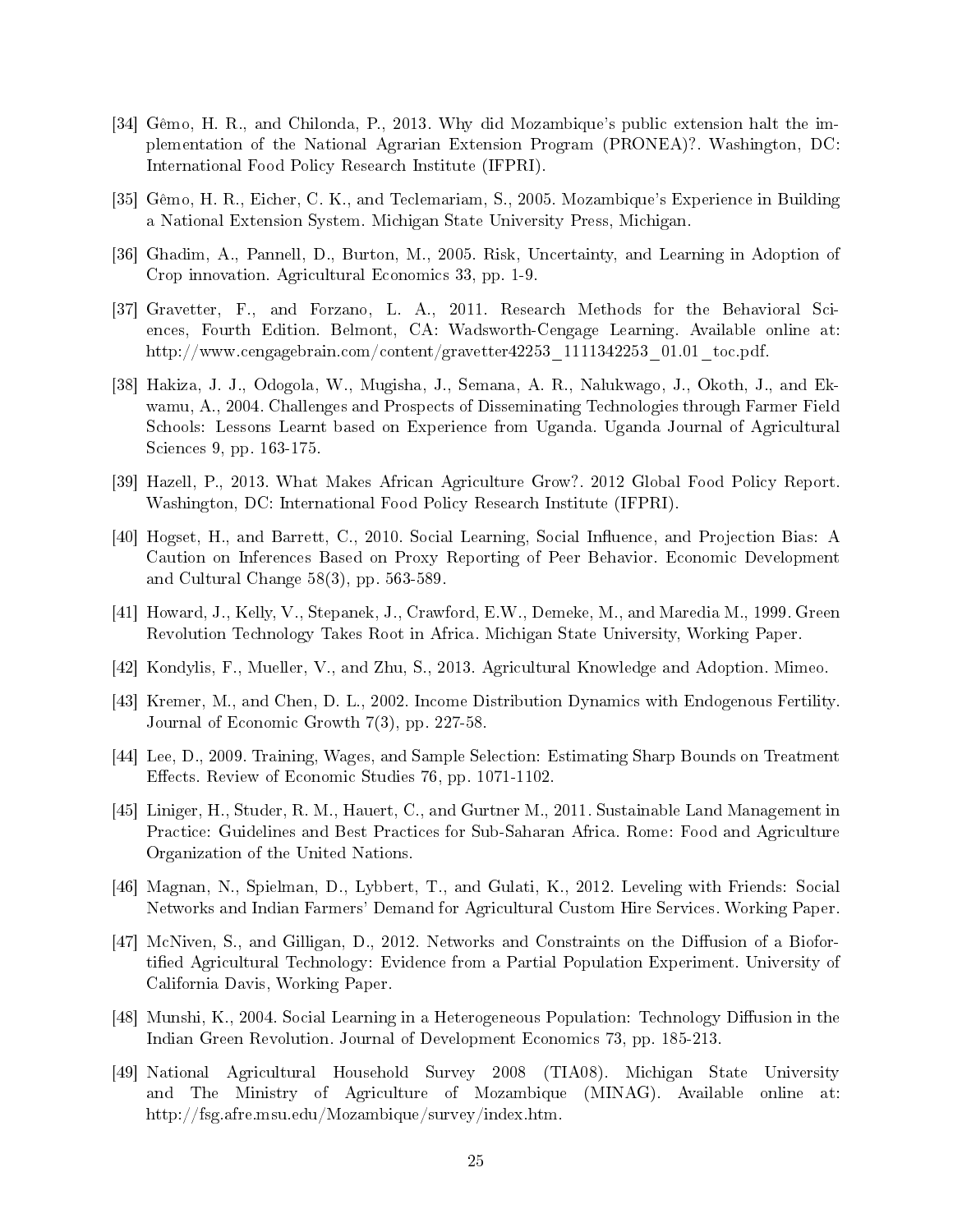- [50] Pamuk H., Bulte, E., and Adekunle, A.A., 2013. Do Decentralized Innovation Systems Promote Agricultural Technology Adoption? Experimental Evidence from Africa. Food Policy 44, pp.227-236.
- [51] Purcell, D.L., and Anderson, J.R., 1997.Agricultural Extension and Research Achievements and Problems in National Systems. A World Bank Operations Evaluation Study. Washington, DC: The World Bank.
- [52] Rosenzweig, M., and Binswanger, H., 1993. Wealth, Weather risk and the Composition and Profitability of Agricultural Investments. The Economic Journal  $103(416)$ , pp. 56-78.
- [53] Rosenzweig, M., and Wolpin, K., 1993. Credit Market Constraints, Consumption Smoothing, and the Accumulation of Durable Production Assets in Low-income Countries: Investments in Bullocks in India. Journal of Political Economy 101(21), pp.223-244.
- [54] Shiferaw, B., Kebede, T., and You, L., 2008. Technology Adoption under Seed Access Constraints and the Economic Impacts of Improved Pigeonpea Varieties in Tanzania. Agricultural Economics 39, pp. 309-329.
- [55] Suri, T., 2009. Selection and Comparative Advantage in Technology Adoption. Econometrica 79(1), pp. 159-209.
- [56] Taye, H., 2013. Evaluating the Impact of Agricultural Extension Programmes in Sub-Saharan Africa: Challenges and Prospects. African Evaluation Journal  $1(1)$ , Art.  $\#19$ .
- [57] Van den Berg, H., 2004. IPM Farmer Field Schools: A Synthesis of 25 Impact Evaluations. Wageningen University, Working Paper.
- [58] Waddington, H., Snilstveit, B., Hombrados, J.G., Vojtkova, M., White, H., and Anderson J., 2012. Farmer Field Schools for Improving Farming Practices and Farmer Outcomes in Low- and Middle- Income Countries: Study Protocol. 3ie Synthetic Reviews. New Delhi: International Initiative for Impact Evaluation.
- [59] Waddington, H., Snilstveit, B., White, H., and Anderson J., 2010. The Impact of Agricultural Extension Services: Study Protocol. 3ie Synthetic Reviews SR009. New Delhi: International Initiative for Impact Evaluation.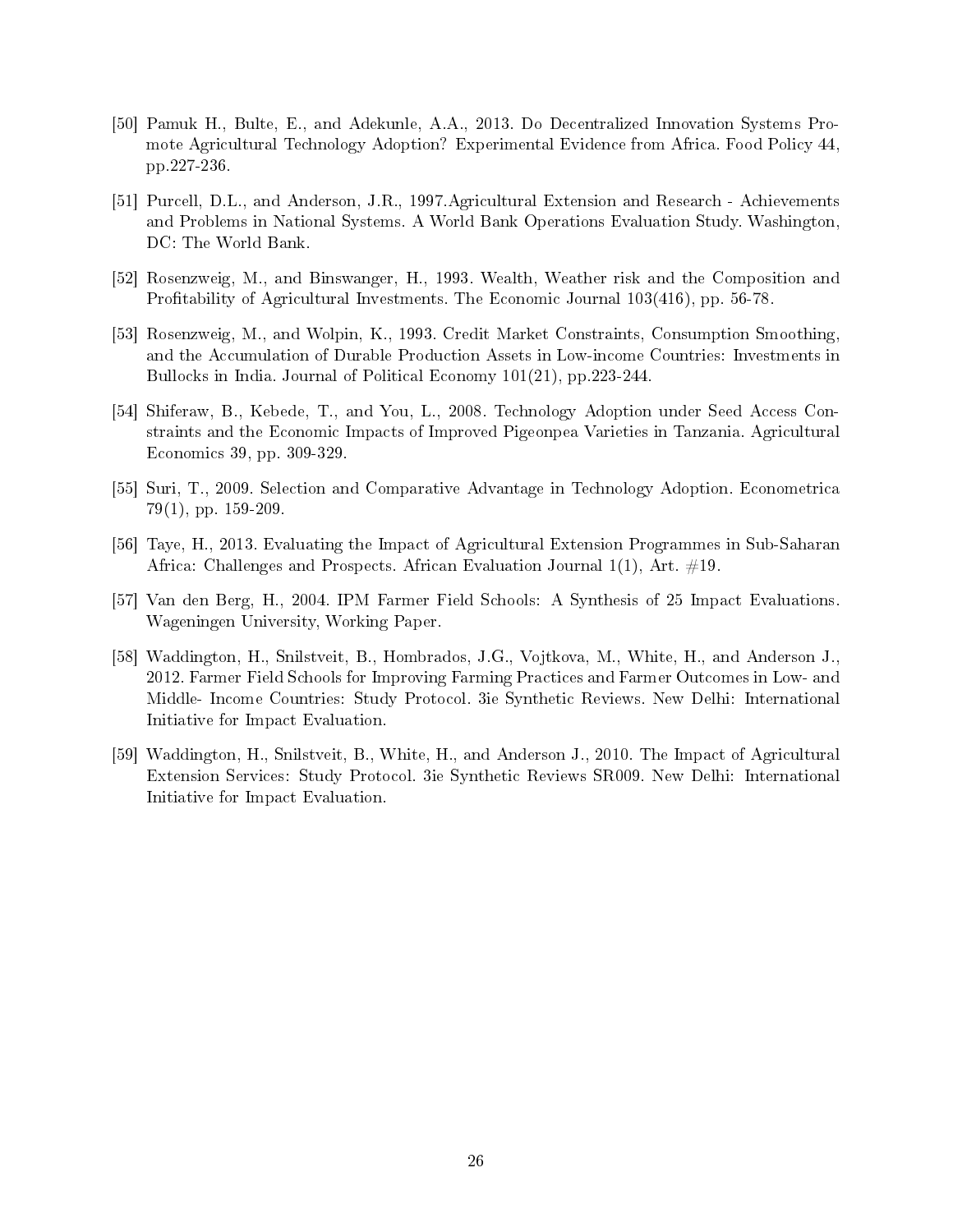## Figures and Tables

Figure 1: Timeline of Trainings and Contact Farmer and Household Surveys

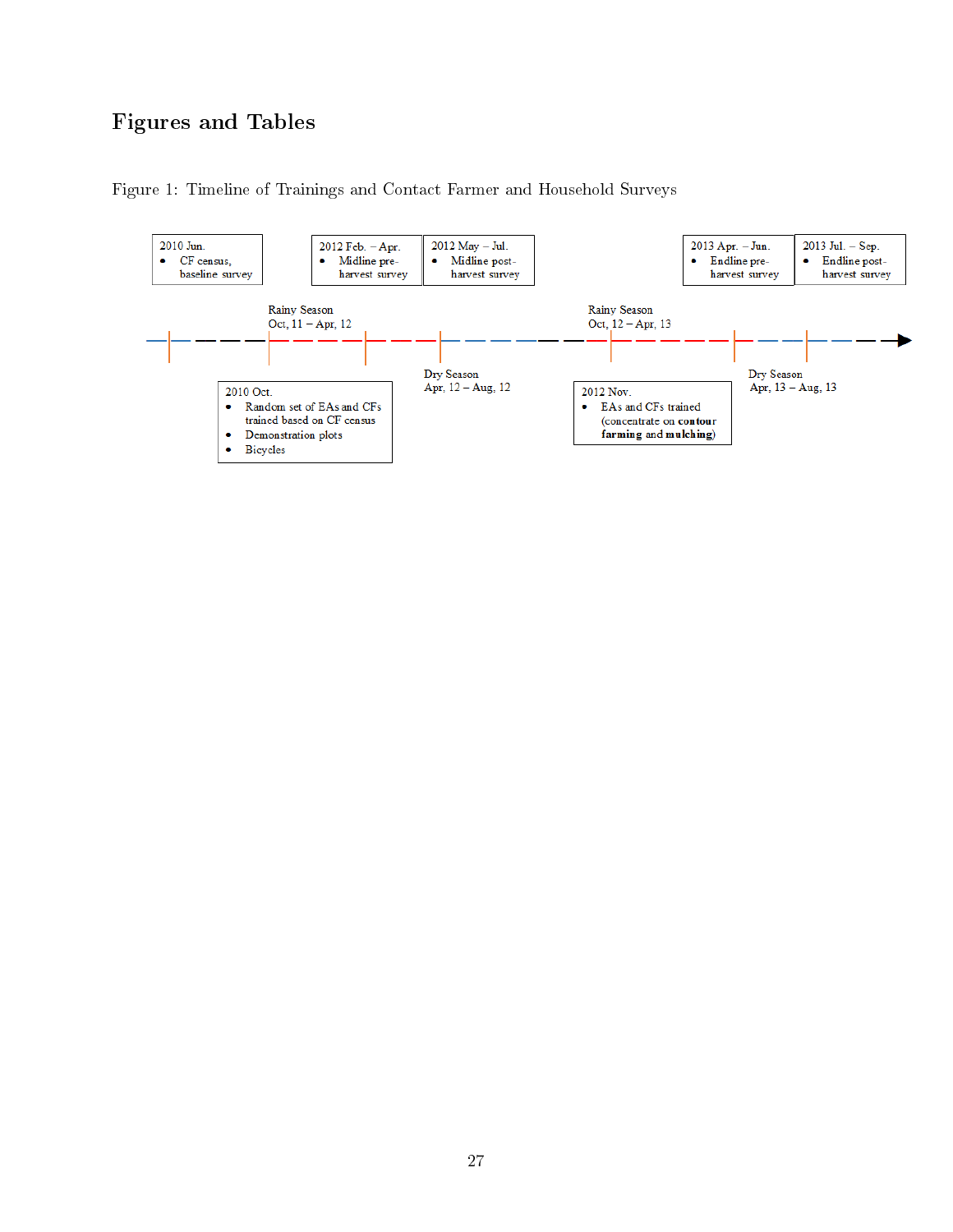

Figure 2: Geographical Distribution of (Non-CF) Households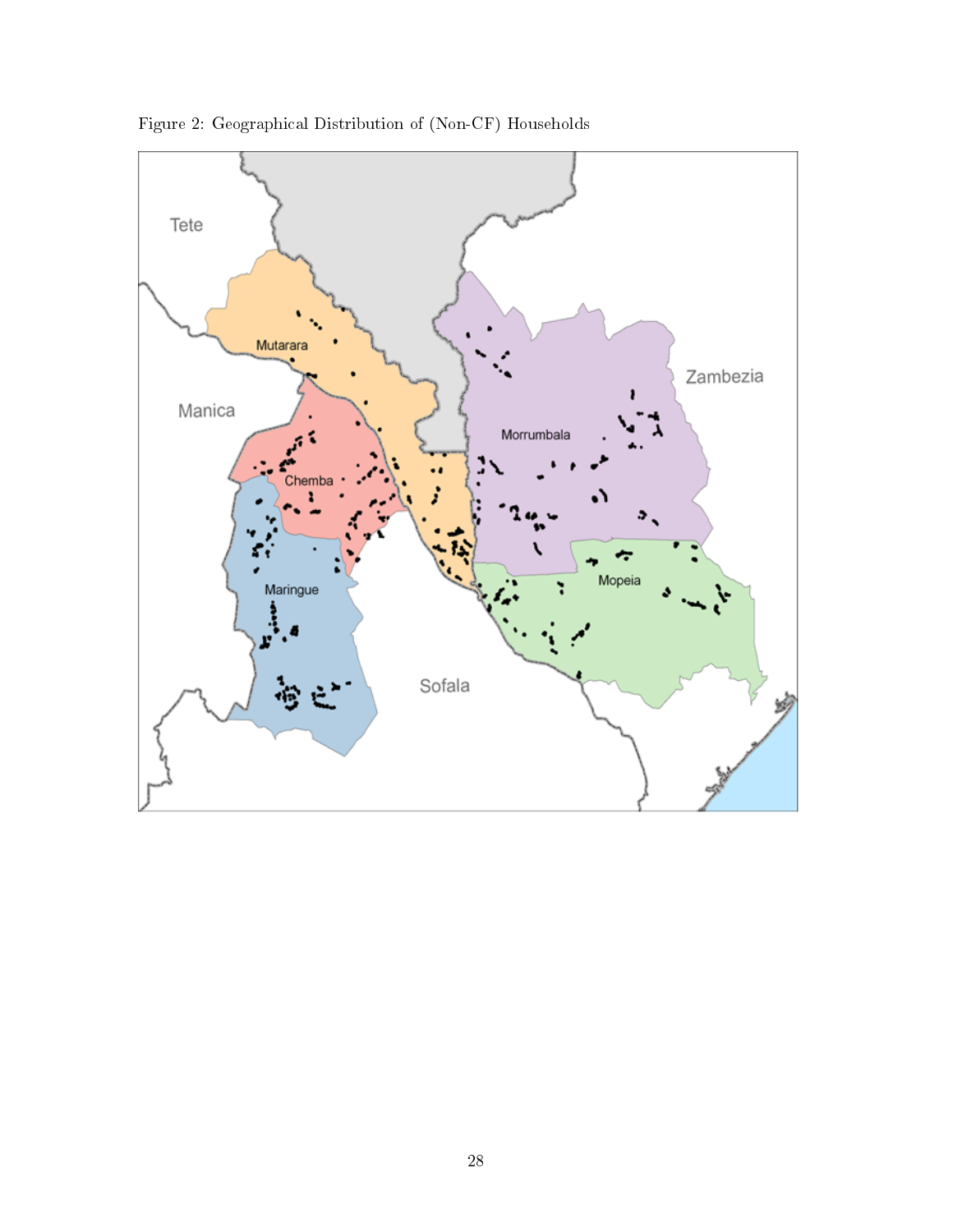

Figure 3: Effect of SLM Training Intervention on Contact Farmers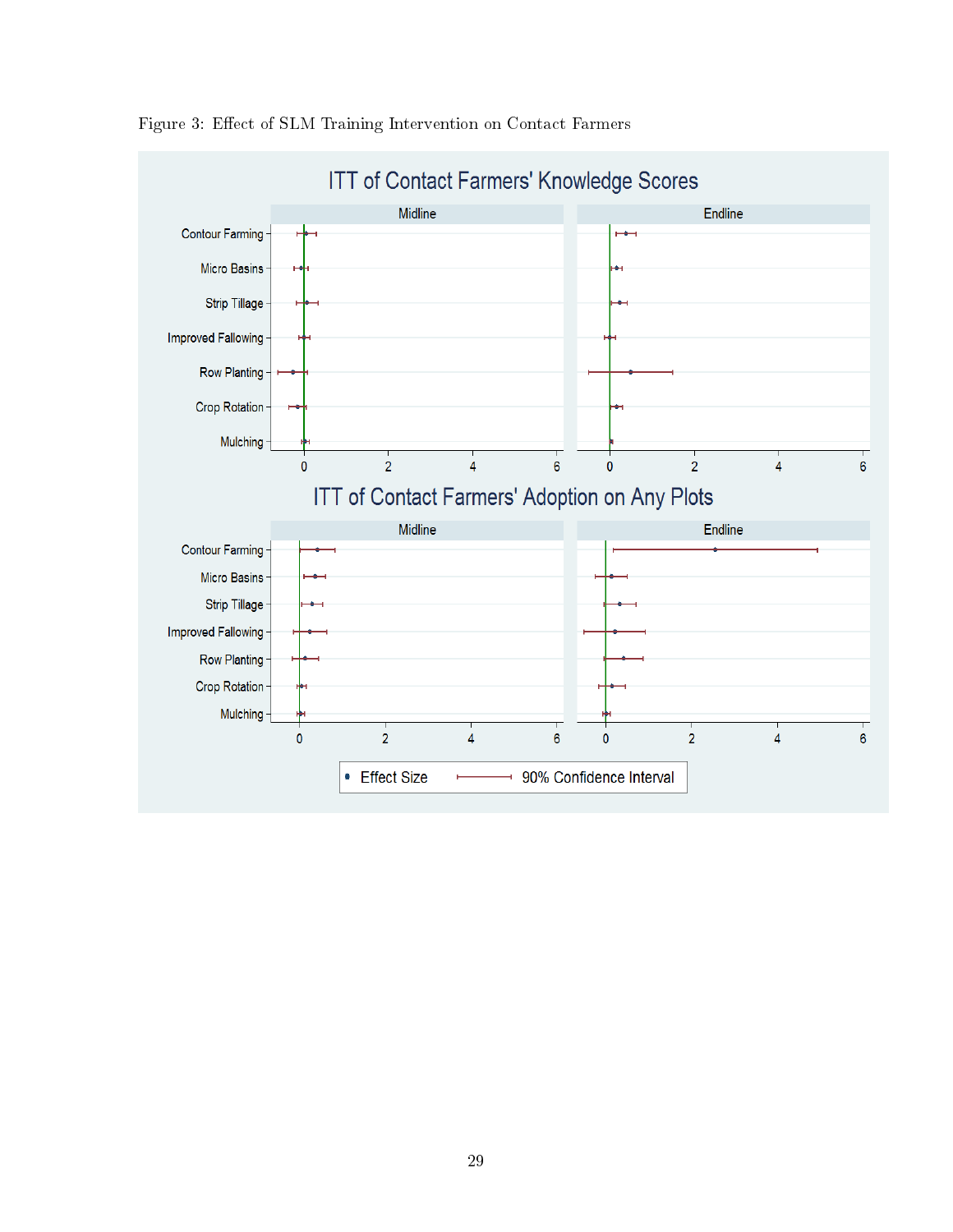

Figure 4: Effect of SLM Training Intervention on Other Farmers' SLM Adoption with Adjustment of Familywise Error Rate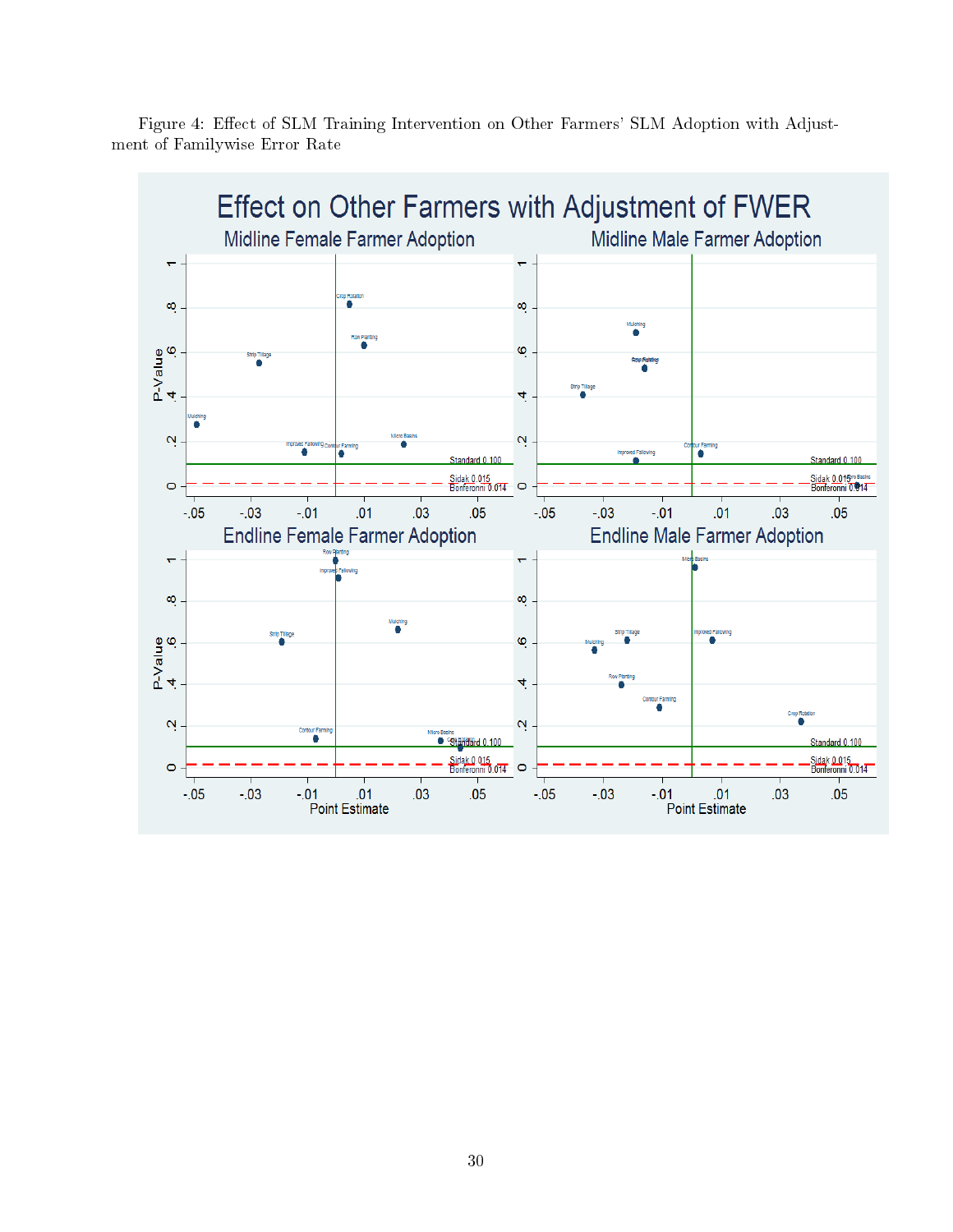| Technique          | Water Efficiency | Soil Fertility | Improve Plant Material Improve Micro-Climate |
|--------------------|------------------|----------------|----------------------------------------------|
| <b>Mulching</b>    |                  |                |                                              |
| Strip tillage      |                  |                |                                              |
| Micro-basins       |                  |                |                                              |
| Contour farming    | Х                | Х              |                                              |
| Crop rotation      |                  |                |                                              |
| Improved fallowing |                  |                |                                              |
| Row planting       |                  |                |                                              |

Table 1: Principles of Best SLM Practices

Source: Sustainable Land Management in Practice, 2011.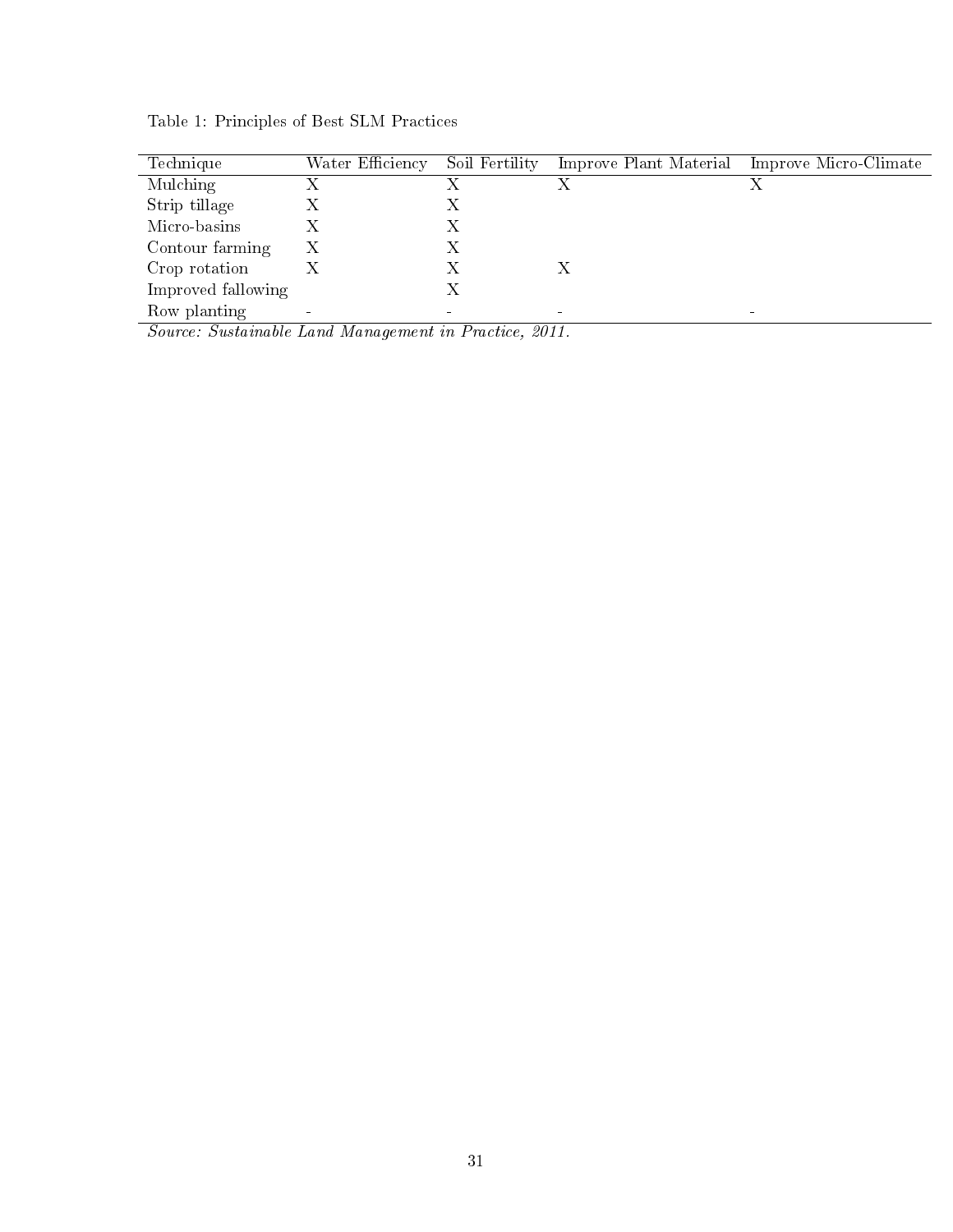| Variables                                       |         | Treated |         | Control   | Diff.     |
|-------------------------------------------------|---------|---------|---------|-----------|-----------|
|                                                 | Mean    | SD      | Mean    | <b>SD</b> | of Mean   |
| <i>Baseline Survey</i>                          |         |         |         |           |           |
| $CF$ Age                                        | 38.878  | 9.325   | 40.100  | 10.626    | $-1.222$  |
| Ever being formally trained                     | 0.350   | 0.479   | 0.447   | 0.503     | $-0.097$  |
| Number of years since formal training           | 2.157   | 2.239   | 3.409   | 3.202     | $-1.252*$ |
| Experience as CF in years                       | 2.236   | 2.406   | 2.673   | 2.553     | $-0.437$  |
| Number of farmers assisted last 7 days          | 17.660  | 15.385  | 20.200  | 16.369    | $-2.540$  |
| Number of male farmers assisted in last 7 days  | 10.810  | 9.680   | 11.040  | 8.994     | $-0.230$  |
| Number of farmers assisted last 30 days         | 37.038  | 28.331  | 38 435  | 26.403    | $-1.397$  |
| Number of male farmers assisted in last 30 days | 22.507  | 15 135  | 22.160  | 17.228    | 0.347     |
| Hours worked as CF in last 7 days               | 14.813  | 12.726  | 12 340  | 11573     | 2.473     |
| Hours normally working as CF per week           | 16.483  | 12.499  | 12.500  | 11.886    | 3.983*    |
| Total acreage of cultivated land                | 3.191   | 1.616   | 3.050   | 1.549     | 0.141     |
| Number of households in community               | 285.135 | 266.876 | 242.405 | 265.562   | 42.730    |
| Number of plots in community                    | 465.074 | 431.141 | 416.469 | 421.319   | 48.605    |
| Number of observations                          | 148     |         | 50      |           | 198       |
|                                                 |         |         |         |           |           |
| Midline Survey (recall)                         |         |         |         |           |           |
| Number of techniques learned before 2010        | 2.839   | 2.362   | 3.286   | 2.255     | $-0.446$  |
| Number of techniques adopted before 2010        | 1.409   | 1.210   | 1.167   | 0.935     | 0.242     |
| Number of observations                          | 137     |         | 42      |           | 179       |

Table 2: Contact Farmers' Characteristics in Treated and Control Communities

Source: Contact Farmer Baseline Survey, 2010; Household Survey, 2012.

Note: \*\*\*, \*\*, and \* indicate significance at the 1, 5, and 10 percent critical level.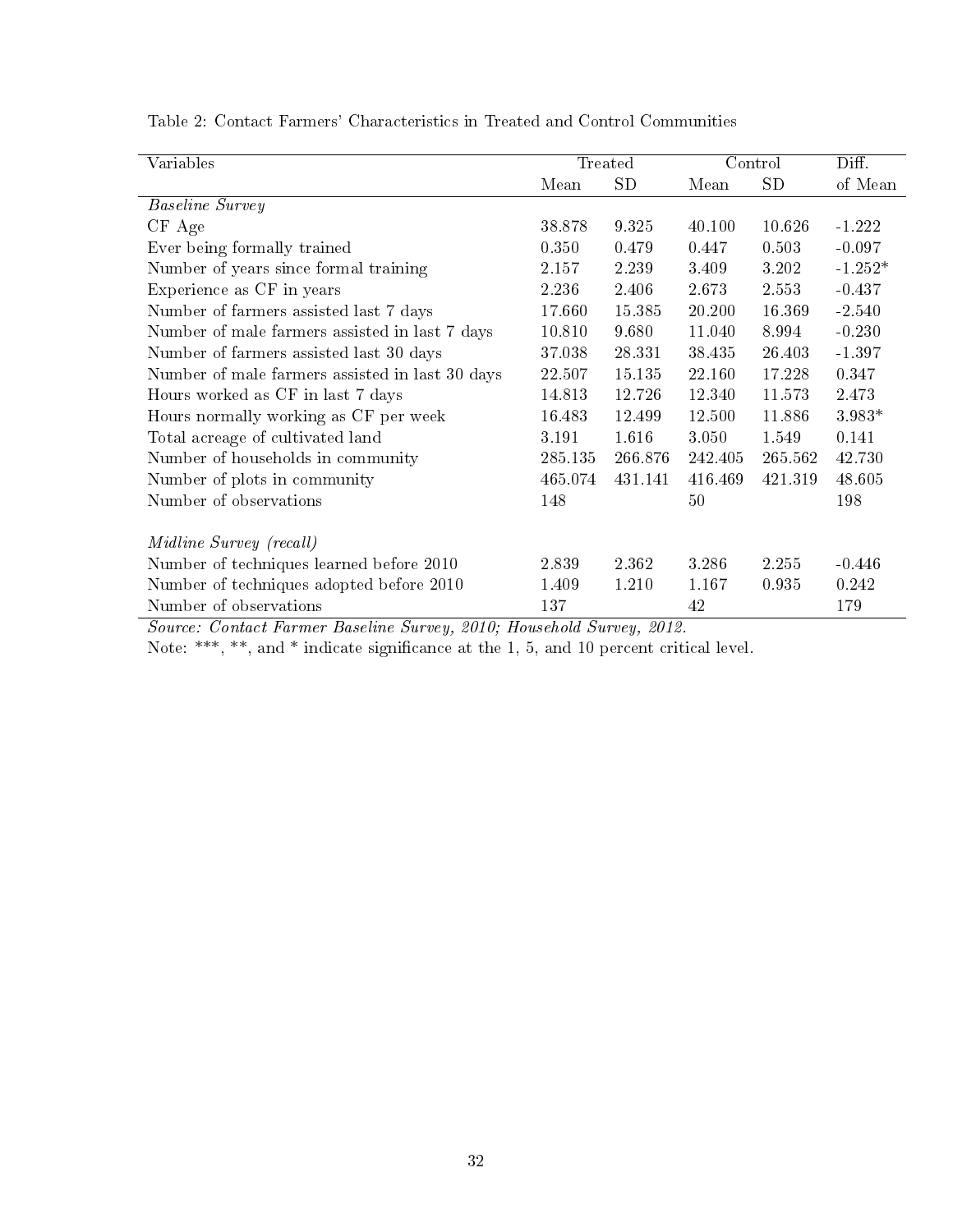| Variables                                |        | Treated |        | Control   | Difference |
|------------------------------------------|--------|---------|--------|-----------|------------|
|                                          |        |         |        |           |            |
|                                          | Mean   | SD      | Mean   | <b>SD</b> | of Mean    |
| Midline Survey                           |        |         |        |           |            |
| Is the head of household                 | 0.568  | 0.495   | 0.572  | 0.495     | $-0.004$   |
| Male                                     | 0.410  | 0.491   | 0.403  | 0.491     | 0.007      |
| Age                                      | 37.664 | 19.895  | 37.756 | 19.993    | $-0.092$   |
| Years of schooling completed             | 2.054  | 4.953   | 1.848  | 4.988     | 0.206      |
| Single                                   | 0.062  | 0.498   | 0.056  | 0.502     | 0.006      |
| Married                                  | 0.848  | 0.540   | 0.859  | 0.543     | $-0.011$   |
| Divorced, separated, or widowed          | 0.088  | 0.361   | 0.082  | 0.362     | 0.005      |
| Number of children (ages $< 15$ years)   | 2.787  | 3.455   | 2.880  | 3.478     | $-0.093$   |
| Landholdings (hectares)                  | 2.044  | 3.996   | 1.915  | 4.028     | 0.128      |
| Number of rooms in the house             | 1.438  | 2.161   | 1.452  | 2.180     | $-0.014$   |
| Housing walls made of brick              | 0.102  | 0.803   | 0.099  | 0.810     | 0.003      |
| Housing roof made of tinplate            | 0.082  | 0.749   | 0.084  | 0.756     | $-0.002$   |
| Midline Survey (recall)                  |        |         |        |           |            |
| Number of techniques learned before 2010 | 1.236  | 4.521   | 1.305  | 4.563     | $-0.069$   |
| Number of techniques adopted before 2010 | 0.518  | 2.051   | 0.559  | 2.069     | $-0.041$   |
| Number of observations                   | 4,525  |         | 1,542  |           | 6,067      |

Table 3: Other Farmers' Characteristics in Treated and Control Communities

Source: Household Survey, 2012.

Note: T test inferences are based on standard errors clustered at the community level. \*\*\*, \*\*, and \* indicate signicance at the 1, 5, and 10 percent critical level.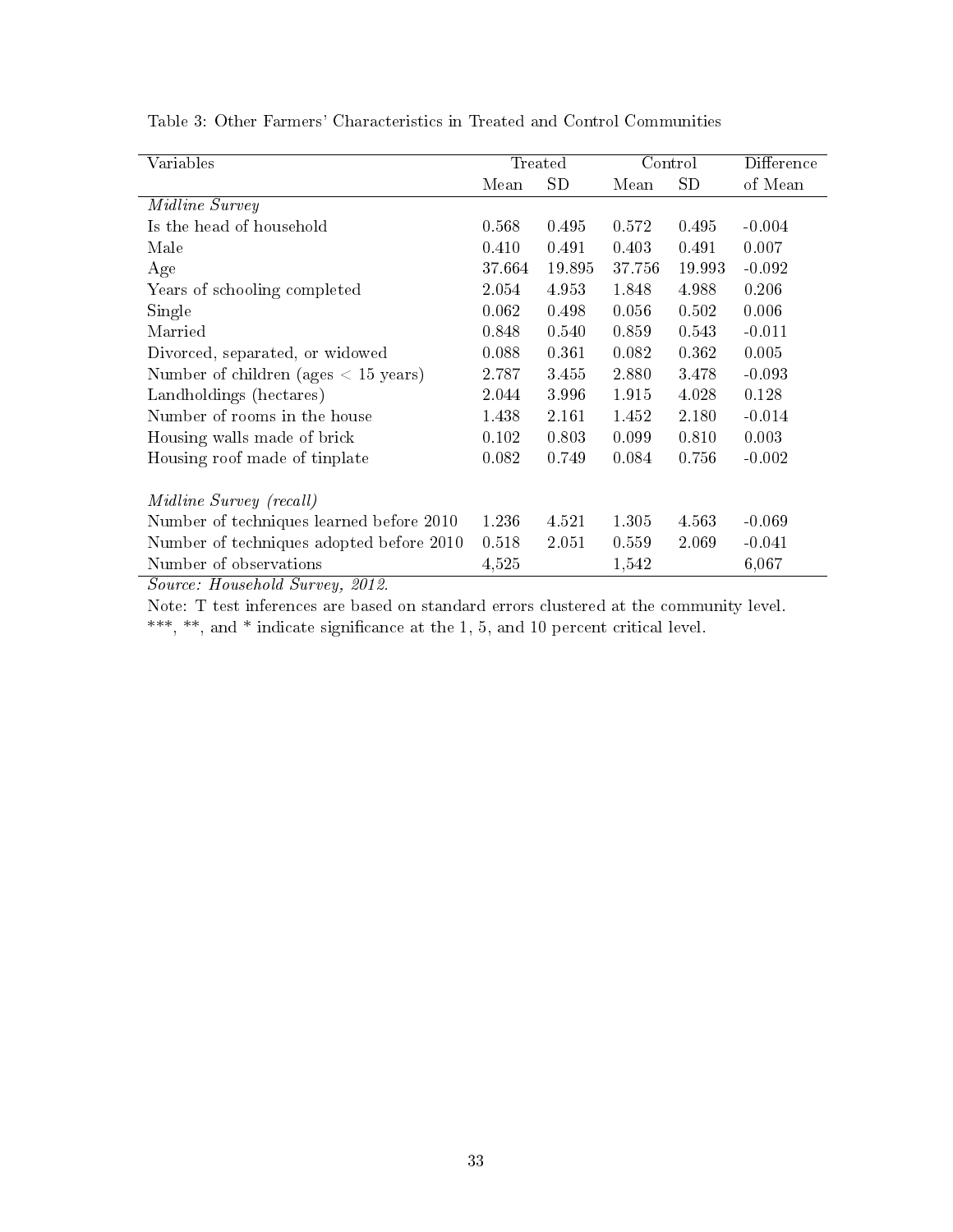| Variables                              |        | Midline   |                       |        | Endline   |             |
|----------------------------------------|--------|-----------|-----------------------|--------|-----------|-------------|
|                                        | CFs    | Others    | Difference            | CFs    | Others    | Difference  |
|                                        | Mean   | Mean      | of Mean               | Mean   | Mean      | of Mean     |
| <b>Household Characteristics</b>       |        |           |                       |        |           |             |
| Is the head of household               | 1.000  | 0.569     | $0.431$ ***           | 0.988  | 0.577     | $0.412$ *** |
| Age                                    | 41.425 | 37.687    | $3.737$ $^{\ast\ast}$ | 43.341 | 38.700    | $4.641$ *** |
| Years of schooling completed           | 5.469  | 2.002     | 3.468 ***             | 5.494  | 2.125     | $3.369$ *** |
| Single                                 | 0.017  | 0.061     | $-0.044$              | 0.006  | 0.047     | $-0.042$ ** |
| Married                                | 0.978  | 0.851     | $0.127$ ***           | 0.971  | 0.855     | $0.116$ *** |
| Divorced, separated, or widowed        | 0.045  | 0.086     | $-0.042$              | 0.070  | 0.097     | $-0.028$    |
| Number of children (ages $< 15$ years) | 3.779  | $2.811\,$ | $0.968$ ***           | 3.706  | $2.916\,$ | $0.790$ *** |
| Landholdings (hectares)                | 3.233  | 2.011     | $1.222$ ***           | 3.654  | 2.439     | $1.215$ *** |
| Number of rooms in the house           | 1.777  | 1.441     | $0.335**$             | 1.748  | 1.419     | $0.329*$    |
| Housing walls made of brick            | 0.168  | 0.102     | 0.066                 |        |           |             |
| Housing roof made of tinplate          | 0.207  | 0.083     | $0.124$ **            |        |           |             |
|                                        |        |           |                       |        |           |             |
| Production                             |        |           |                       |        |           |             |
| Grew maize                             | 0.699  | 0.635     | 0.064                 | 0.750  | 0.640     | 0.110       |
| Grew sorghum                           | 0.139  | 0.243     | $-0.105$              | 0.151  | 0.270     | $-0.119$    |
| Grew cotton                            | 0.202  | 0.095     | $0.107**$             | 0.064  | 0.051     | 0.013       |
| Grew sesame                            | 0.243  | 0.161     | 0.082                 | 0.320  | 0.151     | $0.168$ *** |
| Grew cassava                           | 0.069  | 0.168     | $-0.099$              | 0.058  | 0.139     | $-0.081$    |
| Grew cowpea                            | 0.225  | 0.349     | $-0.124$              | 0.320  | 0.346     | $-0.027$    |
| Grew pigeon pea                        | 0.202  | 0.189     | 0.013                 | 0.186  | 0.213     | $-0.027$    |
|                                        |        |           |                       |        |           |             |
| Farm Characteristics                   |        |           |                       |        |           |             |
| Plot size (hectares)                   | 1.151  | 0.955     | $0.196*$              | 1.314  | 1.167     | 0.147       |
| Plot was flat                          | 0.807  | 0.642     | $0.164$ **            | 0.599  | 0.591     | 0.008       |
| Plot was burnt                         | 0.063  | 0.236     | $-0.174$ **           | 0.076  | 0.246     | $-0.170$ ** |
| Used herbicides/pesticides/fungicides  | 0.156  | 0.061     | $0.095$ **            | 0.110  | 0.020     | $0.091$ *** |
| Used natural fertilizer                | 0.358  | 0.268     | 0.090                 | 0.616  | 0.441     | 0.176       |
| Used chemical fertilizer               | 0.127  | 0.009     | $0.118$ ***           | 0.058  | 0.006     | $0.052$ *** |
| Number of observations                 | 179    | 6,067     | 6,246                 | 172    | 5,254     | 5,426       |

Table 4: Characteristics Comparison between Contact Farmers and Other Farmers

Sources: Household Survey, 2012, 2013.

Note: T test inferences are based on standard errors clustered at the community level.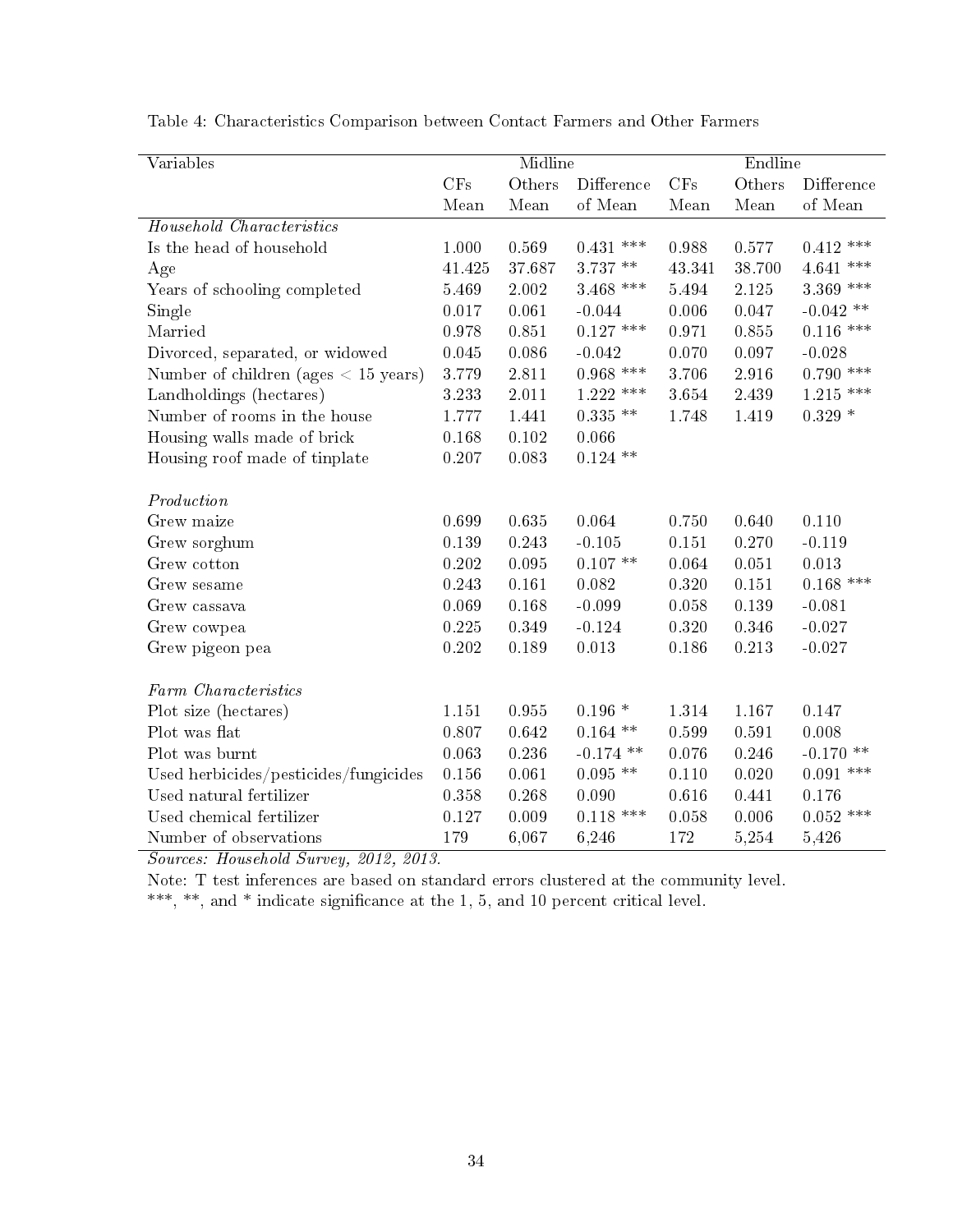| Control  | <b>ITT</b>       | $\mathbf N$         | Adjusted       | Control                   | <b>ITT</b>                | N                     | Adjusted       |
|----------|------------------|---------------------|----------------|---------------------------|---------------------------|-----------------------|----------------|
| Mean(SD) |                  |                     | R2             | Mean(SD)                  |                           |                       | R2             |
|          |                  |                     |                |                           |                           |                       |                |
| 0.595    | $-0.086$         | 179                 | 0.008          |                           |                           |                       |                |
|          | (0.094)          |                     |                |                           |                           |                       |                |
| 0.738    | $-0.092$         | 179                 | $-0.031$       |                           |                           |                       |                |
|          | (0.094)          |                     |                |                           |                           |                       |                |
| 0.786    | 0.013            | 179                 | $-0.048$       |                           |                           |                       |                |
|          | (0.088)          |                     |                |                           |                           |                       |                |
|          |                  |                     |                |                           |                           |                       |                |
|          |                  |                     |                |                           |                           |                       | 0.076          |
|          |                  |                     |                |                           |                           |                       |                |
| 4.214    | 0.323            | 179                 | $-0.008$       | 4.048                     | $1.096***$                | 168                   | 0.095          |
| (1.601)  | (0.359)          |                     |                | (1.667)                   | (0.364)                   |                       |                |
| 1.214    | $0.791***$       | 179                 | 0.115          | 2.357                     | $0.501*$                  | 168                   | 0.089          |
| (1.001)  | (0.254)          |                     |                | (1.340)                   | (0.292)                   |                       |                |
| 4.452    | $0.848**$        | 179                 | $-0.003$       | 3.024                     | $0.635*$                  | 168                   | 0.050          |
| (1.928)  | (0.391)          |                     |                | (1.569)                   | (0.347)                   |                       |                |
|          | 0.625<br>(0.201) | $-0.007$<br>(0.041) | Midline<br>179 | $-0.031$<br><u>രവ + ര</u> | 0.641<br>(0.142)<br>ഹ + ച | $0.099***$<br>(0.028) | Endline<br>168 |

Table 5: Effect of SLM Training Intervention on Contact Farmers

 $\overline{a}$ 

Source: Household Survey and Contact Farmer Survey, 2012, 2013.

Note: Regressions include the following variables: a constant, age, completed at least primary school dummy, single dummy, number of children, total landholdings, the number of rooms in the household, district indicators, and incentive treatment.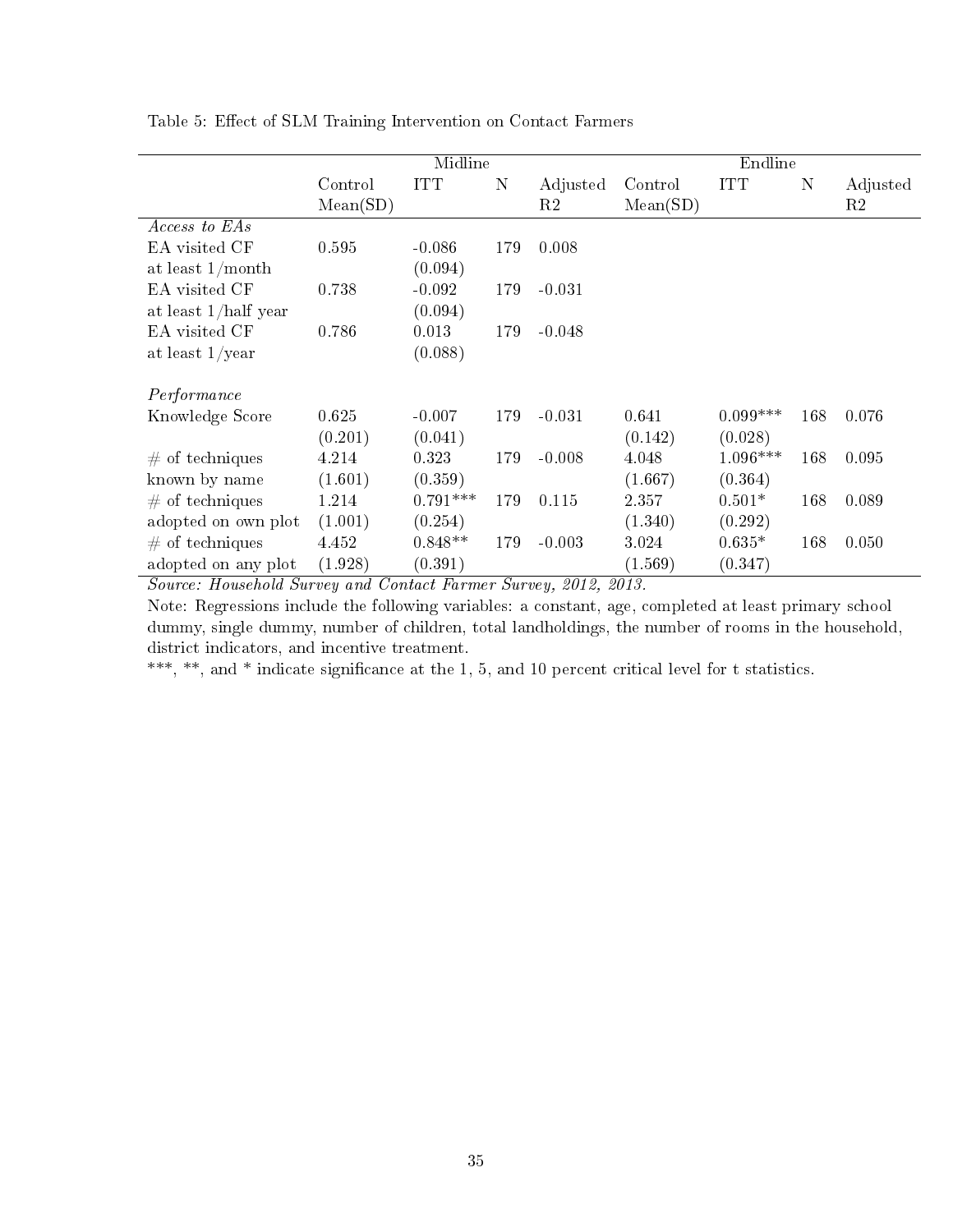| Adoption on        |         | Midline    |     |          |         | Endline    |     |                |
|--------------------|---------|------------|-----|----------|---------|------------|-----|----------------|
| Any Plot           | Control | <b>ITT</b> | N   | Adjusted | Control | <b>ITT</b> | N   | Adjusted       |
|                    | Mean    |            |     | R2       | Mean    |            |     | R <sub>2</sub> |
| Mulching           | 0.929   | 0.030      | 179 | $-0.041$ | 0.929   | 0.017      | 168 | 0.023          |
|                    |         | (0.049)    |     |          |         | (0.050)    |     |                |
| Strip Tillage      | 0.619   | $0.183**$  | 179 | 0.007    | 0.476   | 0.159      | 168 | 0.026          |
|                    |         | (0.091)    |     |          |         | (0.106)    |     |                |
| Micro-Basins       | 0.643   | $0.233**$  | 179 | $-0.006$ | 0.476   | 0.063      | 168 | $-0.049$       |
|                    |         | (0.096)    |     |          |         | (0.108)    |     |                |
| Contour Farming    | 0.405   | $0.171*$   | 179 | $-0.022$ | 0.048   | $0.122*$   | 168 | $-0.029$       |
|                    |         | (0.101)    |     |          |         | (0.068)    |     |                |
| Crop Rotation      | 0.905   | 0.052      | 179 | $-0.036$ | 0.548   | 0.083      | 168 | 0.011          |
|                    |         | (0.060)    |     |          |         | (0.105)    |     |                |
| Row Planting       | 0.524   | 0.072      | 179 | $-0.016$ | 0.357   | 0.150      | 168 | $-0.029$       |
|                    |         | (0.096)    |     |          |         | (0.098)    |     |                |
| Improved Fallowing | 0.429   | 0.107      | 179 | 0.024    | 0.190   | 0.041      | 168 | 0.000          |
|                    |         | (0.100)    |     |          |         | (0.082)    |     |                |

Table 6: Effect of SLM Training Intervention on Contact Farmers' SLM Adoption

Source: Household Survey and Contact Farmer Survey, 2012, 2013.

Note: Regressions include the same explanatory variables as models in Table 5.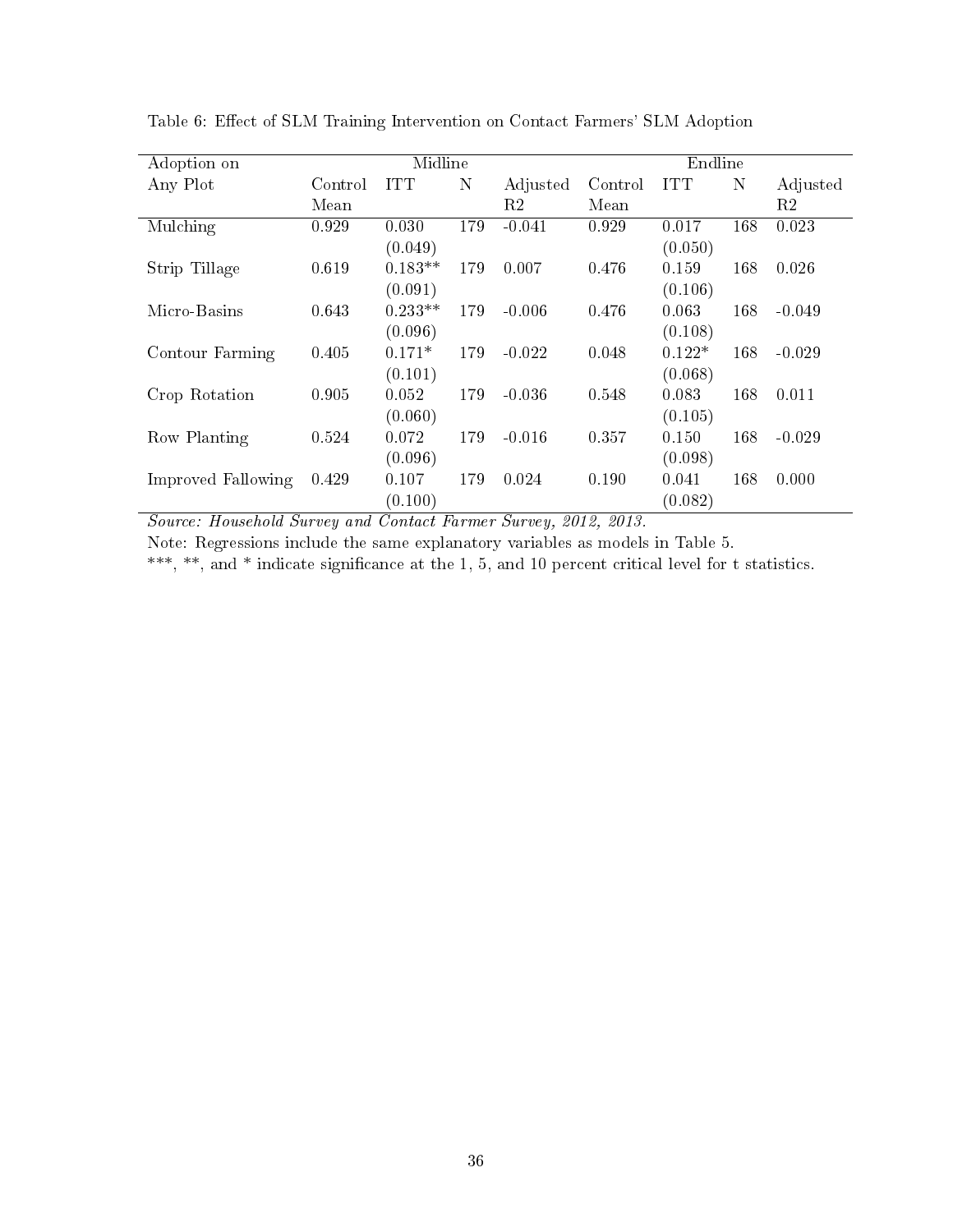| Adoption on        |         |            |            | Midline    |     |          |               |
|--------------------|---------|------------|------------|------------|-----|----------|---------------|
| Own Plot           | Control | <b>ITT</b> | Adopted    | $ITT*$     | N   | Adjusted | Treatment     |
|                    | Mean    |            | Before     | Adopt Bef. |     | R2       | Effect $(PV)$ |
| Mulching           | 0.405   | $0.276**$  | $0.644***$ | $-0.262*$  | 179 | 0.275    | 0.077         |
|                    |         | (0.109)    | (0.132)    | (0.148)    |     |          |               |
| Strip Tillage      | 0.286   | $-0.019$   | $0.722***$ | $0.202*$   | 179 | 0.664    | 0.084         |
|                    |         | (0.061)    | (0.103)    | (0.116)    |     |          |               |
| Micro-Basins       | 0.119   | $0.165**$  | $0.697***$ | $-0.060$   | 179 | 0.429    | 0.667         |
|                    |         | (0.066)    | (0.124)    | (0.139)    |     |          |               |
| Contour Farming    | 0.000   | 0.021      | $0.980***$ | 0.000      | 179 | 0.469    |               |
|                    |         | (0.016)    | (0.078)    | $\sim$     |     |          |               |
| Crop Rotation      | 0.262   | $0.175**$  | $0.808***$ | $-0.217$   | 179 | 0.446    | 0.140         |
|                    |         | (0.087)    | (0.133)    | (0.147)    |     |          |               |
| Row Planting       | 0.119   | 0.065      | $0.892***$ | $-0.152$   | 179 | 0.525    | 0.264         |
|                    |         | (0.050)    | (0.122)    | (0.136)    |     |          |               |
| Improved Fallowing | 0.024   | 0.009      | $-0.050$   | $0.538**$  | 179 | 0.179    | 0.013         |
|                    |         | (0.041)    | (0.198)    | (0.214)    |     |          |               |

Table 7: Effect of SLM Training Intervention on Contact Farmers' Adoption Controlling Previous Adoption

Note: Regressions include the same explanatory variables as models in Table 5.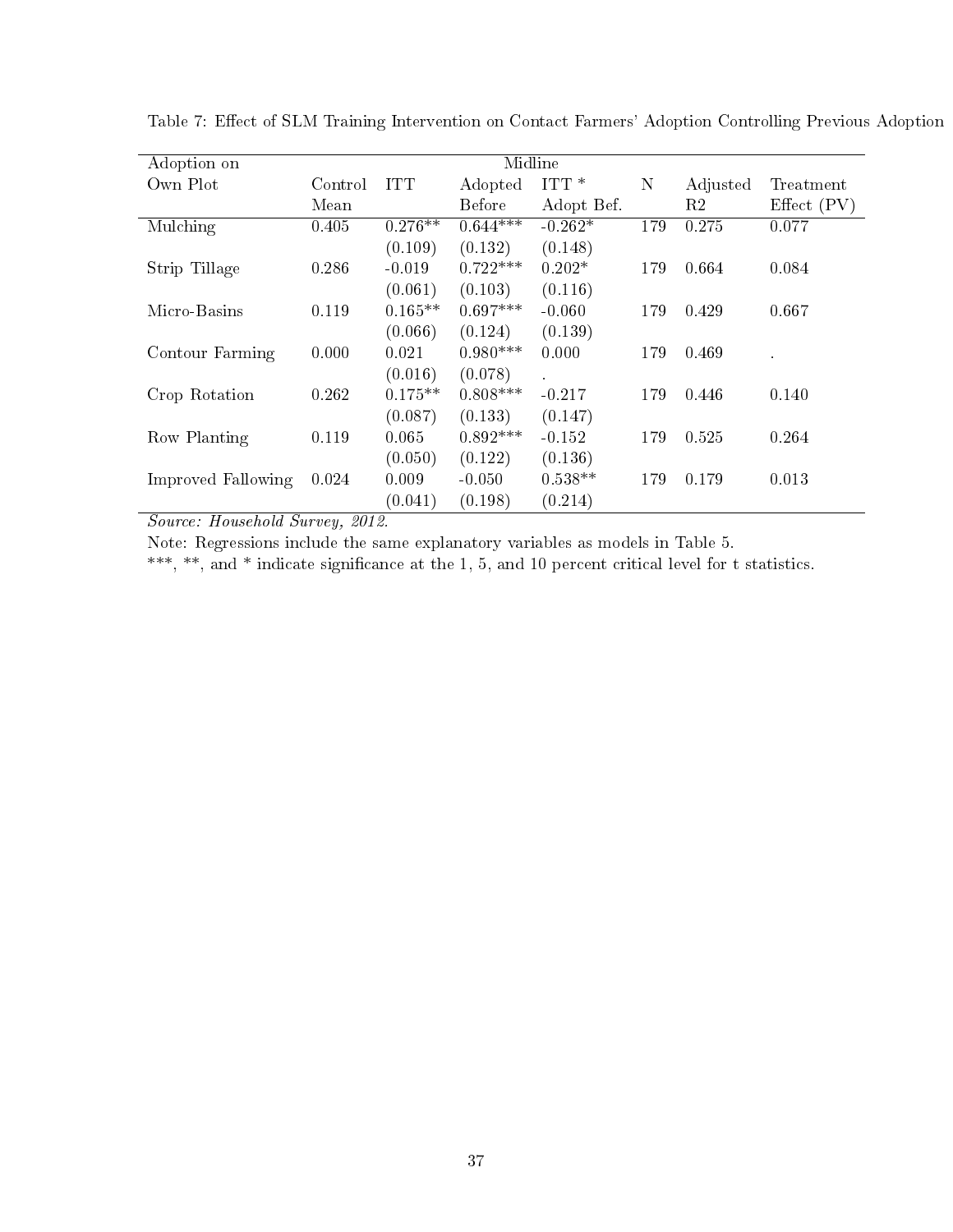| Table 8: Effect of SLM Training Intervention on Other Farmers |  |
|---------------------------------------------------------------|--|
|---------------------------------------------------------------|--|

|                                     |        |                     | Midline             |      |            |                     | Endline          |      |            |
|-------------------------------------|--------|---------------------|---------------------|------|------------|---------------------|------------------|------|------------|
|                                     |        | Control<br>Mean(SD) | <b>ITT</b>          | N    | Adj.<br>R2 | Control<br>Mean(SD) | <b>ITT</b>       | N    | Adj.<br>R2 |
| Access to CF                        |        |                     |                     |      |            |                     |                  |      |            |
| Has access to any<br>contact farmer | Female | 0.106               | $0.045*$<br>(0.027) | 3592 | 0.023      | 0.247               | 0.025<br>(0.032) | 3098 | 0.007      |
| in the last half year               | Male   | 0.135               | $0.062*$<br>(0.037) | 2475 | 0.018      | 0.301               | 0.009<br>(0.042) | 2141 | 0.001      |
| Performance                         |        |                     |                     |      |            |                     |                  |      |            |
| Knowledge score                     | Female | 0.294               | 0.012               | 3592 | 0.011      | 0.374               | $-0.013$         | 3098 | 0.005      |
|                                     |        | (0.158)             | (0.016)             |      |            | (0.235)             | (0.024)          |      |            |
|                                     | Male   | 0.316               | 0.017               | 2475 | 0.020      | 0.416               | $-0.021$         | 2141 | 0.012      |
|                                     |        | (0.161)             | (0.017)             |      |            | (0.221)             | (0.023)          |      |            |
| $#$ of techniques                   | Female | 1.479               | 0.126               | 3592 | 0.027      | 1.612               | $-0.010$         | 3098 | 0.000      |
| known by name                       |        | (1.497)             | (0.134)             |      |            | (1.468)             | (0.194)          |      |            |
|                                     | Male   | 1.709               | 0.068               | 2475 | 0.018      | 2.025               | $-0.193$         | 2141 | 0.008      |
|                                     |        | (1.588)             | (0.146)             |      |            | (1.610)             | (0.197)          |      |            |
| $#$ of techniques                   | Female | 0.664               | $-0.045$            | 3592 | 0.007      | 0.938               | 0.078            | 3098 | 0.005      |
| adopted                             |        | (0.777)             | (0.075)             |      |            | (0.944)             | (0.110)          |      |            |
|                                     | Male   | 0.749               | $-0.047$            | 2475 | 0.012      | 1.175               | $-0.044$         | 2141 | 0.000      |
|                                     |        | (0.820)             | (0.083)             |      |            | (1.002)             | (0.128)          |      |            |

Note: Regressions include the following variables: a constant, age, completed at least primary school dummy, single dummy, widow dummy, number of children, total landholdings, the number of rooms in the household, district indicators, and incentive treatment.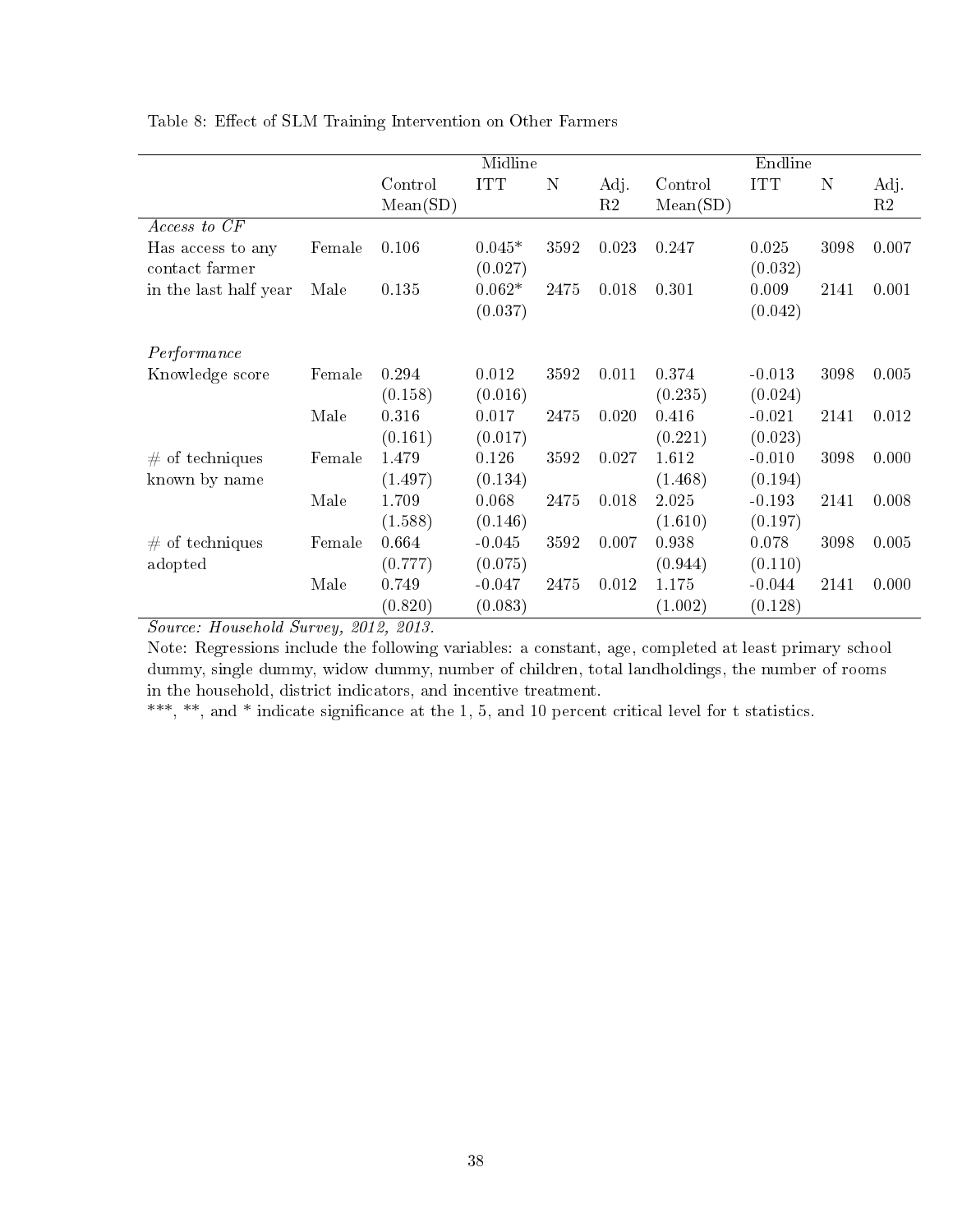|                                                          |              | Midline  | (Balanced Sample)                                       |      |                |                                                                                                                                                          |                                                                                                                                     |               | Endline (Lee's Bound) |                   |            |
|----------------------------------------------------------|--------------|----------|---------------------------------------------------------|------|----------------|----------------------------------------------------------------------------------------------------------------------------------------------------------|-------------------------------------------------------------------------------------------------------------------------------------|---------------|-----------------------|-------------------|------------|
|                                                          |              | Control  | ET                                                      | Z    | Adjusted<br>R2 | Treatment Bound                                                                                                                                          |                                                                                                                                     | Con. Interval |                       | $\#$ of Sel. Obs. | Trimming   |
|                                                          |              | Mean(SD) |                                                         |      |                | Lower                                                                                                                                                    | Upper                                                                                                                               | Lower         | Upper                 | # of Obs          | Proportion |
| Access to CF <sub>s</sub>                                |              |          |                                                         |      |                |                                                                                                                                                          |                                                                                                                                     |               |                       |                   |            |
| Has access to any                                        | Female 0.113 |          | 029                                                     | 2838 | $0.013\,$      |                                                                                                                                                          |                                                                                                                                     | $-0.013$      | 120.0                 | 2838              | 0.015      |
| contact farmer                                           |              |          | (0.030)                                                 |      |                |                                                                                                                                                          |                                                                                                                                     |               |                       | 3592              |            |
| in the last half year                                    | Male         | 0.135    | 0.62                                                    | 1889 | 0.019          | $\begin{array}{c} 0.020 \\ (0.019) \\ 0.010 \end{array}$                                                                                                 | $\begin{array}{c} 0.036 \\ (0.024) \\ 0.013 \end{array}$                                                                            | $-0.063$      | 0.058                 | 1889              | 0.022      |
|                                                          |              |          | (0.040)                                                 |      |                | (0.031)                                                                                                                                                  | (0.026)                                                                                                                             |               |                       | 2475              |            |
| Performance                                              |              |          |                                                         |      |                |                                                                                                                                                          |                                                                                                                                     |               |                       |                   |            |
| Knowledge score                                          | Female       | 0.301    | .011                                                    | 2838 | 0.008          |                                                                                                                                                          |                                                                                                                                     | $-0.024$      | 0.031                 | 2838              | 0.015      |
|                                                          |              | (0.161)  | (0.018)                                                 |      |                | $-0.012$<br>$-0.019$<br>$-0.015$<br>$-0.015$<br>$-0.072$<br>$-0.072$<br>$-0.073$<br>$-0.045$<br>$-0.045$<br>$-0.045$<br>$-0.045$<br>$-0.045$<br>$-0.045$ | $\begin{array}{c} (0.008 \\ (0.013) \\ -0.005 \\ (0.015) \\ (0.051 \\ (0.107) \\ -0.127 \\ (0.100) \\ (0.100) \\ 0.026 \end{array}$ |               |                       | 3592              |            |
|                                                          | Male         | 0.314    | $\begin{array}{c} (0.020 \ (0.019) \ 0.135 \end{array}$ | 1889 | 0.02           |                                                                                                                                                          |                                                                                                                                     | $-0.045$      | 0.02                  | 1889              | 0.022      |
|                                                          |              | (0.162)  |                                                         |      |                |                                                                                                                                                          |                                                                                                                                     |               |                       | 2475              |            |
| $\overset{\mathbf{u}}{\twoheadrightarrow}$ of techniques | Female       | 1.541    |                                                         | 2838 | 0.027          |                                                                                                                                                          |                                                                                                                                     | $-0.165$      | 0.232                 | 2838              | 0.015      |
| known by name                                            |              | (1.510)  | (0.143)                                                 |      |                |                                                                                                                                                          |                                                                                                                                     |               |                       | 3592              |            |
|                                                          | Male         | 1.783    | 0.028                                                   | 1889 | 0.024          |                                                                                                                                                          |                                                                                                                                     | $-0.464$      | 0.041                 | 1889              | 0.022      |
|                                                          |              | (1.609)  | (0.160)                                                 |      |                |                                                                                                                                                          |                                                                                                                                     |               |                       | 2475              |            |
| $#$ of techniques                                        | Female       | 0.686    | 0.033                                                   | 2838 | 0.007          |                                                                                                                                                          |                                                                                                                                     | $-0.101$      | 0.123                 | 2838              | 0.015      |
| adopted                                                  |              | (0.790)  | (0.079)                                                 |      |                |                                                                                                                                                          | $(0.057)$<br>0.048                                                                                                                  |               |                       | 3592              |            |
|                                                          | Male         | 0.785    | 0.075                                                   | 1889 | 0.021          |                                                                                                                                                          |                                                                                                                                     | $-0.254$      | 0.055                 | 1889              | 0.022      |
|                                                          |              | (0.830)  | (0.089)                                                 |      |                | (0.074)                                                                                                                                                  | (0.062)                                                                                                                             |               |                       | 2475              |            |
| Source: Household Survey, 2012, 2013.                    |              |          |                                                         |      |                |                                                                                                                                                          |                                                                                                                                     |               |                       |                   |            |

Table 9: Selective Attrition: Balanced Sample & Lee's Bound Table 9: Selective Attrition: Balanced Sample & Lee's Bound Note: †Regressions include the same explanatory variables as models in Table 8.

Note: †Regressions include the same explanatory variables as models in Table 8.<br>\*\*\*, \*\*, and \* indicate significance at the 1, 5, and 10 percent critical level for t statistics. \*\*\*, and \* indicate significance at the 1, 5, and 10 percent critical level for t statistics.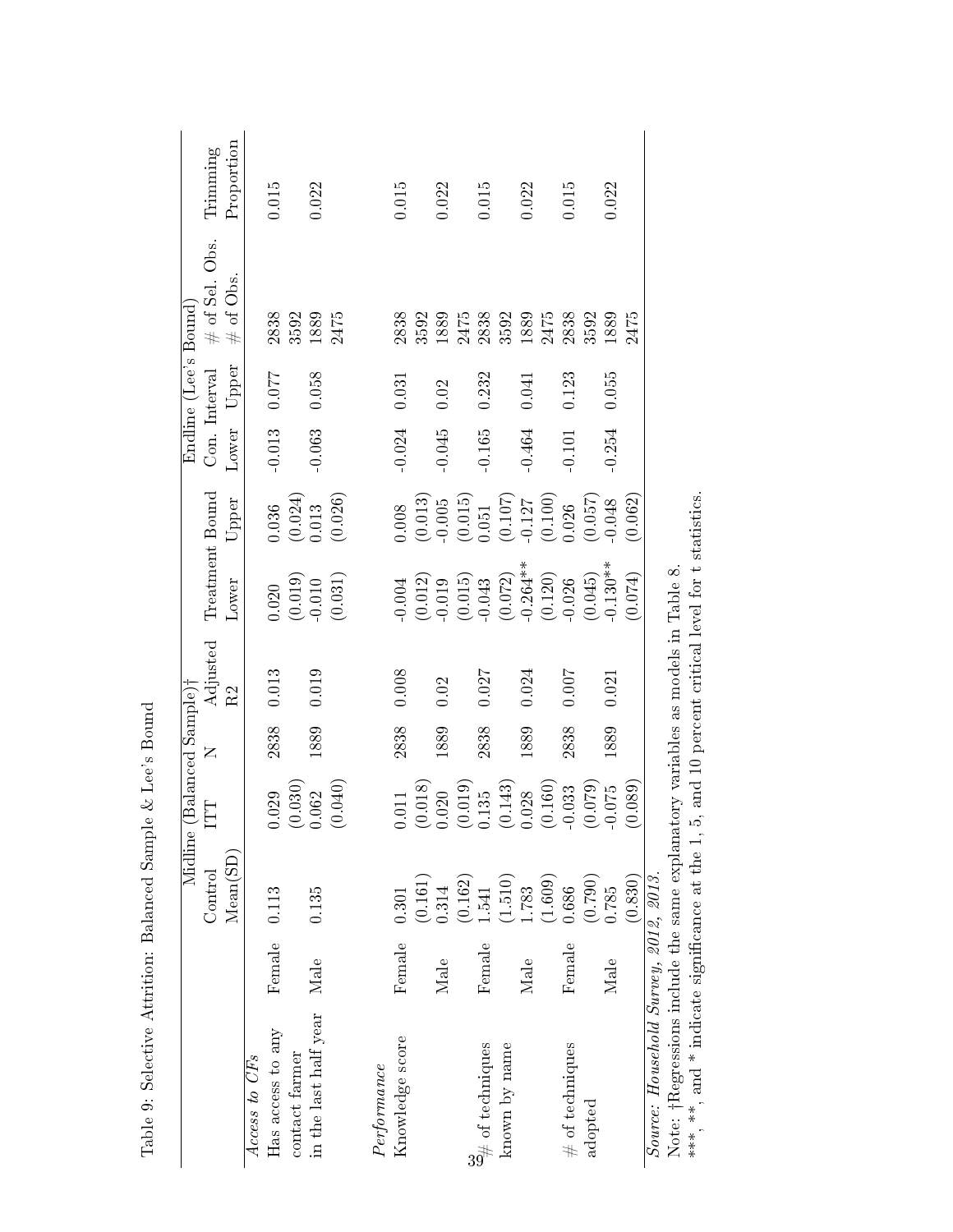| ${\bf N}$ | Adj.                                                         |
|-----------|--------------------------------------------------------------|
|           | $\mathbf{R}2$                                                |
| 3408      | 0.003                                                        |
|           |                                                              |
| 2362      | 0.010                                                        |
|           |                                                              |
| 3408      | 0.005                                                        |
|           |                                                              |
| 2362      | 0.010                                                        |
|           |                                                              |
| 3408      | 0.005                                                        |
|           |                                                              |
| 2362      | 0.011                                                        |
|           |                                                              |
|           | 0.003                                                        |
|           |                                                              |
|           | 0.012                                                        |
|           |                                                              |
|           |                                                              |
|           | Adj.<br>$\mathbf{R}2$                                        |
|           | 0.003                                                        |
|           |                                                              |
|           | 0.001                                                        |
|           |                                                              |
|           | 0.008                                                        |
|           |                                                              |
|           | 0.003                                                        |
|           |                                                              |
|           | $0.005\,$                                                    |
|           |                                                              |
|           | $0.005\,$                                                    |
|           |                                                              |
| 2678      | 0.006                                                        |
|           |                                                              |
| 1863      | 0.001                                                        |
|           |                                                              |
| ${\bf N}$ | 3404<br>2356<br>2603<br>1791<br>2603<br>1791<br>2603<br>1791 |

Table 10: Heterogeneity of ITT on Other Farmers' Adoption of Micro-Basins

Note: Regressions include the same explanatory variables as models in Table 8. \*\*\*, \*\*, and \* indicate significance at the 1, 5, and 10 percent critical level for t statistics. Interaction columns reflect the combined values of the treatment and treatment interacted with the CF characteristics coefficients.  $\dagger \dagger \dagger$ ,  $\dagger \dagger$ , and  $\dagger$  indicate values are significant based on the treatment and the treatment interacted with the CF characteristics variable at the 1, 5, and 10 percent critical levels.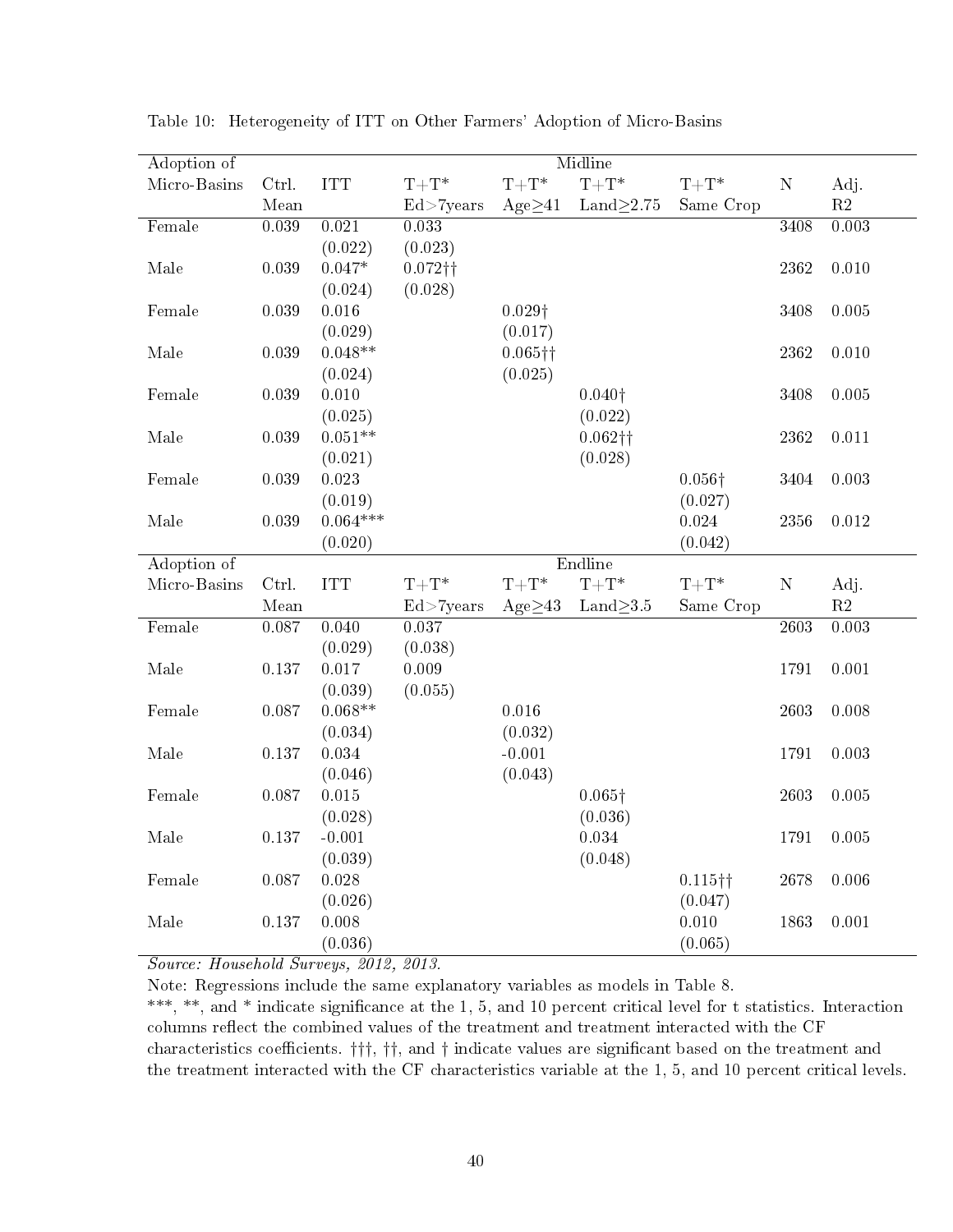## Appendix



Figure A.1: Effect of SLM Training Intervention on Contact Farmers with Adjustment of Familywise Error Rate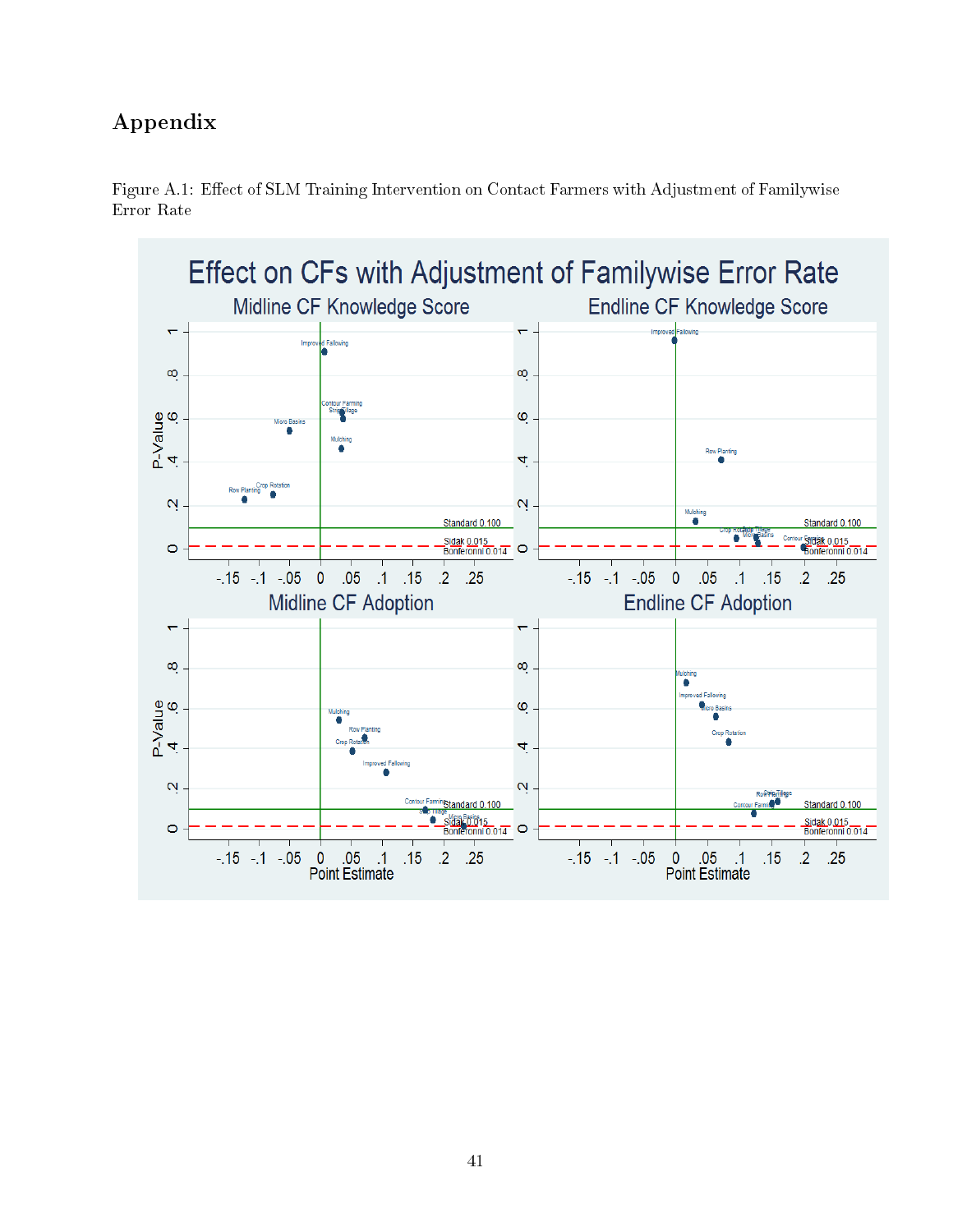| Variables                                                | Treated |           | Control |       | <b>Difference</b> |
|----------------------------------------------------------|---------|-----------|---------|-------|-------------------|
|                                                          | Mean    | <b>SD</b> | Mean    | SD    | of Mean           |
| EA Age                                                   | 35.415  | 4.646     | 34.925  | 4.962 | 0.489             |
| EA years of schooling completed                          | 7.192   | 0.534     | 7.263   | 0.601 | $-0.071$          |
| Number of years being EA                                 | 6.388   | 5.919     | 5.355   | 4.329 | 1.033             |
| Number of years working in agriculture sector            | 4.451   | 2.893     | 4.412   | 2.994 | 0.038             |
| Number of agricultural training received in past 5 years | 9.624   | 5.265     | 9.645   | 5.563 | $-0.021$          |
| Number of observations                                   | 125     |           | 38      |       | 163               |

Table A.1: Extension Agents' Characteristics in Treated and Control Communities at Midline

Source: Extension Agent Survey, 2012; Contact Farmer Survey, 2012.

Note: \*\*\*, \*\*, and \* indicate significance at the 1, 5, and 10 percent critical level.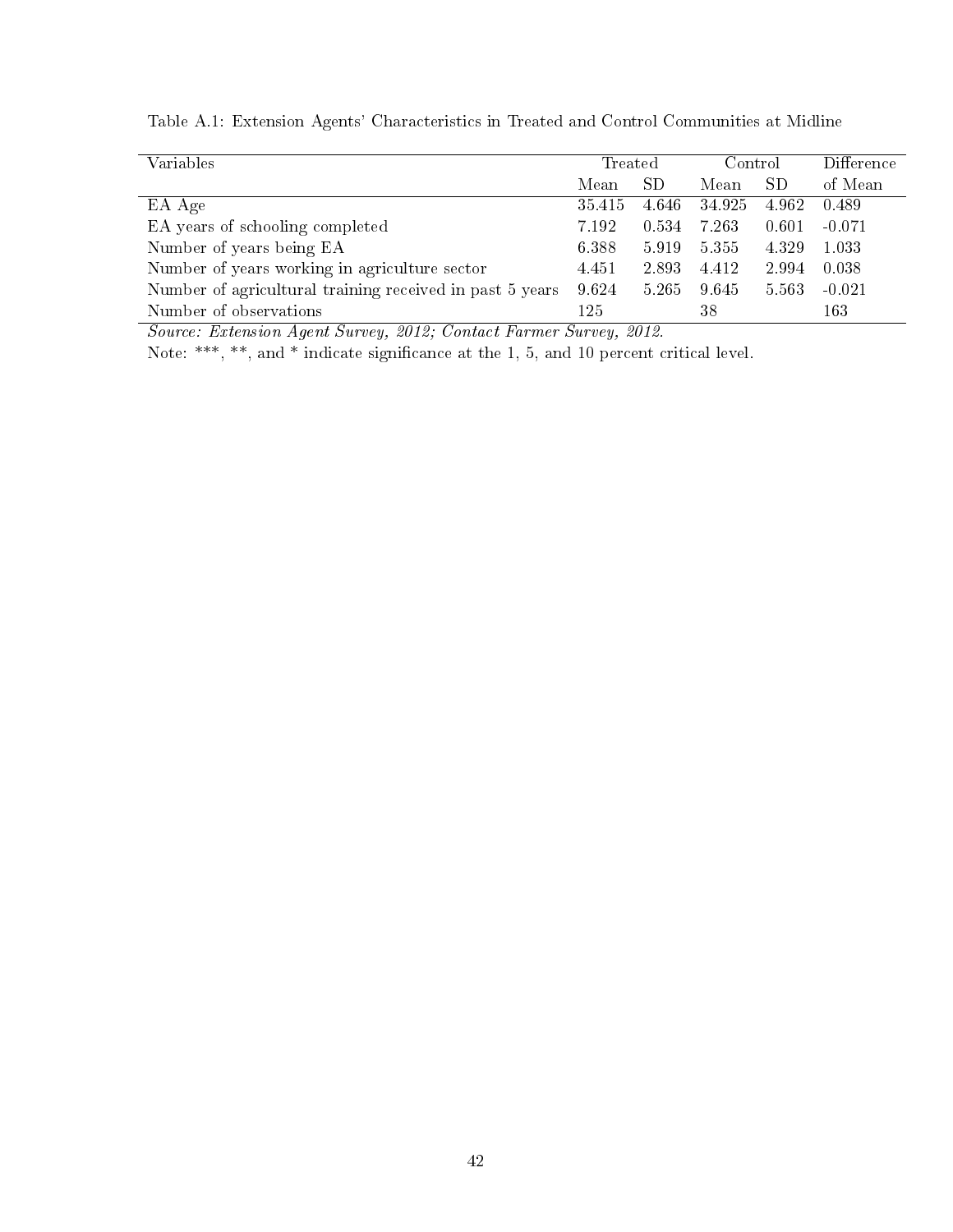|                                          | Midline  |            |        |                      | Endline                         |            |     |       |
|------------------------------------------|----------|------------|--------|----------------------|---------------------------------|------------|-----|-------|
|                                          | Control  | ITT        | Ν      | Adj.                 | Control                         | <b>ITT</b> | Ν   | Adj.  |
|                                          | Mean(SD) |            |        | R2                   | Mean(SD)                        |            |     | R2    |
| Knowledge Score                          | 0.642    | $-0.015$   | 179    | $-0.043$             | 0.661                           | $0.073***$ | 168 | 0.061 |
|                                          | (0.152)  | (0.034)    |        |                      | (0.121)                         | (0.023)    |     |       |
| $#$ of techniques                        | 5.214    | 0.283      | 179    | $-0.014$             | 5.024                           | $1.123***$ | 168 | 0.098 |
| known by name                            | (1.601)  | (0.361)    |        |                      | (1.689)                         | (0.365)    |     |       |
| $#$ of techniques                        | 2.048    | $0.772***$ | 179    | 0.089                | 3.310                           | $0.504*$   | 168 | 0.095 |
| adopted on own plot                      | (1.125)  | (0.276)    |        |                      | (1.352)                         | (0.298)    |     |       |
| $#$ of techniques                        | 5.429    | $0.856**$  | 179    | $-0.005$             | 4.000                           | $0.617*$   | 168 | 0.057 |
| adopted on any plot<br>.<br>$\mathbf{r}$ | (1.965)  | (0.395)    | $\sim$ | $\sim$ $\sim$ $\sim$ | (1.562)<br>$\sim$ $\sim$ $\sim$ | (0.353)    |     |       |

Table A.2: Effect of SLM Training Intervention on Contact Farmers (Include Intercropping)

Source: Household Survey and Contact Farmer Survey, 2012, 2013.

Note: Regressions include the same explanatory variables as models in Table 5.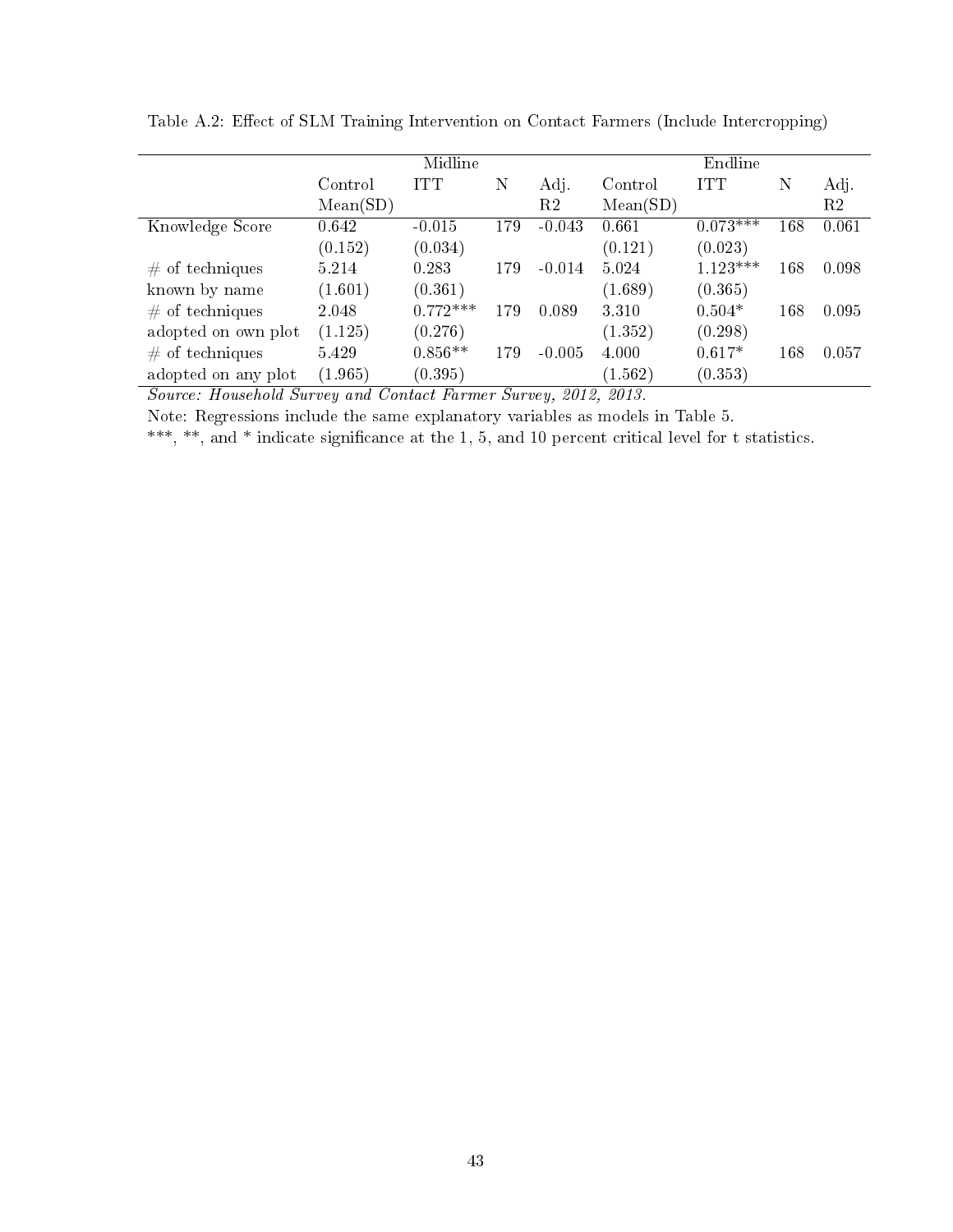|                    |        |          | Midline    |      |       |          | Endline    |      |       |
|--------------------|--------|----------|------------|------|-------|----------|------------|------|-------|
|                    |        | Control  | <b>ITT</b> | N    | Adj.  | Control  | <b>ITT</b> | N    | Adj.  |
|                    |        | Mean(SD) |            |      | R2    | Mean(SD) |            |      | R2    |
| Knowledge score    | Female | 0.343    | 0.012      | 3592 | 0.014 | 0.415    | $-0.010$   | 3098 | 0.009 |
|                    |        | (0.144)  | (0.013)    |      |       | (0.177)  | (0.017)    |      |       |
|                    | Male   | 0.358    | 0.018      | 2475 | 0.025 | 0.449    | $-0.015$   | 2141 | 0.013 |
|                    |        | (0.148)  | (0.015)    |      |       | (0.162)  | (0.016)    |      |       |
| $\#$ of techniques | Female | 2.401    | 0.120      | 3592 | 0.023 | 2.520    | $-0.033$   | 3098 | 0.000 |
| known by name      |        | (1.534)  | (0.135)    |      |       | (1.542)  | (0.187)    |      |       |
|                    | Male   | 2.652    | 0.070      | 2475 | 0.018 | 2.941    | $-0.184$   | 2141 | 0.008 |
|                    |        | (1.622)  | (0.143)    |      |       | (1.666)  | (0.193)    |      |       |
| $\#$ of techniques | Female | 1.419    | $-0.068$   | 3592 | 0.006 | 1.785    | 0.055      | 3098 | 0.002 |
| adopted            |        | (0.884)  | (0.085)    |      |       | (1.062)  | (0.106)    |      |       |
|                    | Male   | 1.560    | $-0.076$   | 2475 | 0.015 | 2.044    | $-0.044$   | 2141 | 0.001 |
|                    |        | (0.924)  | (0.088)    |      |       | (1.100)  | (0.123)    |      |       |

Table A.3: Effect of SLM Training Intervention on Other Farmers (Include Intercropping)

Note: Regressions include the same explanatory variables as models in Table 8.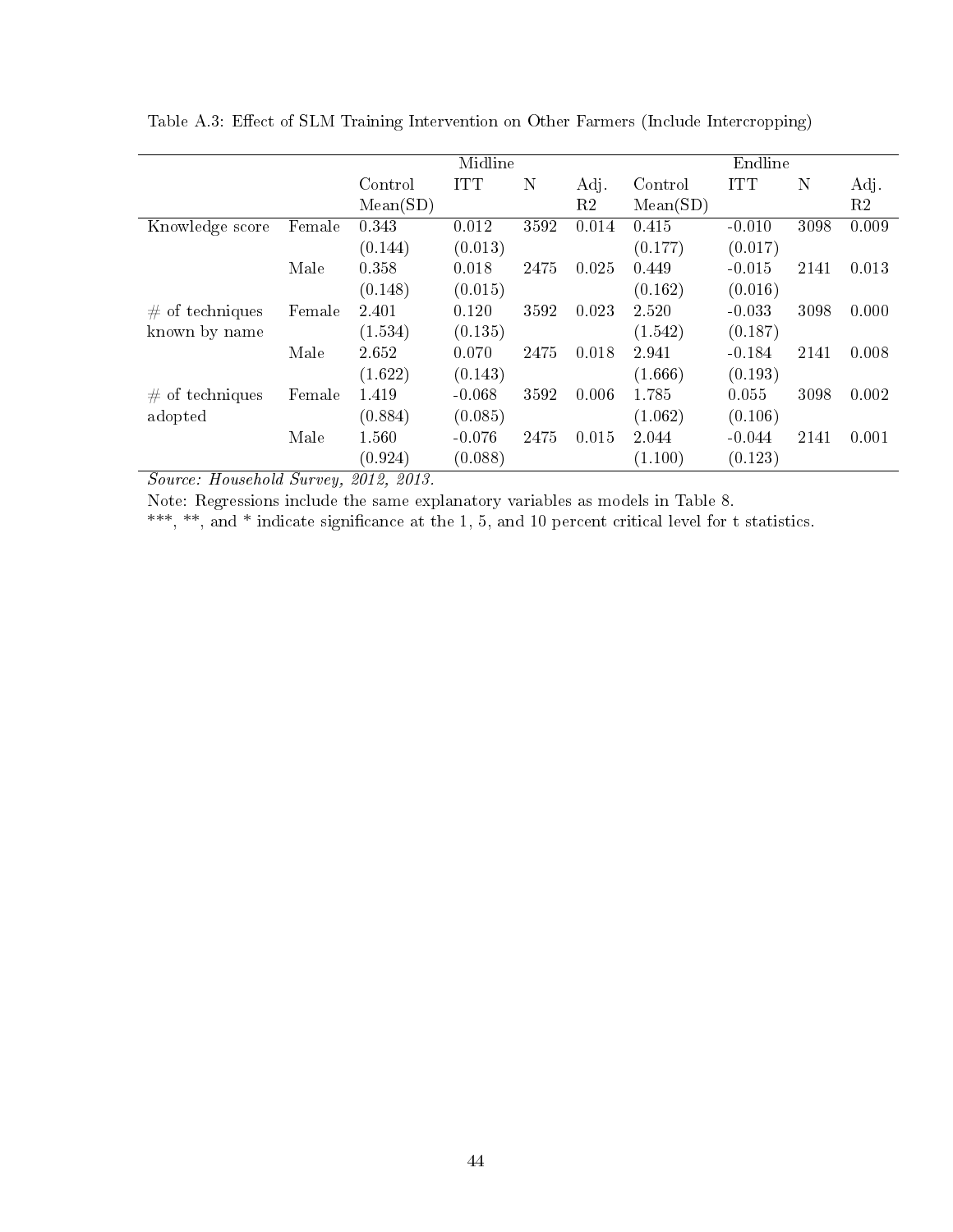| Variables                  | Treated Mean | Control Mean | Difference of Mean |
|----------------------------|--------------|--------------|--------------------|
| Contact Farmers            |              |              |                    |
| Learned mulching           | 0.620        | 0.762        | $-0.141*$          |
| Learned strip tillage      | 0.321        | 0.429        | $-0.107$           |
| Learned micro-basins       | 0.504        | 0.524        | $-0.020$           |
| Learned contour farming    | 0.307        | 0.381        | $-0.074$           |
| Learned crop rotation      | 0.591        | 0.690        | $-0.099$           |
| Learned row planting       | 0.285        | 0.238        | 0.047              |
| Learned improved fallowing | 0.212        | 0.262        | $-0.050$           |
| Number of observations     | 137          | 42           | 179                |
| Other Farmers <sup>†</sup> |              |              |                    |
| Learned mulching           | 0.308        | 0.338        | $-0.030$           |
| Learned strip tillage      | 0.182        | 0.226        | $-0.044$           |
| Learned micro-basins       | 0.145        | 0.113        | 0.031              |
| Learned contour farming    | 0.039        | 0.049        | $-0.010$           |
| Learned crop rotation      | 0.359        | 0.361        | $-0.003$           |
| Learned row planting       | 0.104        | 0.115        | $-0.010$           |
| Learned improved fallowing | 0.099        | 0.102        | $-0.003$           |
| Number of observations     | 4,525        | 1,542        | 6,067              |

Table A.4: SLM Learning before 2010 in Treated and Control Communities (Recall)

Sources: Household Survey, 2012.

Note: †T test inferences are based on standard errors clustered at the community level. \*\*\*, \*\*, and \* indicate signicance at the 1, 5, and 10 percent critical level.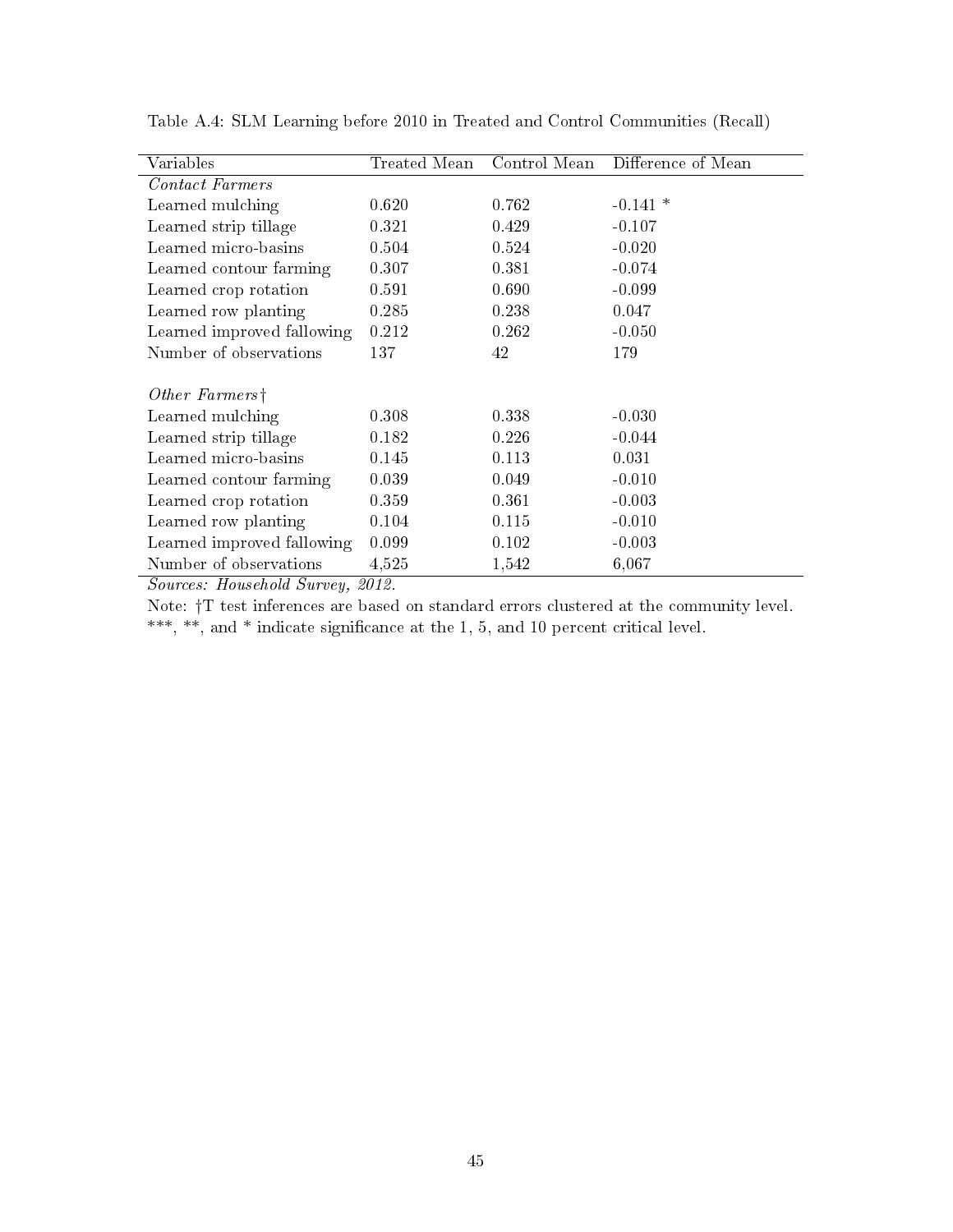| Variables                             | Treated Mean            | Control Mean | Difference of Mean |
|---------------------------------------|-------------------------|--------------|--------------------|
| Contact Farmers                       |                         |              |                    |
| Adopted mulching                      | 0.489                   | 0.405        | 0.084              |
| Adopted strip tillage                 | 0.248                   | 0.214        | 0.034              |
| Adopted micro-basins                  | 0.190                   | 0.167        | 0.023              |
| Adopted contour farming               | 0.007                   | 0.000        | 0.007              |
| Adopted crop rotation                 | 0.314                   | 0.262        | 0.052              |
| Adopted row planting                  | 0.124                   | 0.095        | 0.029              |
| Adopted improved fallowing            | 0.036                   | 0.024        | 0.013              |
| Number of observations                | 137                     | 42           | 179                |
| Other Farmers <sup>†</sup>            |                         |              |                    |
| Adopted mulching                      | 0.184                   | 0.204        | $-0.020$           |
| Adopted strip tillage                 | 0.091                   | 0.121        | $-0.030$           |
| Adopted micro-basins                  | 0.059                   | 0.037        | 0.022              |
| Adopted contour farming               | 0.002                   | 0.000        | 0.002              |
| Adopted crop rotation                 | 0.122                   | 0.134        | $-0.011$           |
| Adopted row planting                  | 0.054                   | 0.059        | $-0.005$           |
| Adopted improved fallowing            | 0.005                   | 0.005        | 0.001              |
| Number of observations<br>TT.<br>1110 | 4,525<br><u> റെ ∢</u> റ | 1,542        | 6,067              |

Table A.5: SLM Adoption before 2010 in Treated and Control Communities (Recall)

Sources: Household Survey, 2012.

Note: †T test inferences are based on standard errors clustered at the community level. \*\*\*, \*\*, and \* indicate signicance at the 1, 5, and 10 percent critical level.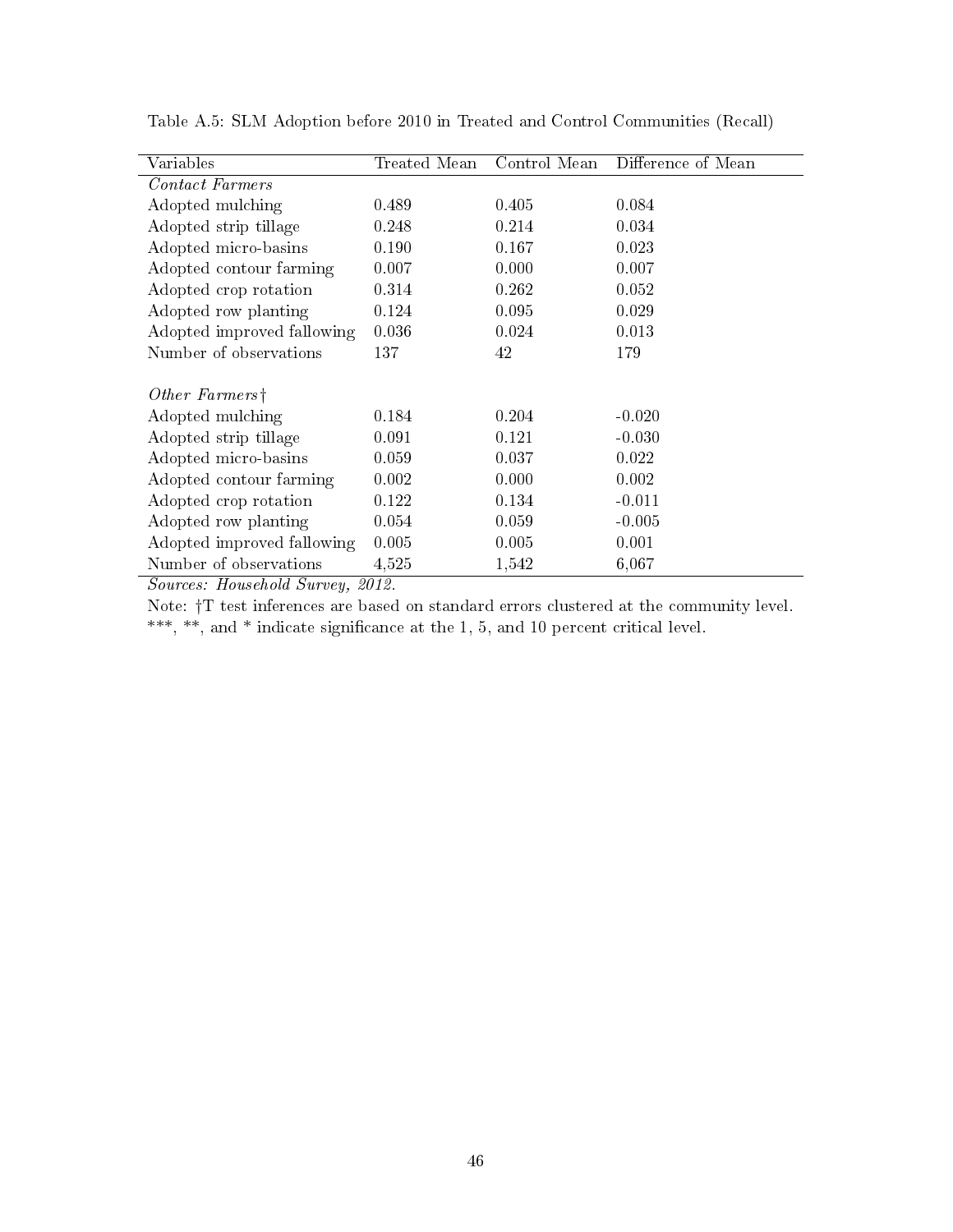| Variables                             |       | Midline |              |       | Endline |              |
|---------------------------------------|-------|---------|--------------|-------|---------|--------------|
|                                       | Male  | Female  | Difference   | Male  | Female  | Difference   |
|                                       | Mean  | Mean    | of Mean      | Mean  | Mean    | of Mean      |
| Production                            |       |         |              |       |         |              |
| Grew maize                            | 0.650 | 0.599   | 0.051        | 0.748 | 0.581   | $0.167$ ***  |
| Grew sorghum                          | 0.122 | 0.308   | $-0.186$ *** | 0.177 | 0.354   | $-0.177$ *** |
| Grew cotton                           | 0.188 | 0.023   | ***<br>0.165 | 0.087 | 0.007   | $0.080$ ***  |
| Grew sesame                           | 0.248 | 0.095   | $0.153$ ***  | 0.187 | 0.091   | $0.096$ **   |
| Grew cassava                          | 0.198 | 0.153   | 0.046        | 0.168 | 0.120   | 0.048        |
| Grew cowpea                           | 0.265 | 0.379   | $-0.113$     | 0.351 | 0.358   | $-0.007$     |
| Grew pigeon pea                       | 0.204 | 0.165   | 0.038        | 0.212 | 0.184   | 0.028        |
| Farm Characteristics                  |       |         |              |       |         |              |
| Plot size (hectares)                  | 1.015 | 0.833   | $0.182$ ***  | 1.270 | 1.012   | $0.258$ ***  |
| Plot was flat                         | 0.606 | 0.635   | $-0.029$     | 0.559 | 0.548   | 0.011        |
| Plot was burnt                        | 0.243 | 0.259   | $-0.016$     | 0.231 | 0.241   | $-0.010$     |
| Used herbicides/pesticides/fungicides | 0.124 | 0.017   | $0.107$ ***  | 0.046 | 0.001   | $0.044$ ***  |
| Used natural fertilizer               | 0.278 | 0.292   | $-0.014$     | 0.501 | 0.422   | 0.079        |
| Used chemical fertilizer              | 0.009 | 0.003   | 0.006        | 0.006 | 0.001   | 0.005        |
| Number of observations                | 568   | 802     | 1370         | 481   | 690     | 1171         |

Table A.6: Gender-Barriers to Adoption (Mean Differences within the Control Group)

Note: T test inferences are based on standard errors clustered at the community level.

\*\*\*, \*\*, and \* indicate signicance at the 1, 5, and 10 percent critical level.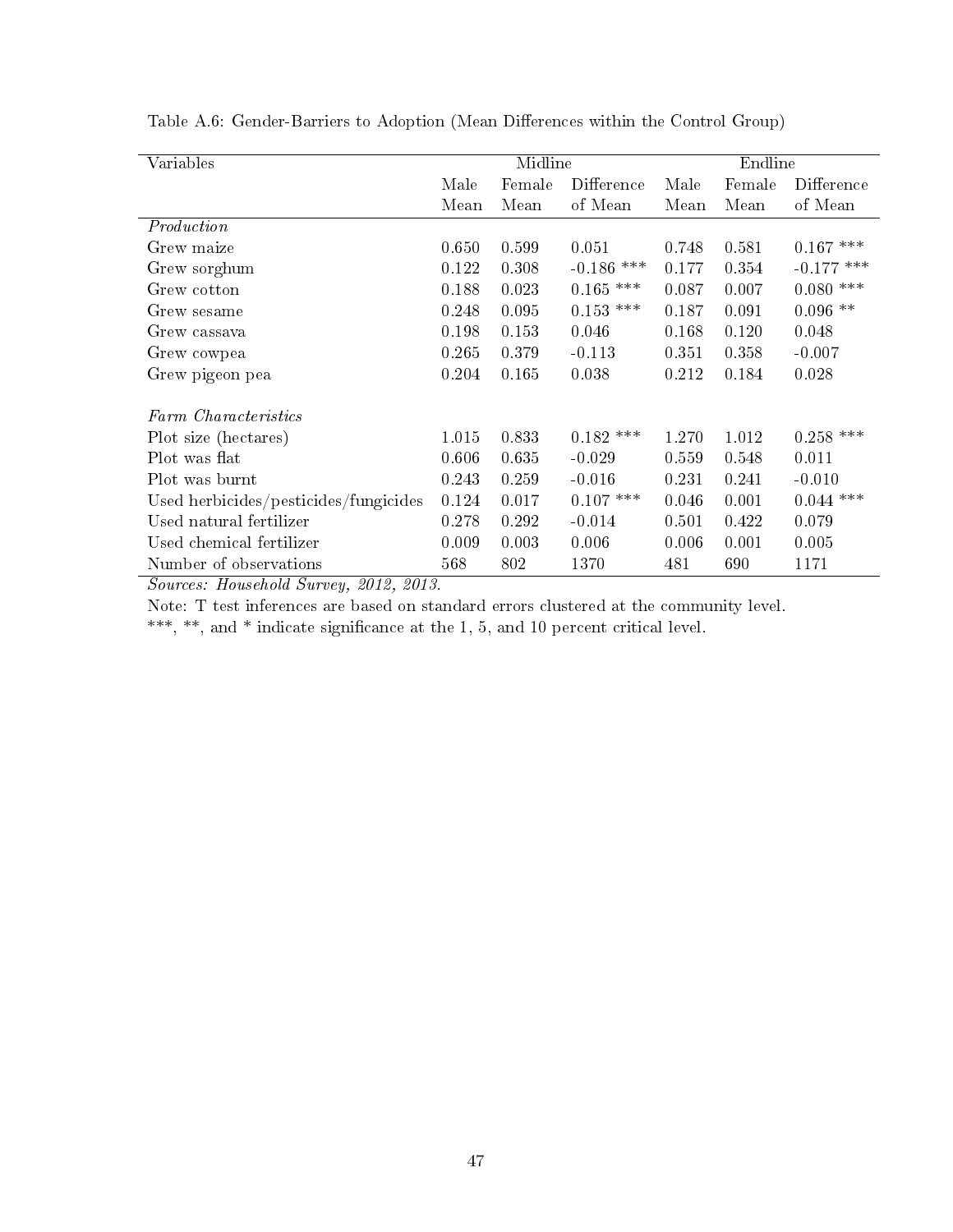| Variables                     | Both   | Midline | Endline | Mean Diff.  | Mean Diff.   | Mean Diff.   |
|-------------------------------|--------|---------|---------|-------------|--------------|--------------|
|                               | Rounds | Only    | Only    | B-ML        | B-EL         | ML-EL        |
| Is household head             | 0.591  | 0.492   | 0.450   | $0.099***$  | $0.141$ ***  | 0.042        |
| Age                           | 38 215 | 35.826  | 36 435  | 2.389 ***   | $1.780**$    | $-0.609$     |
| Years of schooling completed  | 1.927  | 2.265   | 2.659   | $-0.338$ ** | $-0.732$ *** | $-0.394$ *   |
| Single                        | 0.058  | 0.069   | 0.112   | $-0.011$    | $-0.054$ **  | $-0.043$ **  |
| Married                       | 0.847  | 0.865   | 0.799   | $-0.018$    | $0.048*$     | $0.066$ ***  |
| Divorced, widow, or separated | 0.094  | 0.058   | 0.089   | $0.036$ *** | 0.005        | $-0.031$ **  |
| Total number of children      | 2.809  | 2.818   | 2.784   | $-0.009$    | 0.025        | 0.034        |
| Total number of rooms         | 1.421  | 1.513   | 1.406   | $-0.093$    | 0.015        | 0.107        |
| Total landholdings            | 2.033  | 1.934   | 2.393   | 0.099       | $-0.360$ **  | $-0.459$ *** |
| Number of observations        | 4727   | 1340    | 527     |             |              |              |

Table A.7: Other Farmers' Characteristics between Attrition Groups

Note: T test inferences are based on standard errors clustered at the community level.

\*\*\*, \*\*, and \* indicate signicance at the 1, 5, and 10 percent critical level.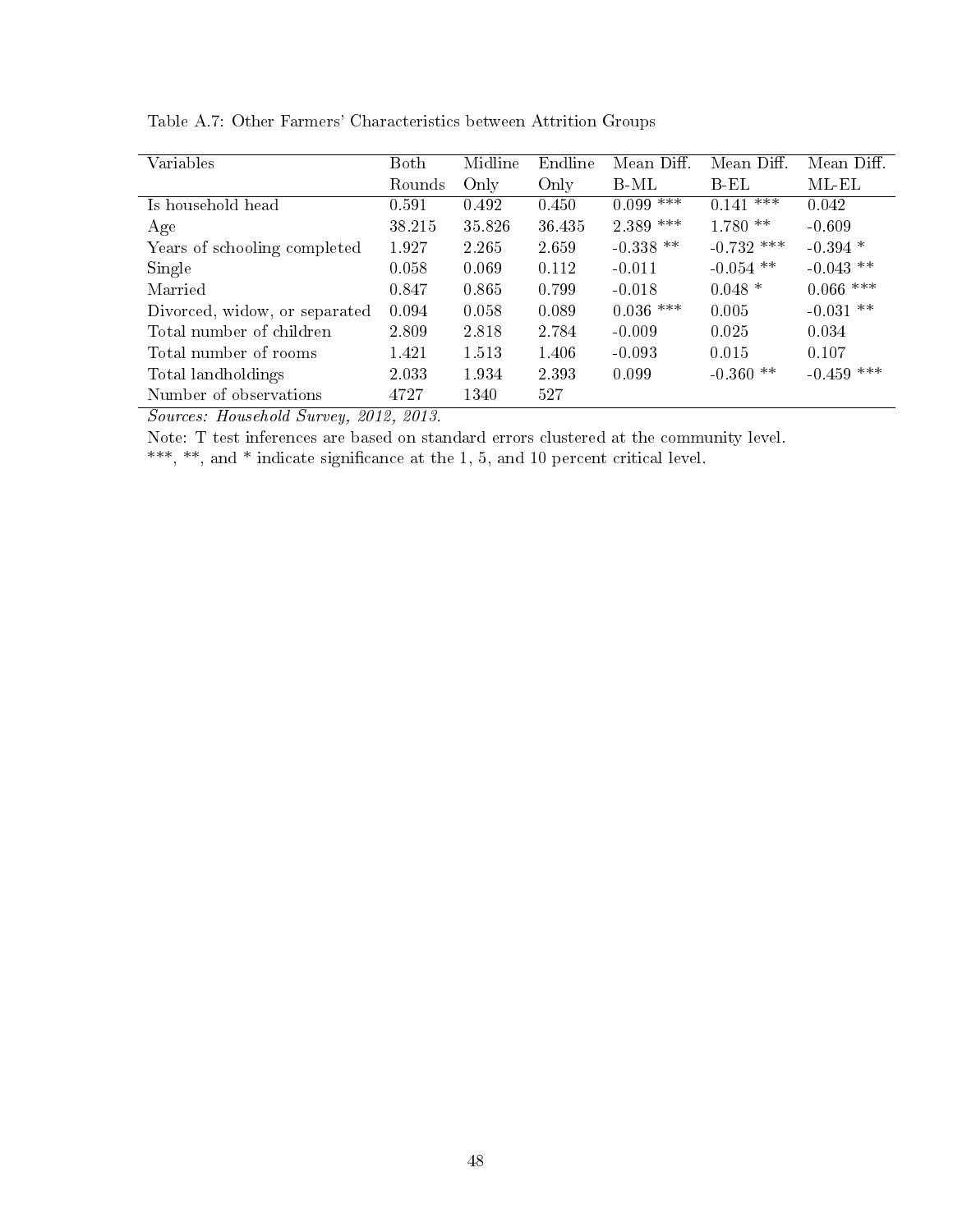Table A.8: Treatment Effect on CF Village & Household Attrition

|                                                      | <b>TTT</b> | Constant N |     | Adjusted R2 |
|------------------------------------------------------|------------|------------|-----|-------------|
| CF villages attrited from Midline <sup>†</sup>       | 0.060      | $0.335**$  | 179 | $-0.001$    |
|                                                      | (0.063)    | (0.151)    |     |             |
| Households attrited from Midline <sup>††</sup> 0.011 |            | $0.116***$ |     | 3868 0.003  |
|                                                      | (0.013)    | (0.020)    |     |             |

Source: Household Survey and Contact Farmer Survey, 2012, 2013.

Note: † Regressions include the same explanatory variables as models in Table 5. †† Regressions include the following variables: a constant, hh head age, hh head completed at least primary school dummy, hh head single dummy, hh head widow dummy, number of children, total landholdings, the number of rooms in the household, district indicators, and incentive treatment.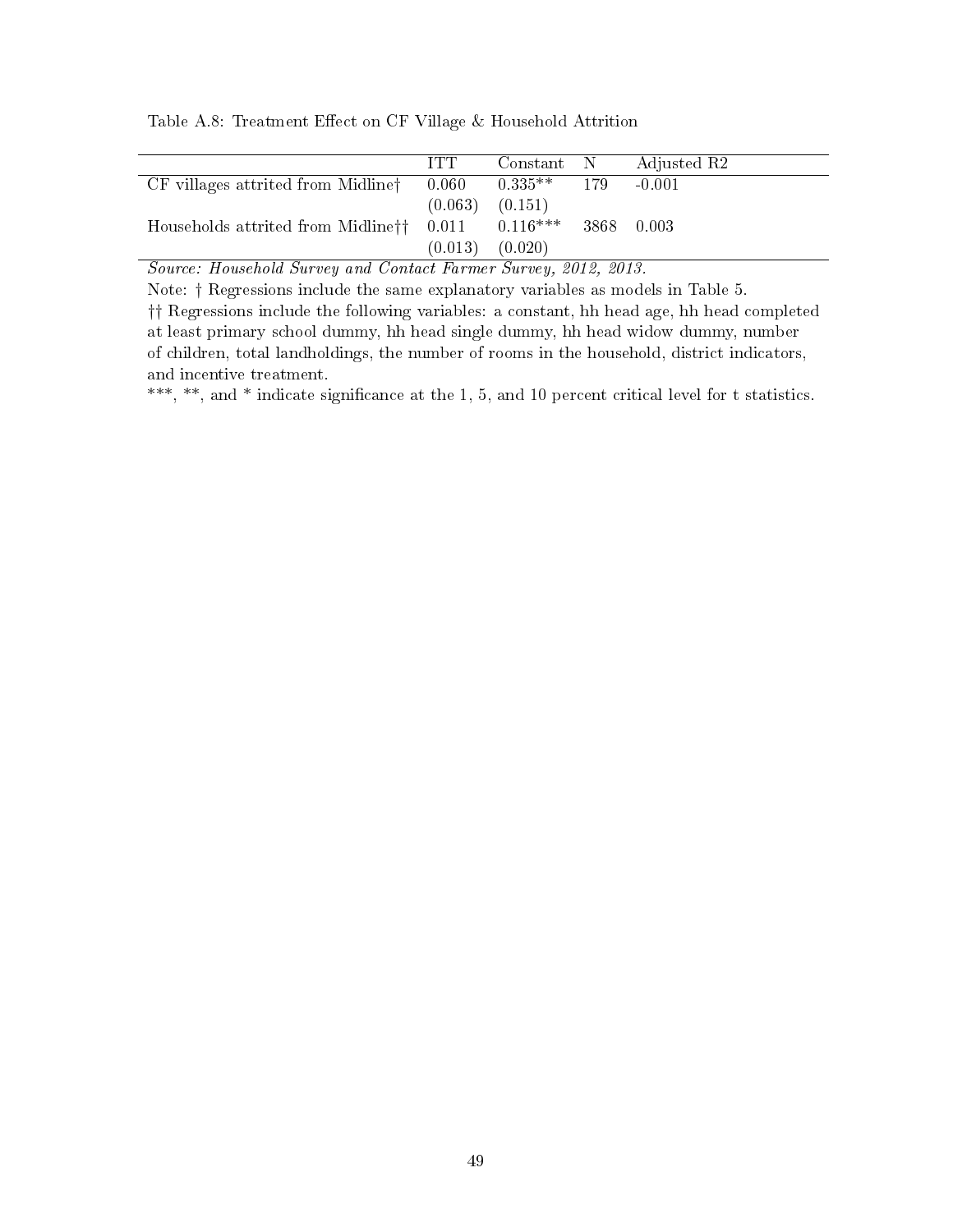| Variables                                                         |        | Pooled   | Men    | Women  | Difference            |
|-------------------------------------------------------------------|--------|----------|--------|--------|-----------------------|
|                                                                   | Mean   | SD       | Mean   | Mean   | of Mean               |
| <b>Midline</b>                                                    |        |          |        |        |                       |
| Is the head of household                                          | 0.569  | 0.495    | 0.940  | 0.313  | $0.627$ ***           |
| Age                                                               | 37.687 | 14 3 9 9 | 40 312 | 35.879 | $4.433$ ***           |
| Years of schooling completed                                      | 2.002  | 2.812    | 3.362  | 1.064  | $2.298$ ***           |
| Single                                                            | 0.061  | 0.239    | 0.074  | 0.052  | 0.021                 |
| Married                                                           | 0.851  | 0.356    | 0.904  | 0.814  | $0.090$ ***           |
| Divorced, separated, or widowed                                   | 0.086  | 0.281    | 0.021  | 0.132  | $-0.111$ ***          |
| Number of children (ages $< 15$ years)                            | 2.811  | 2.027    | 2.925  | 2.732  | $0.193**$             |
| Landholdings                                                      | 2.011  | 1.805    | 2.118  | 1.937  | $0.181*$              |
| Number of rooms in the house                                      | 1.441  | 0.737    | 1.493  | 1.406  | 0.087                 |
| Number of observations                                            | 6,067  |          | 2,475  | 3,592  |                       |
| Endline                                                           |        |          |        |        |                       |
| Is the head of household                                          | 0.577  | 0.494    | 0.912  | 0.344  | $0.568$ ***           |
| Age                                                               | 38.700 | 14.213   | 41.196 | 36.972 | $4.224$ ***           |
| Years of schooling completed                                      | 2.125  | 2.799    | 3.626  | 1.086  | $2.540$ $\text{***}$  |
| Single                                                            | 0.047  | 0.212    | 0.057  | 0.041  | $0.016$ $^{\ast\ast}$ |
| Married                                                           | 0.855  | 0.352    | 0.915  | 0.813  | $0.103$ ***           |
| Divorced, separated, or widowed                                   | 0.097  | 0.297    | 0.028  | 0.146  | $-0.118$ ***          |
| Number of children (ages $< 15$ years)                            | 2.916  | 2.080    | 3.071  | 2.809  | $0.261\;$ **          |
| Landholdings                                                      | 2.439  | 2.343    | 2.610  | 2.321  | $0.289$ **            |
| Number of rooms in the house                                      | 1.419  | 0.723    | 1.463  | 1.389  | 0.074                 |
| Number of observations                                            | 5,254  |          | 2,150  | 3,104  |                       |
| 0 <sub>010</sub><br>$Ccor$ $Hcor$ $Lol$ $Lol$ $Ccor$ $Lol$ $0.10$ |        |          |        |        |                       |

Table A.9: Descriptive Statistics of Other Farmers' Characteristics

Note: T test inferences are based on standard errors clustered at the community level. \*\*\*, \*\*, and \* indicate significance at the 1, 5, and 10 percent critical level.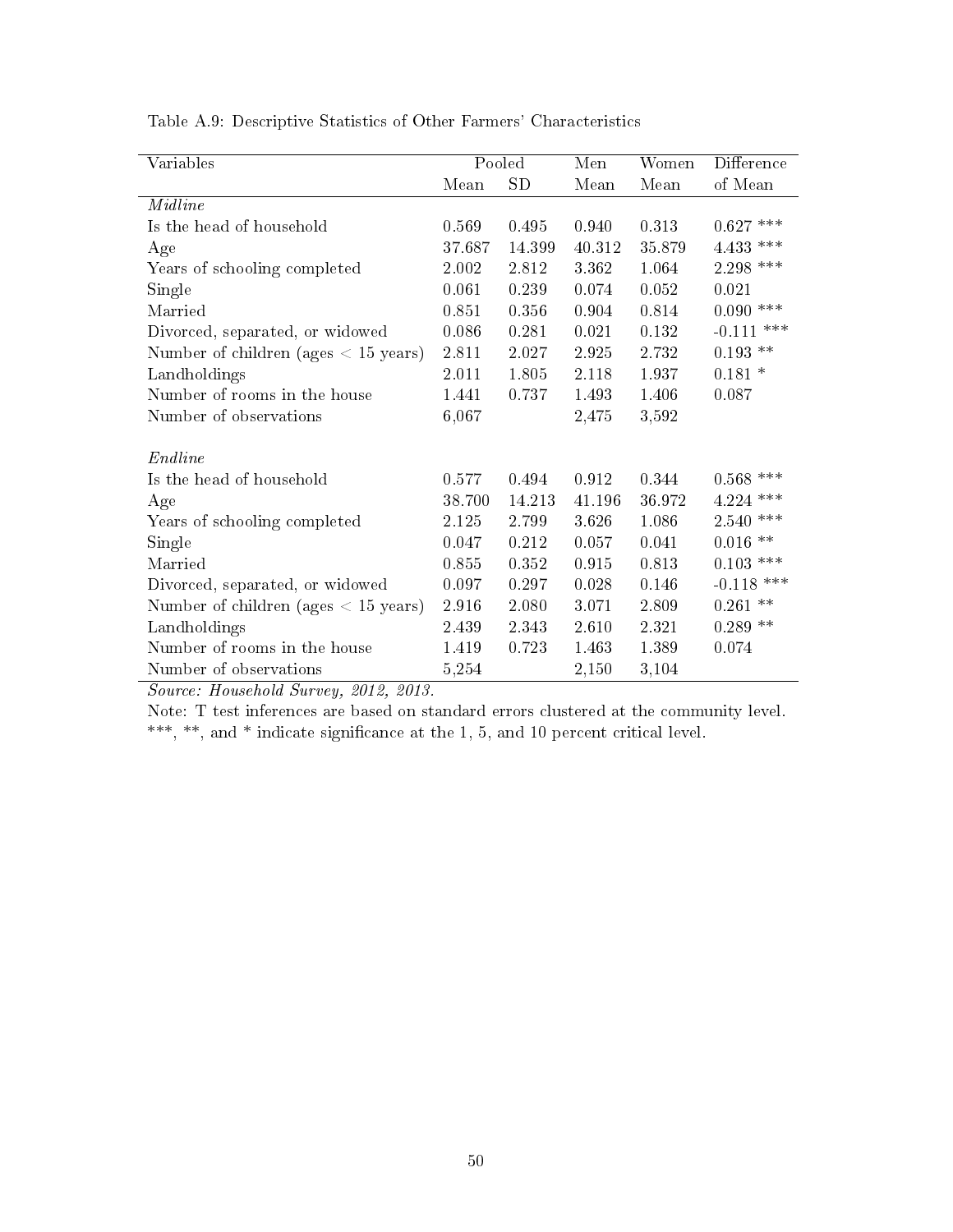| Knowledge          |          | Midline    |     |          |          | Endline    |     |          |
|--------------------|----------|------------|-----|----------|----------|------------|-----|----------|
| Score              | Control  | <b>ITT</b> | N   | Adjusted | Control  | <b>ITT</b> | N   | Adjusted |
|                    | Mean(SD) |            |     | R2       | Mean(SD) |            |     | R2       |
| Mulching           | 0.833    | 0.034      | 179 | $-0.009$ | 0.952    | 0.031      | 168 | $-0.035$ |
|                    | (0.258)  | (0.047)    |     |          | (0.139)  | (0.021)    |     |          |
| Strip Tillage      | 0.460    | 0.037      | 179 | $-0.036$ | 0.563    | $0.126*$   | 168 | 0.003    |
|                    | (0.345)  | (0.071)    |     |          | (0.270)  | (0.065)    |     |          |
| Micro-Basins       | 0.798    | $-0.050$   | 179 | 0.004    | 0.798    | $0.128**$  | 168 | $-0.010$ |
|                    | (0.399)  | (0.082)    |     |          | (0.332)  | (0.057)    |     |          |
| Contour Farming    | 0.524    | 0.035      | 179 | $-0.034$ | 0.516    | $0.199***$ | 168 | 0.045    |
|                    | (0.369)  | (0.073)    |     |          | (0.405)  | (0.074)    |     |          |
| Crop Rotation      | 0.540    | $-0.077$   | 179 | $-0.035$ | 0.595    | $0.095**$  | 168 | 0.016    |
|                    | (0.329)  | (0.067)    |     |          | (0.271)  | (0.048)    |     |          |
| Row Planting       | 0.476    | $-0.123$   | 179 | 0.020    | 0.143    | 0.071      | 168 | $-0.046$ |
|                    | (0.505)  | (0.102)    |     |          | (0.354)  | (0.086)    |     |          |
| Improved Fallowing | 0.738    | 0.007      | 179 | $-0.040$ | 0.643    | $-0.002$   | 168 | $-0.056$ |
|                    | (0.276)  | (0.058)    |     |          | (0.229)  | (0.051)    |     |          |

Table A.10: Effect of SLM Training Intervention on Contact Farmers' SLM Knowledge

Note: Regressions include the same explanatory variables as models in Table 5.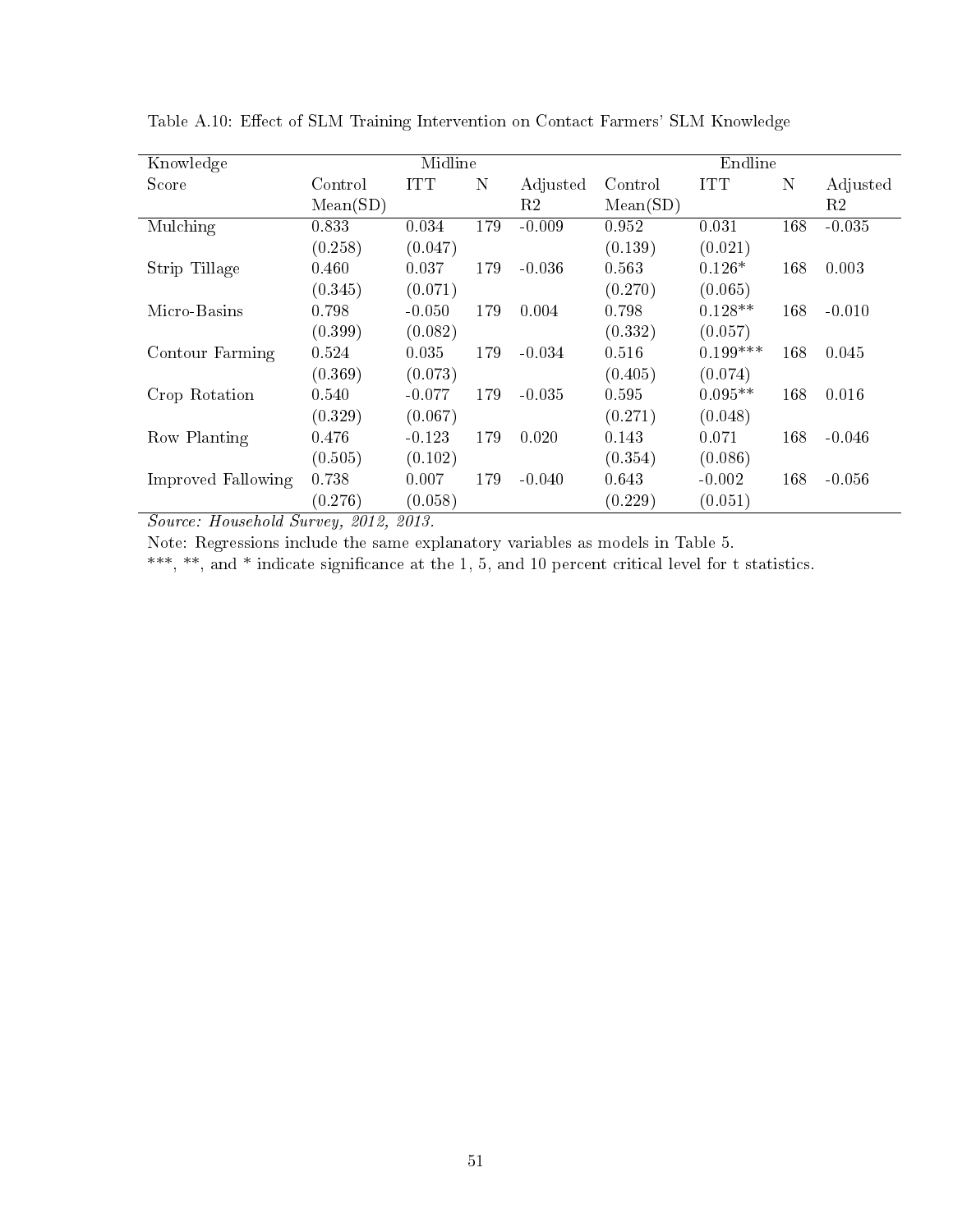|               |           |            | Midline    |           |         |            |                       |             |           |
|---------------|-----------|------------|------------|-----------|---------|------------|-----------------------|-------------|-----------|
|               |           | Ctrl. Mean | <b>ITT</b> | ${\bf N}$ | Adj. R2 | Ctrl. Mean | Endline<br><b>ITT</b> | $\mathbf N$ | Adj. R2   |
| Any SLM       | extension | 0.056      | 0.009      | 6067      | 0.024   | 0.047      | $-0.012$              | 5239        | 0.009     |
| technique     | agent     |            | (0.015)    |           |         |            | (0.012)               |             |           |
|               | contact   | 0.130      | 0.040      | 6067      | 0.014   | 0.286      | $-0.004$              | 5239        | 0.012     |
|               | farmer    |            | (0.029)    |           |         |            | (0.037)               |             |           |
|               | other     | 0.800      | 0.003      | 6067      | 0.003   | 0.792      | $-0.016$              | 5239        | 0.006     |
|               | farmer    |            | (0.031)    |           |         |            | (0.030)               |             |           |
| Mulching      | extension | 0.043      | $-0.006$   | 6067      | 0.019   | 0.037      | $-0.012$              | 5239        | 0.010     |
|               | agent     |            | (0.011)    |           |         |            | (0.010)               |             |           |
|               | contact   | 0.097      | 0.015      | 6067      | 0.011   | 0.232      | $-0.011$              | 5239        | 0.011     |
|               | farmer    |            | (0.023)    |           |         |            | (0.035)               |             |           |
|               | other     | 0.296      | $-0.007$   | 6067      | 0.021   | 0.311      | $-0.022$              | 5239        | 0.002     |
|               | farmer    |            | (0.044)    |           |         |            | (0.037)               |             |           |
| Strip Tillage | extension | 0.008      | 0.004      | 6067      | 0.005   | 0.005      | 0.002                 | 5239        | 0.002     |
|               | agent     |            | (0.005)    |           |         |            | (0.004)               |             |           |
|               | contact   | 0.028      | 0.007      | 6067      | 0.004   | 0.059      | $-0.013$              | 5239        | 0.002     |
|               | farmer    |            | (0.010)    |           |         |            | (0.018)               |             |           |
|               | other     | 0.163      | $-0.022$   | 6067      | 0.029   | 0.162      | 0.008                 | 5239        | 0.003     |
|               | farmer    |            | (0.033)    |           |         |            | (0.036)               |             |           |
| Micro-Basins  | extension | 0.008      | $0.011**$  | 6067      | 0.011   | 0.006      | 0.000                 | 5239        | 0.001     |
|               | agent     |            | (0.006)    |           |         |            | (0.004)               |             |           |
|               | contact   | 0.042      | 0.029      | 6067      | 0.007   | 0.088      | $-0.008$              | 5239        | 0.012     |
|               | farmer    |            | (0.018)    |           |         |            | (0.023)               |             |           |
|               | other     | 0.095      | $0.041*$   | 6067      | 0.004   | 0.083      | 0.023                 | 5239        | 0.004     |
|               | farmer    |            | (0.022)    |           |         |            | (0.023)               |             |           |
| Contour       | extension | 0.002      | 0.003      | 6067      | 0.006   | 0.004      | $-0.004*$             | 5239        | $0.002\,$ |
| Farming       | agent     |            | (0.002)    |           |         |            | (0.002)               |             |           |
|               | contact   | 0.006      | $0.012**$  | 6067      | 0.003   | 0.016      | 0.002                 | 5239        | 0.005     |
|               | farmer    |            | (0.005)    |           |         |            | (0.007)               |             |           |
|               | other     | 0.036      | 0.003      | 6067      | 0.011   | 0.013      | $-0.007$              | 5239        | 0.002     |
|               | farmer    |            | (0.012)    |           |         |            | (0.006)               |             |           |
| Crop Rotation | extension | 0.022      | 0.001      | 6067      | 0.010   | 0.012      | $-0.003$              | 5239        | 0.005     |
|               | agent     |            | (0.009)    |           |         |            | (0.005)               |             |           |
|               | contact   | 0.033      | $0.019*$   | 6067      | 0.009   | 0.117      | $-0.016$              | 5239        | 0.011     |
|               | farmer    |            | (0.012)    |           |         |            | (0.029)               |             |           |
|               | other     | 0.303      | 0.002      | 6067      | 0.007   | 0.252      | 0.034                 | 5239        | 0.001     |
|               | farmer    |            | (0.030)    |           |         |            | (0.032)               |             |           |
| Row Planting  | extension | 0.004      | 0.002      | 6067      | 0.001   | 0.005      | $-0.002$              | 5239        | 0.000     |
|               | agent     |            | (0.003)    |           |         |            | (0.003)               |             |           |
|               | contact   | 0.011      | 0.003      | 6067      | 0.000   | 0.030      | 0.000                 | 5239        | $-0.001$  |
|               | farmer    |            | (0.004)    |           |         |            | (0.014)               |             |           |
|               | other     | 0.098      | 0.012      | 6067      | 0.004   | 0.051      | 0.002                 | 5239        | 0.001     |
|               | farmer    |            | (0.025)    |           |         |            | (0.018)               |             |           |
|               |           |            |            |           |         |            |                       |             |           |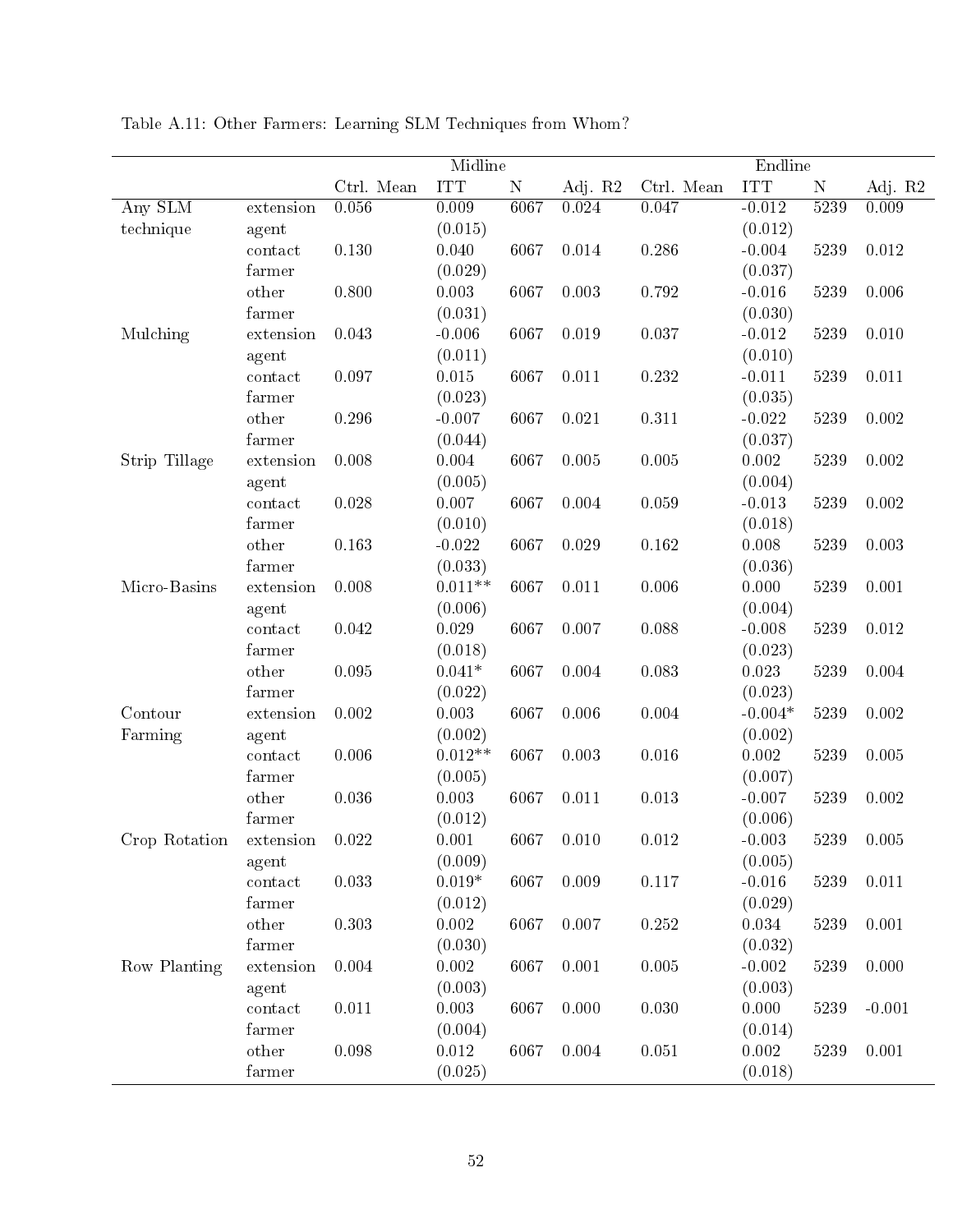| Continued. |           |            |                    |      |         |            |            |      |         |
|------------|-----------|------------|--------------------|------|---------|------------|------------|------|---------|
|            |           |            | Midline<br>Endline |      |         |            |            |      |         |
|            |           | Ctrl. Mean | <b>ITT</b>         | N    | Adj. R2 | Ctrl. Mean | <b>ITT</b> | Ν    | Adj. R2 |
| Improved   | extension | 0.007      | 0.001              | 6067 | 0.002   | 0.005      | $-0.004*$  | 5239 | 0.001   |
| Fallowing  | agent     |            | (0.005)            |      |         |            | (0.002)    |      |         |
|            | contact   | 0.010      | 0.002              | 6067 | 0.001   | 0.025      | $-0.004$   | 5239 | 0.003   |
|            | farmer    |            | (0.006)            |      |         |            | (0.009)    |      |         |
|            | other     | 0.072      | $-0.012$           | 6067 | 0.003   | 0.085      | $-0.010$   | 5239 | 0.002   |
|            | farmer    |            | (0.018)            |      |         |            | (0.020)    |      |         |

Note: Regressions include the same explanatory variables as models in Table 8.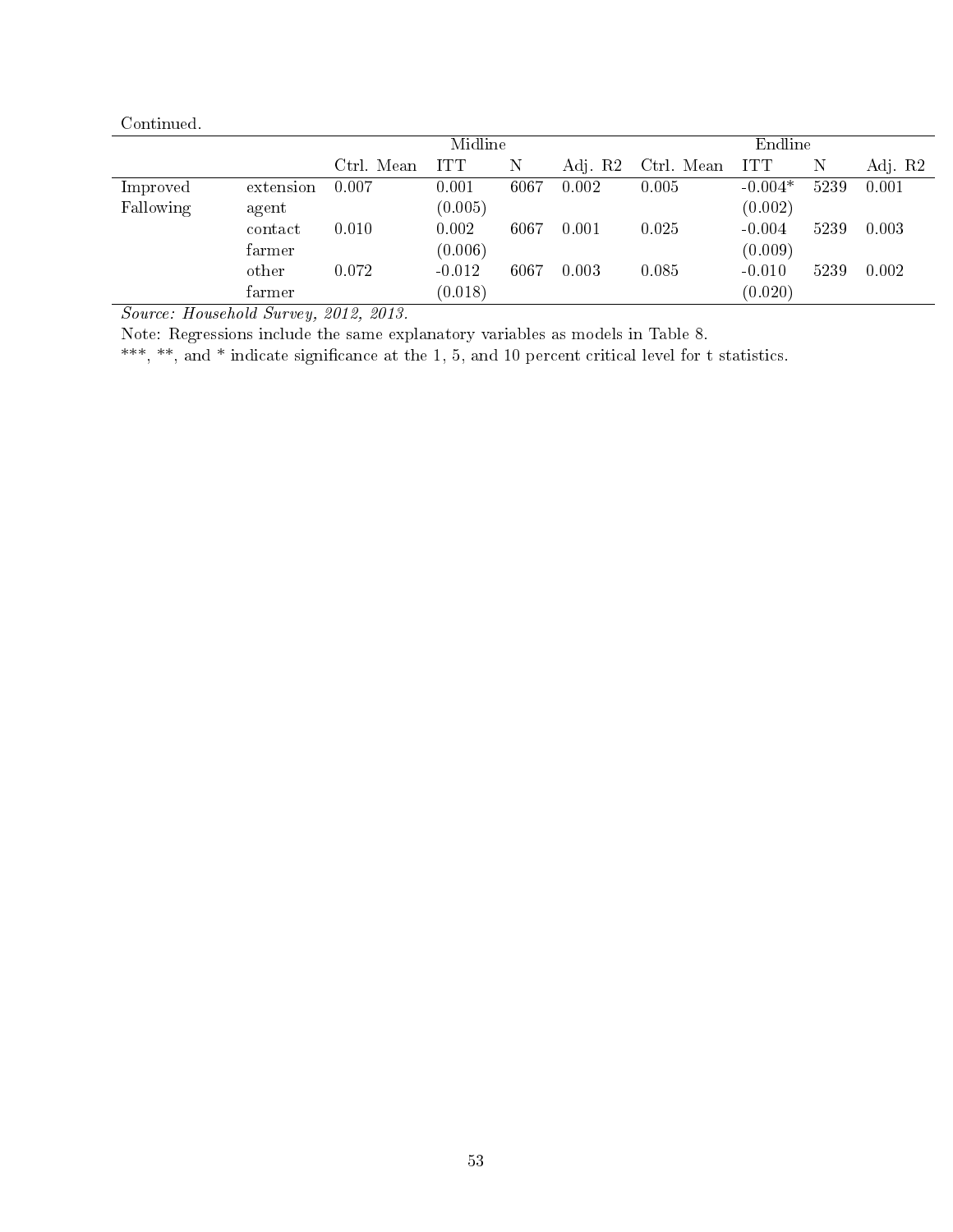| Technique Saves    |        | Midline      |            |           |             |  |  |
|--------------------|--------|--------------|------------|-----------|-------------|--|--|
| Labor Time         |        | Control Mean | <b>ITT</b> | ${\bf N}$ | Adjusted R2 |  |  |
| Mulching           | Female | 0.131        | $-0.032$   | 3592      | 0.005       |  |  |
|                    |        |              | (0.033)    |           |             |  |  |
|                    | Male   | 0.142        | $-0.026$   | 2475      | 0.013       |  |  |
|                    |        |              | (0.033)    |           |             |  |  |
| Strip Tillage      | Female | 0.157        | $-0.020$   | 3592      | 0.009       |  |  |
|                    |        |              | (0.038)    |           |             |  |  |
|                    | Male   | 0.177        | $-0.045$   | 2475      | 0.006       |  |  |
|                    |        |              | (0.042)    |           |             |  |  |
| Micro-Basins       | Female | 0.009        | $0.011**$  | 3592      | 0.002       |  |  |
|                    |        |              | (0.005)    |           |             |  |  |
|                    | Male   | 0.008        | $0.019**$  | 2475      | 0.001       |  |  |
|                    |        |              | (0.008)    |           |             |  |  |
| Contour Farming    | Female | 0.004        | 0.008      | 3592      | 0.003       |  |  |
|                    |        |              | (0.005)    |           |             |  |  |
|                    | Male   | 0.008        | $-0.003$   | 2475      | 0.002       |  |  |
|                    |        |              | (0.005)    |           |             |  |  |
| Crop Rotation      | Female | 0.067        | 0.011      | 3592      | 0.002       |  |  |
|                    |        |              | (0.018)    |           |             |  |  |
|                    | Male   | 0.090        | 0.015      | 2475      | 0.005       |  |  |
|                    |        |              | (0.023)    |           |             |  |  |
| Row Planting       | Female | 0.041        | 0.006      | 3592      | 0.003       |  |  |
|                    |        |              | (0.014)    |           |             |  |  |
|                    | Male   | 0.055        | 0.005      | 2475      | 0.007       |  |  |
|                    |        |              | (0.019)    |           |             |  |  |
| Improved Fallowing | Female | 0.033        | $-0.002$   | 3588      | 0.006       |  |  |
|                    |        |              | (0.014)    |           |             |  |  |
|                    | Male   | 0.043        | $-0.009$   | 2475      | 0.005       |  |  |
|                    |        |              | (0.016)    |           |             |  |  |

Table A.12: Other Farmers' Perceptions: Compared to the Traditional Method

Note: Regressions include the same explanatory variables as models in Table 8.